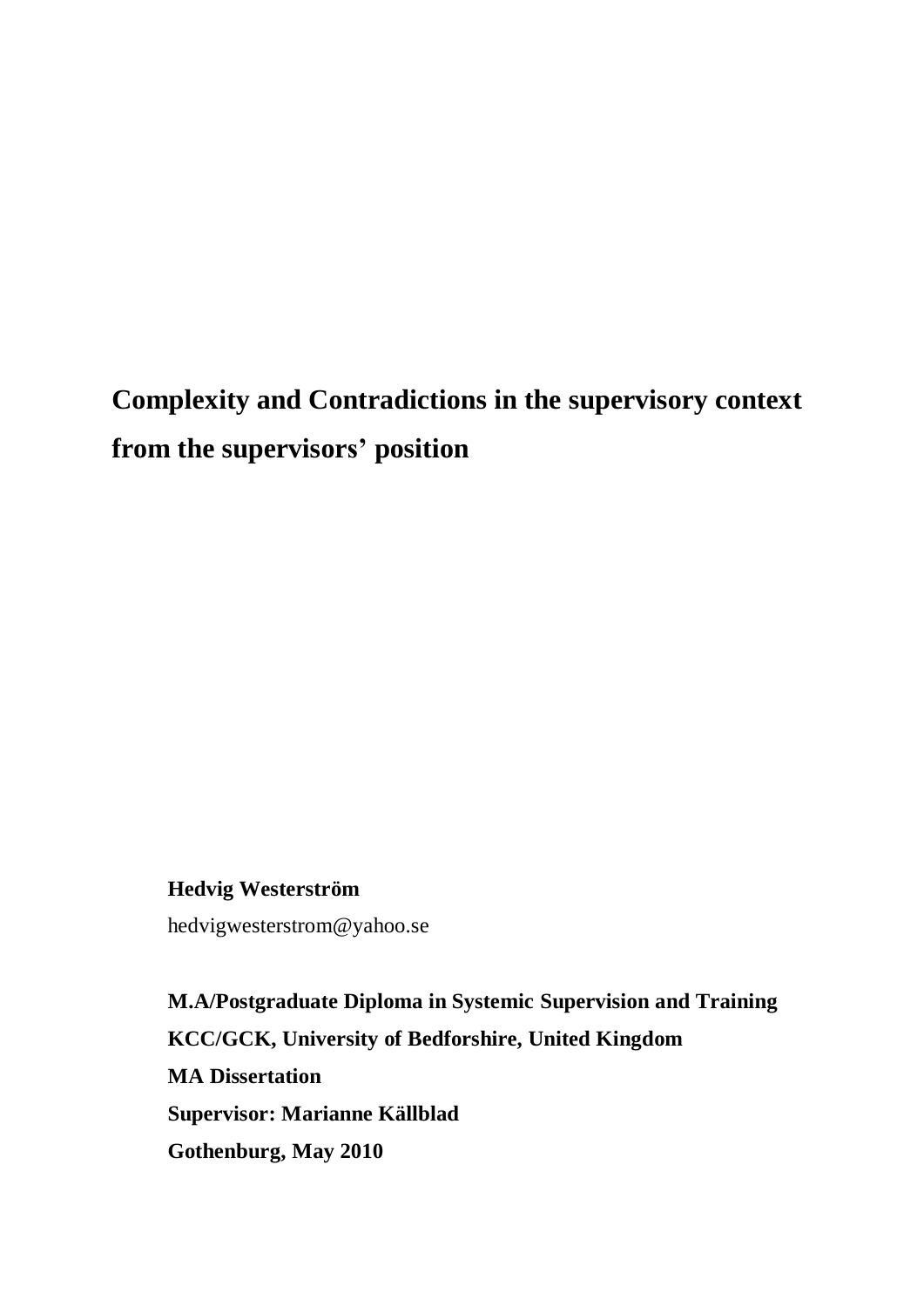## <span id="page-1-0"></span>**Abstract**

I have written about *Complexity* and *Contradictions* in the supervisory context. I explore and reflect on the two concepts and the different levels of context connected to supervision.

Using examples from my supervisory and training practice I show ways to co-create developing contexts. I use different theories and methods to analyze the processes and find ways to engage in emerging new meaning and ways forward. The main theories I refer to are Cronen and Pearce CMM theory, Coordinated Management of Meaning and the Chaos and Order Theory, Maturanas' Domain Theory, Learning theories and concepts about Reflexivity.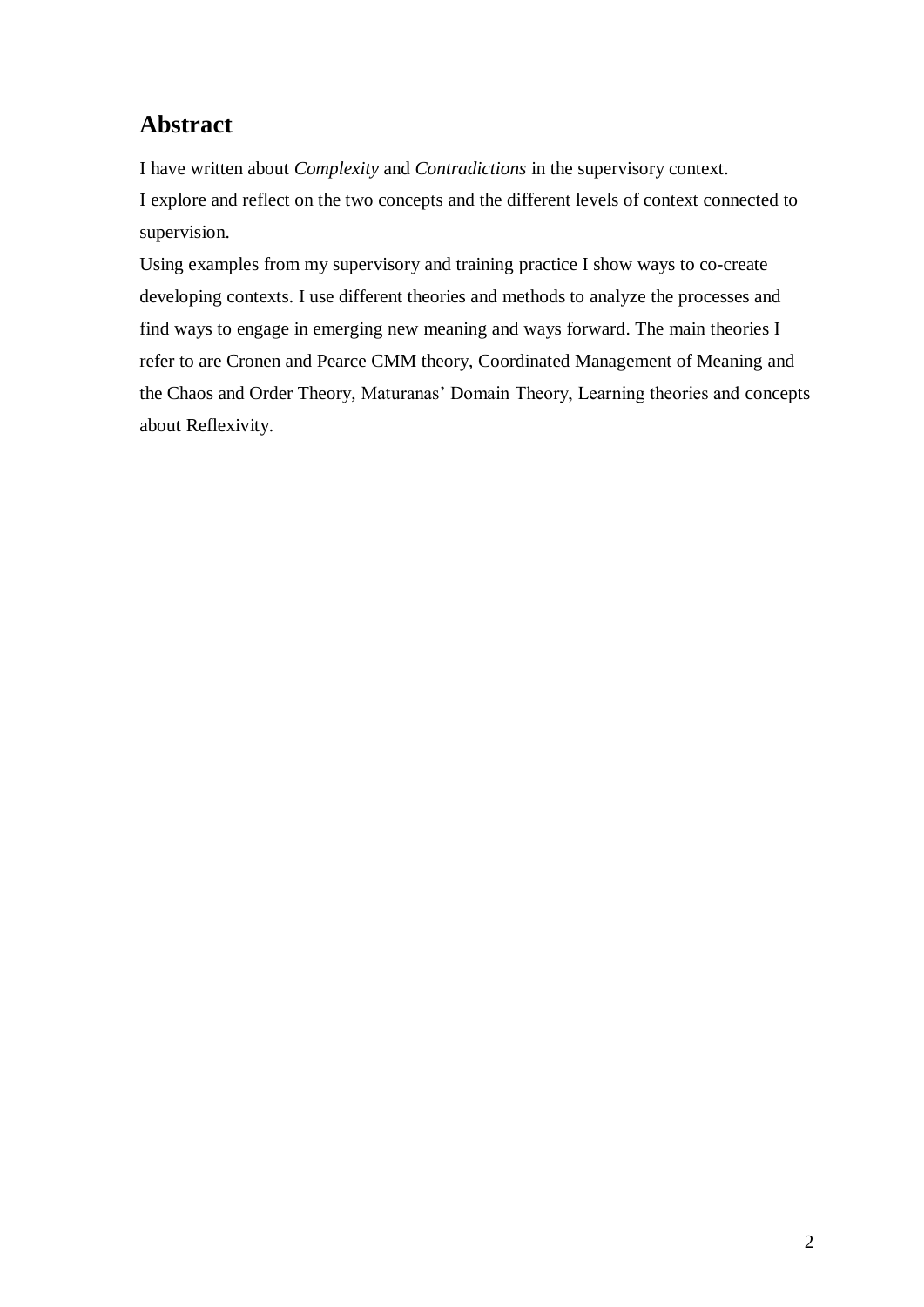## <span id="page-2-0"></span>**Acknowledgements**

First I want to Thank my supervisor Marianne Källblad for her professional and wonderful support and encouragement through the process and always!

And Thanks to:

My conversation partners whose ideas and thoughts became part of my work!

Malin and Neil, my English language "guardians", in the middle of the night or anytime!

My colleagues for being positive and patient when I have been occupied, and my two managers for supporting me and making it possible!

Inspiring and supportive course mates!

Lars and Sten, with whom I have a shared language. Thank You for practical and professional coaching and inspiring exchange!

Ava, Siri, Moa and Joel for their patience with an absent mother and for their encouragement and believe in me!

And:

Tomas, my loving husband, Thank You for at times dragging me from the computer!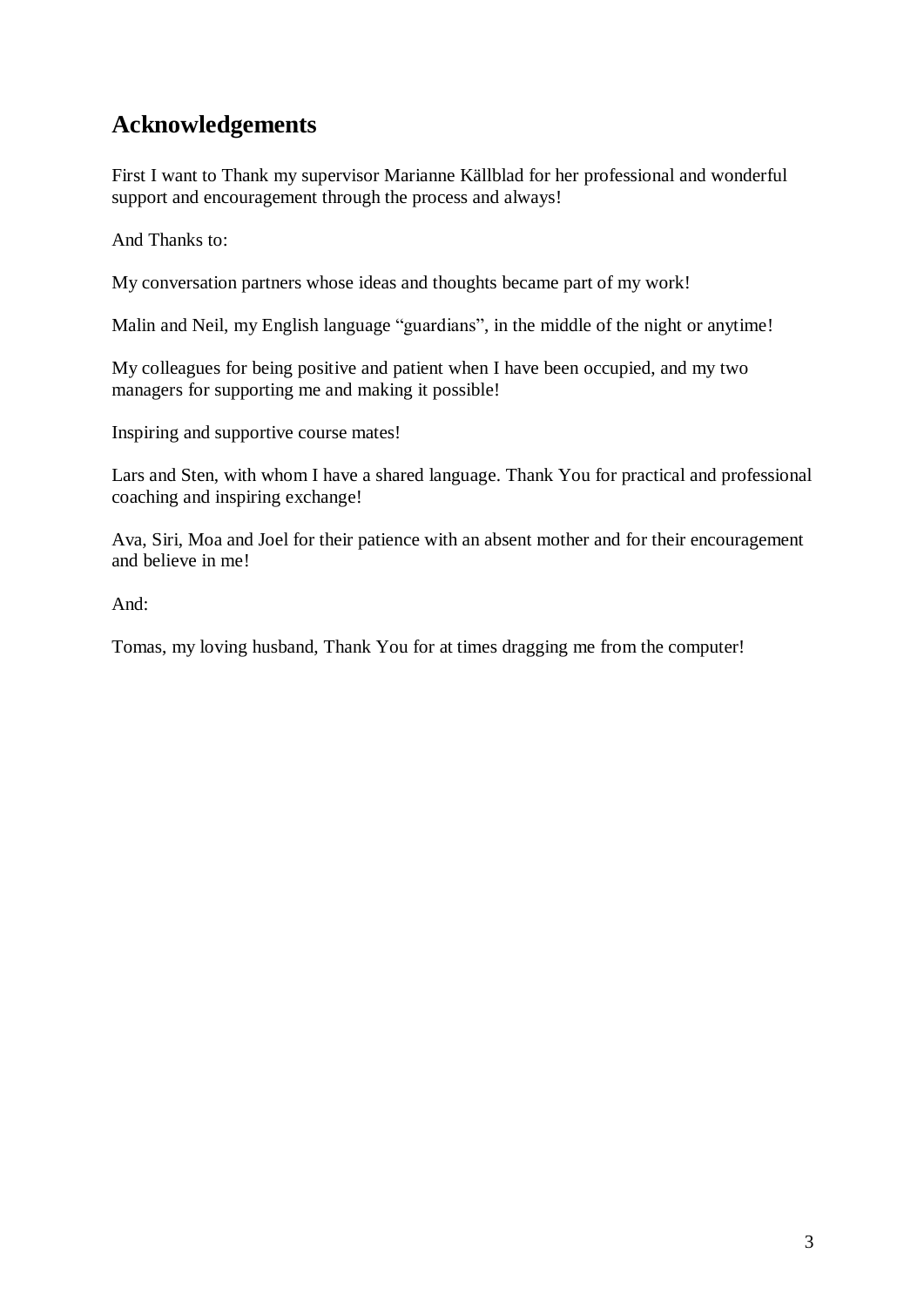## <span id="page-3-0"></span>Content

| 1.2      |                                                                                    |  |  |
|----------|------------------------------------------------------------------------------------|--|--|
|          |                                                                                    |  |  |
| 2.       |                                                                                    |  |  |
| 3.       |                                                                                    |  |  |
| 3.1      |                                                                                    |  |  |
|          | 3.1.1                                                                              |  |  |
|          | 3.1.2                                                                              |  |  |
| 3.2      |                                                                                    |  |  |
| 3.3      |                                                                                    |  |  |
| 3.4      |                                                                                    |  |  |
| 3.4      |                                                                                    |  |  |
| 3.5      |                                                                                    |  |  |
|          | 3.5.1                                                                              |  |  |
|          | 3.5.2                                                                              |  |  |
|          | 3.5.3                                                                              |  |  |
| 4.       |                                                                                    |  |  |
| 4.1      |                                                                                    |  |  |
|          | 4.1.1                                                                              |  |  |
|          |                                                                                    |  |  |
|          |                                                                                    |  |  |
|          | Activities and Meaning, form and content on different levels of context24<br>4.1.2 |  |  |
|          |                                                                                    |  |  |
|          | 4.2.1                                                                              |  |  |
|          | 4.2.2                                                                              |  |  |
|          | 4.2.3                                                                              |  |  |
|          | 4.2.4                                                                              |  |  |
|          | 4.3 Connections and distinctions in the supervisor- and trainer-position 33        |  |  |
| 5.       |                                                                                    |  |  |
|          |                                                                                    |  |  |
|          |                                                                                    |  |  |
|          |                                                                                    |  |  |
|          |                                                                                    |  |  |
| 5.5      |                                                                                    |  |  |
|          |                                                                                    |  |  |
|          |                                                                                    |  |  |
|          |                                                                                    |  |  |
|          |                                                                                    |  |  |
|          |                                                                                    |  |  |
| 5.6      |                                                                                    |  |  |
| 6.       |                                                                                    |  |  |
| 7.<br>8. |                                                                                    |  |  |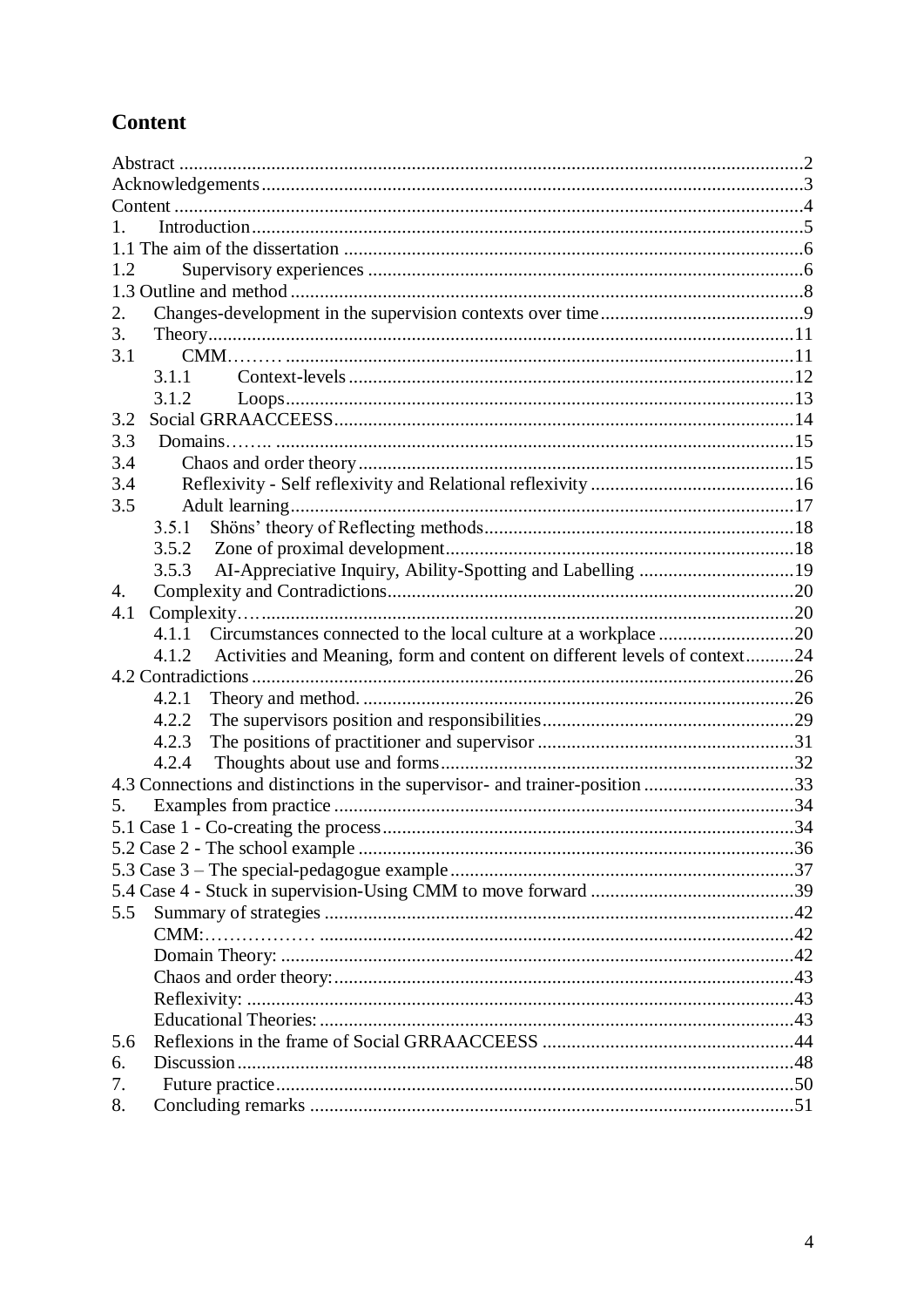### <span id="page-4-0"></span>**1. Introduction**

In the process of formulating my focus, I reflected back on my experiences of working as a supervisor and trainer and tried to find the key issues and expressions of what I experienced as confusing and sometimes annoying in my practice. It was not so easy to find a focus that captured my experiences and when I thought; why? I got the answer: because it is so *complex*. Regarding the supervisor mission and the supervisor position I have had periods of thinking; it is impossible…, no one can live up to- and relate to the great variety of wishes and preferences supervisees and different groups have around supervision. I find all the expressed thoughts according to what and how the supervisor should be and what supervisees expect to be delivered are sometimes *contradictory*.

In formulating the words **Complexity** and **Contradictions,** I sensed; this is my focus and there was my curiosity. The process had started.

From experiences I have in my supervisory and training practice, I was occupied and curious by some thoughts and questions that have arose in my practice and in point of inflection with my supervisor training, its' theories and methods. In other words; getting the map and terrain to match each other.

I want to further explore primary the supervisory position, also connect to the trainer position. My focus will be parts which I have experienced were sometimes hard to deal with. And when I have reflected around these matters I see them as parts of a *complex* context and *contradictions* in for instance expectations on the supervision and on the supervisor.

To widen my views around my questions for the dissertation, I wanted to bring in voices from the field of practice around supervision and training. And reflect my stories in their stories and begin to co-create new meaning and understanding. In this process, ideas about future practice can emerge which hopefully will clarify parts around AMT, Approach, Method and Technique (Burnham,1993), which supervisees and trainees can benefit from. I made interviews, which were actually more like conversations with supervisees, a supervisor and a leader. They became a sort of reference group. We discussed themes like: history and traditions around supervision, what activities take place in supervision and what is important, why do people engage in the activities, why do leaders provide space and time and economical support for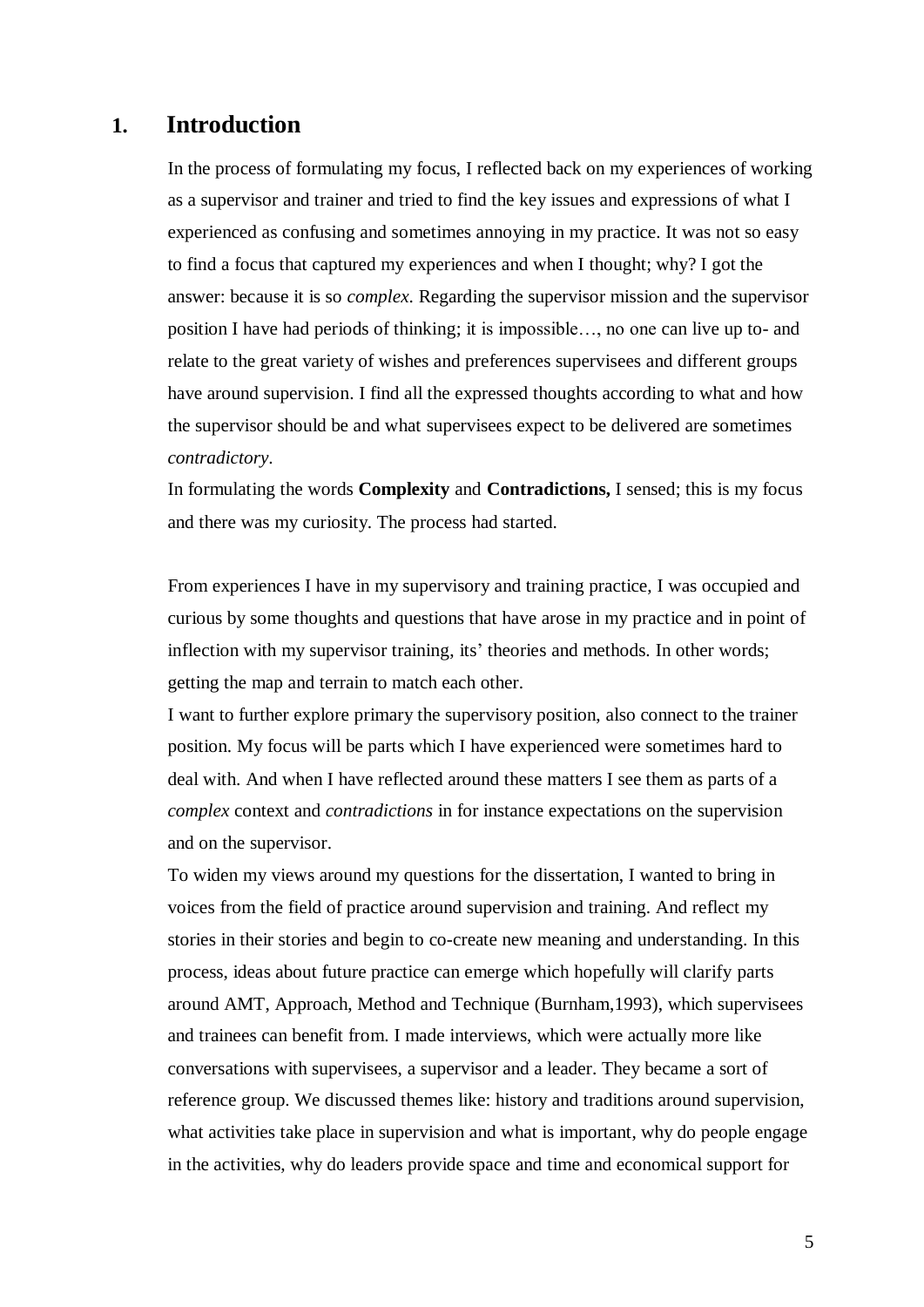supervision, what are their hopes and wishes. What makes a good supervisor and how would they like to improve the supervisory context.

The stories will be interwoven in the parts about complexity and contradictions and connected to theory and examples from my practice. These examples illustrate situations which reflect dilemmas connected to my themes, and learning in and from the process in the situations.

I will connect to relevant theory and look at ideas and methods that have been useful to handle the complexity and contradictions in my examples.

I want to stress here that it is not a question of finding **the** solution, solving a problem once for all, but to explore ways to facilitate orientating in complexity and with contradictions.

### <span id="page-5-0"></span>**1.1 The aim of the dissertation**

- **-** *Explore and describe dilemmas connected to complexity and contradictions in the supervisory context from the supervisor position and explore ways to analyze and*  *approach those dilemmas.*
- **-** *Reflect on use and possibilities in future practice.*

### <span id="page-5-1"></span>**1.2 Supervisory experiences**

I have been working with supervision in different contexts since I completed my family-therapy course at GCK/KCC in 2000. During this time I have worked in parallel with other tasks in the therapeutic and counselling field. The groups I have seen over the years have been from different professions and areas like: preschool teams, social-workers, teachers and special-pedagogues, staff at treatment-centres, nurses and home-support-staff. These all represent different professional cultures, which has influenced the supervision, and accordingly has become quite different in design.

My main occupation is in a community resource-team where I work with three different missions: therapy and counselling with individuals and families, supervision and training/method development with staff working with children in my organisation. Thus I am an inmate consultant which places special demands on both me and the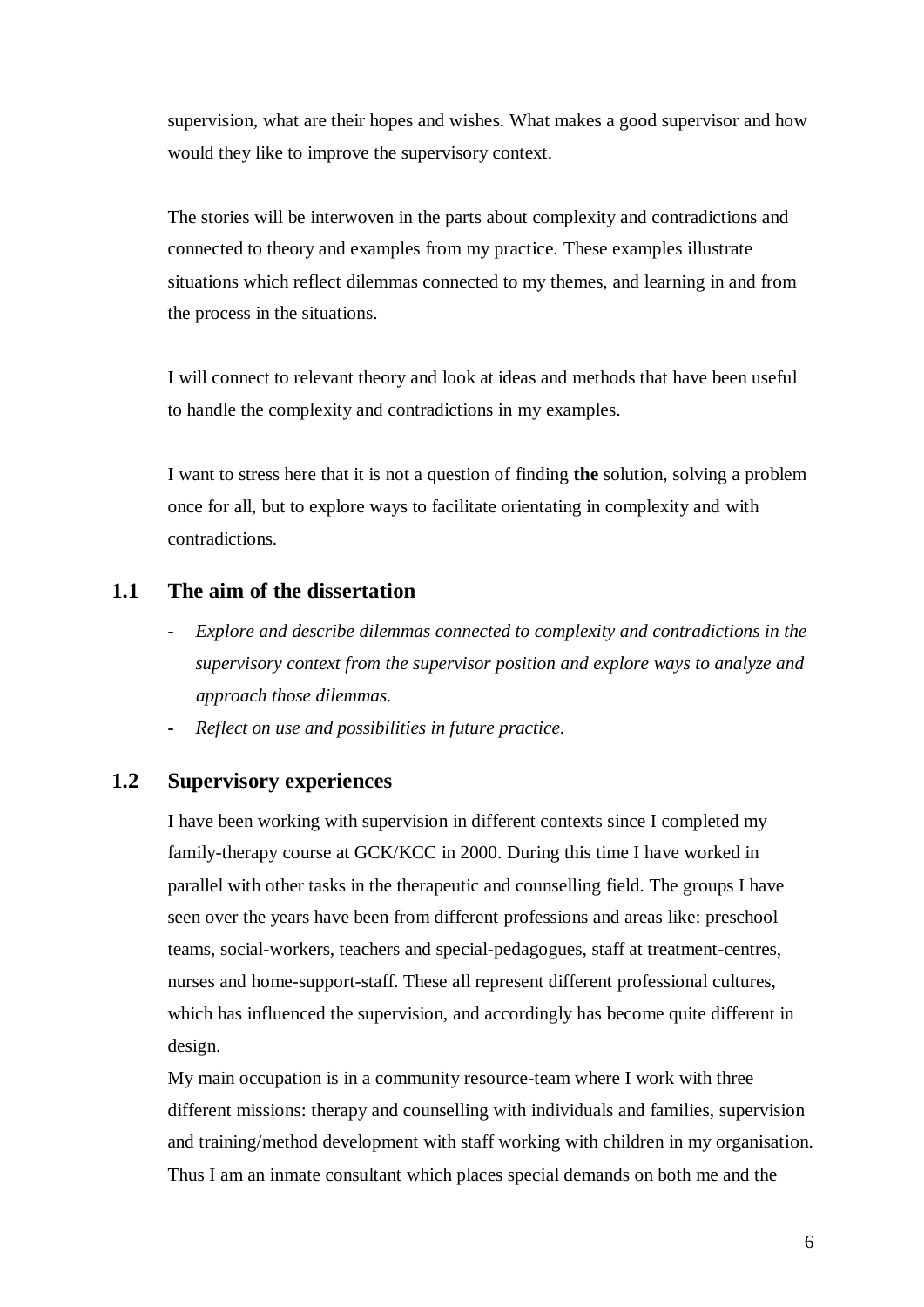staff in our organisation, managing to be both colleagues and supervisor-supervisees. In that context a matter that becomes part of a complex situation.

All the time I have had access to supervision myself. This has helped me in my practice and also to develop different perspectives on supervision. The supervisors I had were different in their theories and methods and personal style, which I view as useful experiences to reflect on in my own practice.

A learning supervisee experience I had from a session with my team at work at a time when we recently had changed supervisor; after some sessions we felt that we lost energy; that there was *confusion* around positions between us and the supervisor and that we did not know what our task was. For instance when the supervisor interviewed someone in the group around a case and the rest of the group listened, we felt there was un-clarity about expectations on how to participate. When we paused for reflexions, it was like she reflected and came to a strategy and we listened. We experienced that our competence and ideas were not important. Her ideas were what counted. We talked about the situation in the group between the sessions. I found it a bit hard to deal with. I wanted a change, but I liked the supervisor and did not want her to feel criticized or feel bad. Especially since I am a supervisor myself and did not want to appear as if I think I know better. We decided to talk about it in the next session and did so. It turned out well and we had a positive change where we clarified positions and I think it was helpful for both us and our supervisor. When I reflected on this example I think I can more easily understand the doubts people have before they speak out and give negative feedback. It is not so easy, yet at the same time how helpful it can be for the supervisor. It is an important part to point out in the contracting process.

To make a connection here to Scott Miller (2010), this is one of the most important matters in the development in the process, an important factor in the alliance between the professional and client. Part of creating good alliances is getting clients to give you negative feedback. Miller found this as a result in using his evaluation questionnaire/follow-up survey. It is a matter of both the process in doing this, how it affects the relation and co-work between client and clinician, and also that here is a developing potential. If you get feedback on the parts that the client does not like or feel comfortable about and you can adjust your work together with the client, there is a bigger chance he stays in treatment. Millers work and grate amount of research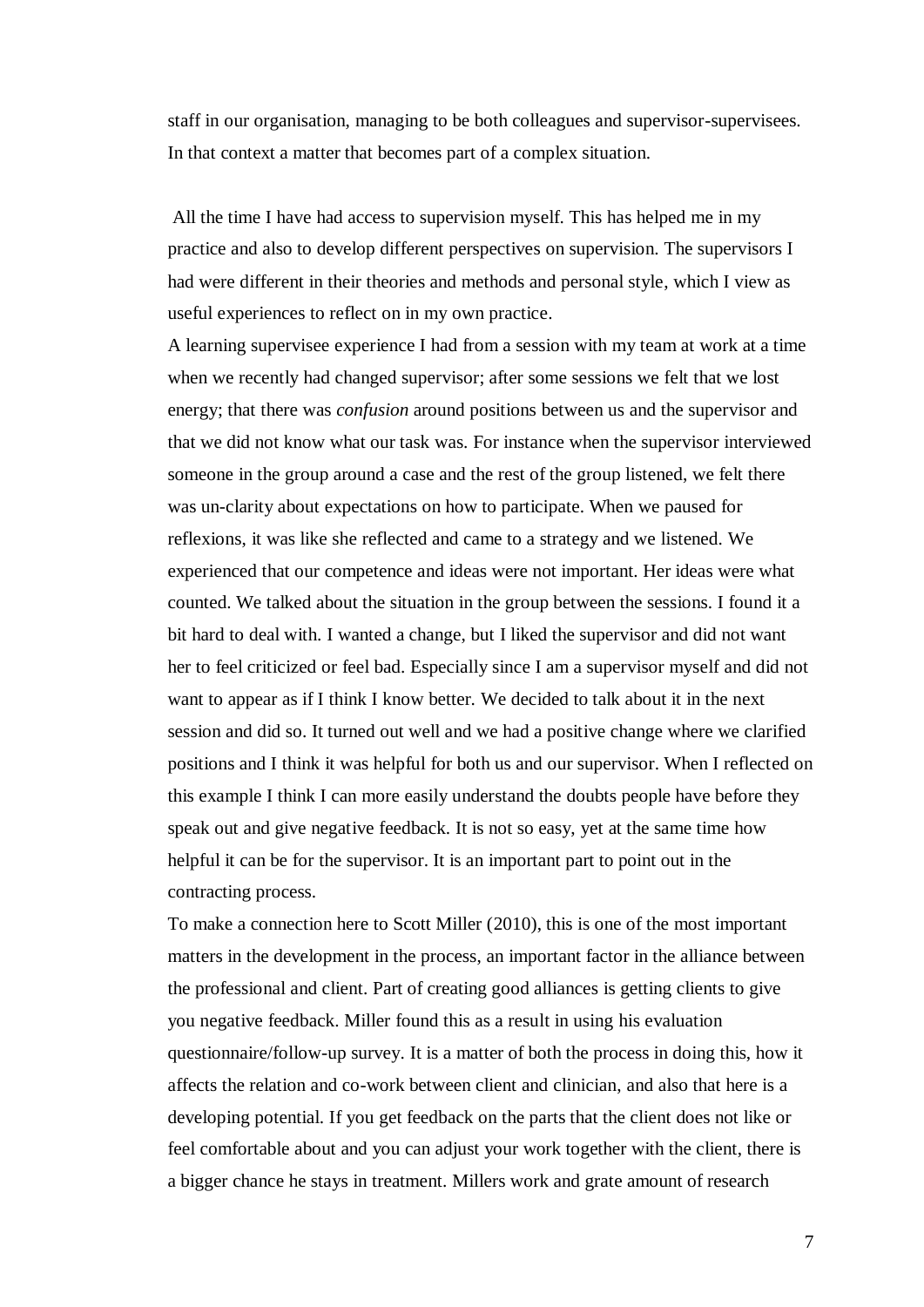include clinical work in the therapeutic and counselling field amongst different professional activities, like institutions for treatment of drug abuse, Social services and psychiatric wards. Millers' studies do not include supervision, but I think the results are interesting and can also have an impact on those activities. The relation between supervisor and supervisee has similarities with the relation of clinician and client.

### <span id="page-7-0"></span>**1.3 Outline and method**

After the Introduction I give a brief picture of *changes and development in the supervision context over time* from different perspectives.

I continue with a theory section, where I present the key concepts I use to analyze my practice and to orient in joint activities with others in supervision and training contexts.

After theory follows a part where I describe and discuss my two key words *complexity*  and *contradictions.* I explore and reflect on my experiences and meaning of these concepts. I connect to- and weave in different voices from the field. To follow after this part are examples from my practice with analyses and reflections, then a discussion and thoughts about future practice. Finally a short conclusion.

I have asked supervisees and students for permission to use examples from our supervision and training contexts. I do not use their real names.

In the text I use "she" instead of "he or she".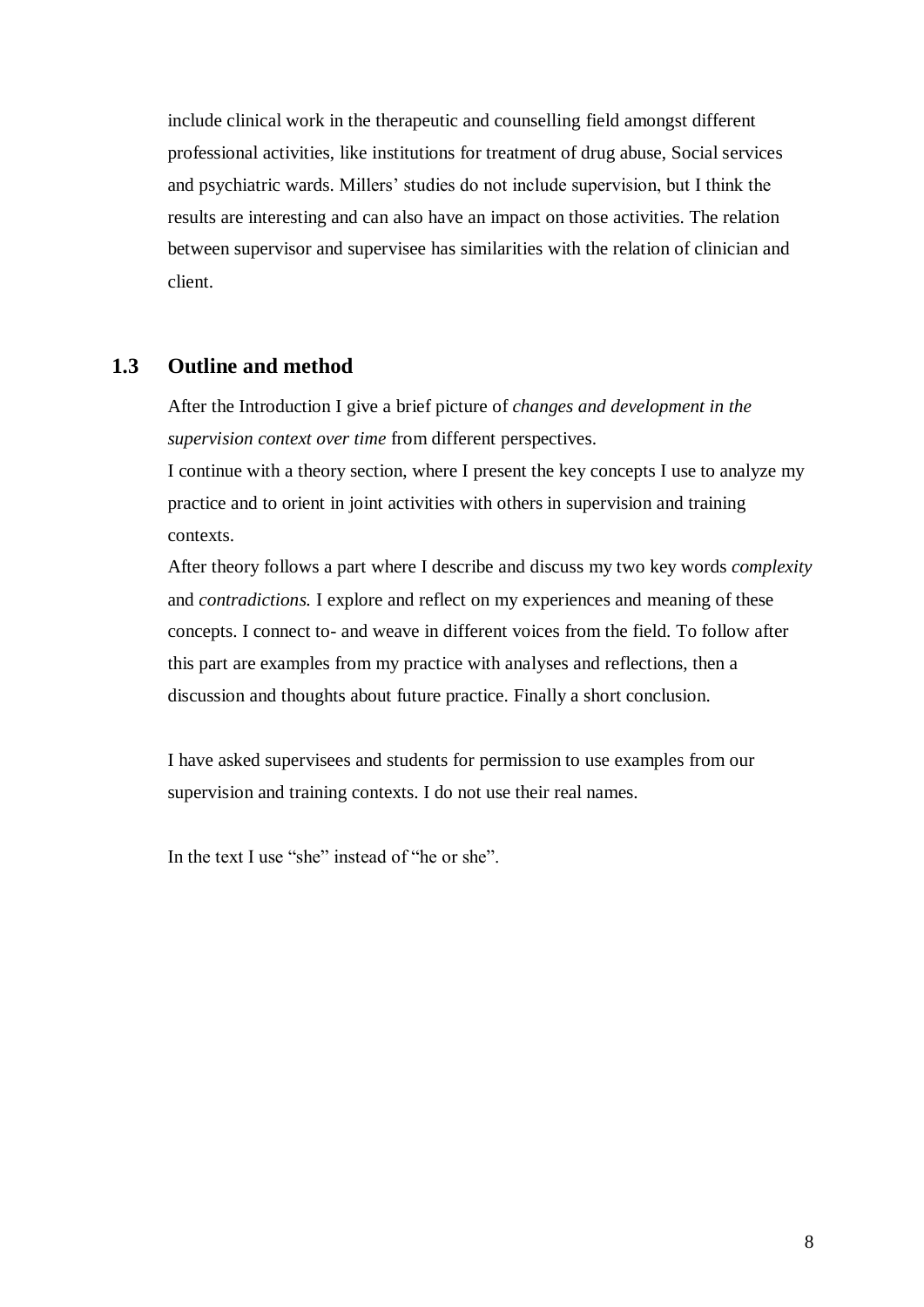### <span id="page-8-0"></span>**2. Changes-development in the supervision contexts over time**

The history of supervision in Sweden is quite young, about 30 years old, according to Bernler and Johnsson (1988). The tradition first developed in the areas of psychotherapy and than it was as supervision in the training context, as part of the students leaning. And the supervisor also had the mission of judging the students achievements in the education. This position for the supervisor continued to form the Anglo-Saxon supervision when group supervision started to develop under the late seventies and eighties. In Sweden this model has changed. The administrative and educational part began to separate from a more consultative, to where the supervisor would be more of an enabler and facilitator. In 1982 the first supervisor training started in the Social Science department at the University of Gothenburg.

From the beginning there was a distinction between *process-supervision* and *methodsupervision* in the field of practice. As supervisor you made an agreement with the supervision group about what form to engage in. Now most people involved regard those different aspects as connected and interwoven. There is an ongoing change, a move from that old division to openness for different wishes from the supervisees, as long as it is agreed in the group and it is not considered unethical in any way.

New groups of professionals have had access to supervision. In pre-school and school contexts, supervision is a quite new phenomenon. For some professionals in the school context, their approach and tasks have changed. For special pedagogues: from working as "expert pedagogues" to supervising and consulting teachers to do **their** job. And for the social-workers in school; from having direct counselling work with children and their parents in school, to increasing the part about supporting and supervising the teachers to get more skilled in doing **their** job.

The supervisor position has changed over time, from an expert, universe, in the positivistic tradition with methods from psychodynamic and analytic theory to a more "heterarchical" position, multiverse (Maturana, 1988) in the post modern tradition with methods from systemic, social-constructionist, narrative, salutogenic such as AI (Appreciative Inquiry) method and solution focused.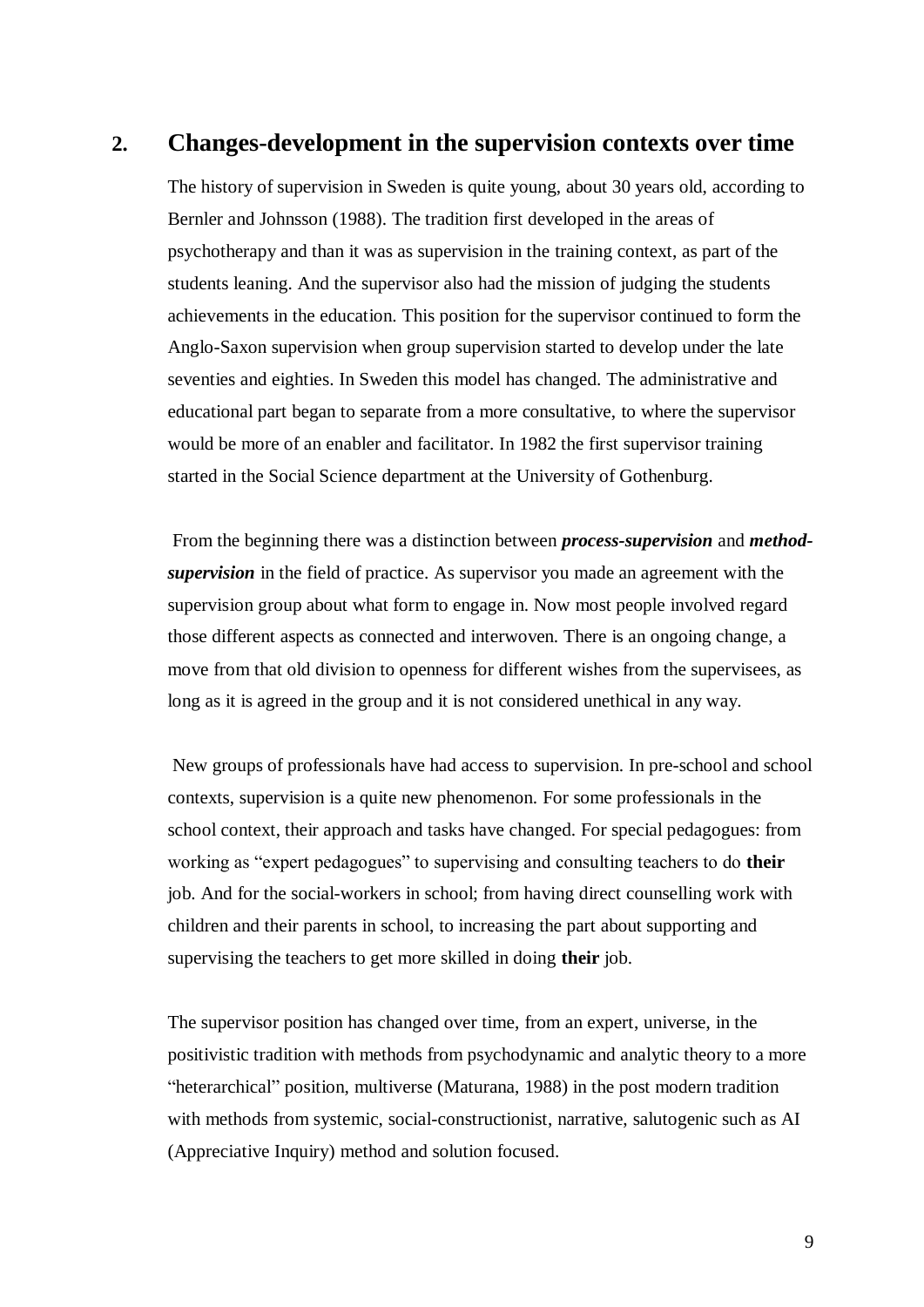I have also experienced other changes which are related to how certain circumstances today affect professionals; the situation in society and in organizations, with tight budgets, demands on high efficiency, high tempo and quick results, less administrative staff support and the increasing amount of information, with less time for reflexion at work and in the daily job. I.e. a tough climate for professionals with stress and burn out syndromes as a result. Due to those aspects, has the use and needs in supervision changed? Is this one of the few things professionals still can expect to receive… and do they need it to get an open, free zone, for themselves, which they can control, where they are untouchable, where they can not be reached by demands, stress or leaders.

I have thought that maybe the stories you tell about supervision, about the use and meaning of it, are from existing old notions and traditions.

I have also thought that it is kind of an unspoken rule: "don't touch our supervision", and that there might be a need for developing new ways in the supervision context.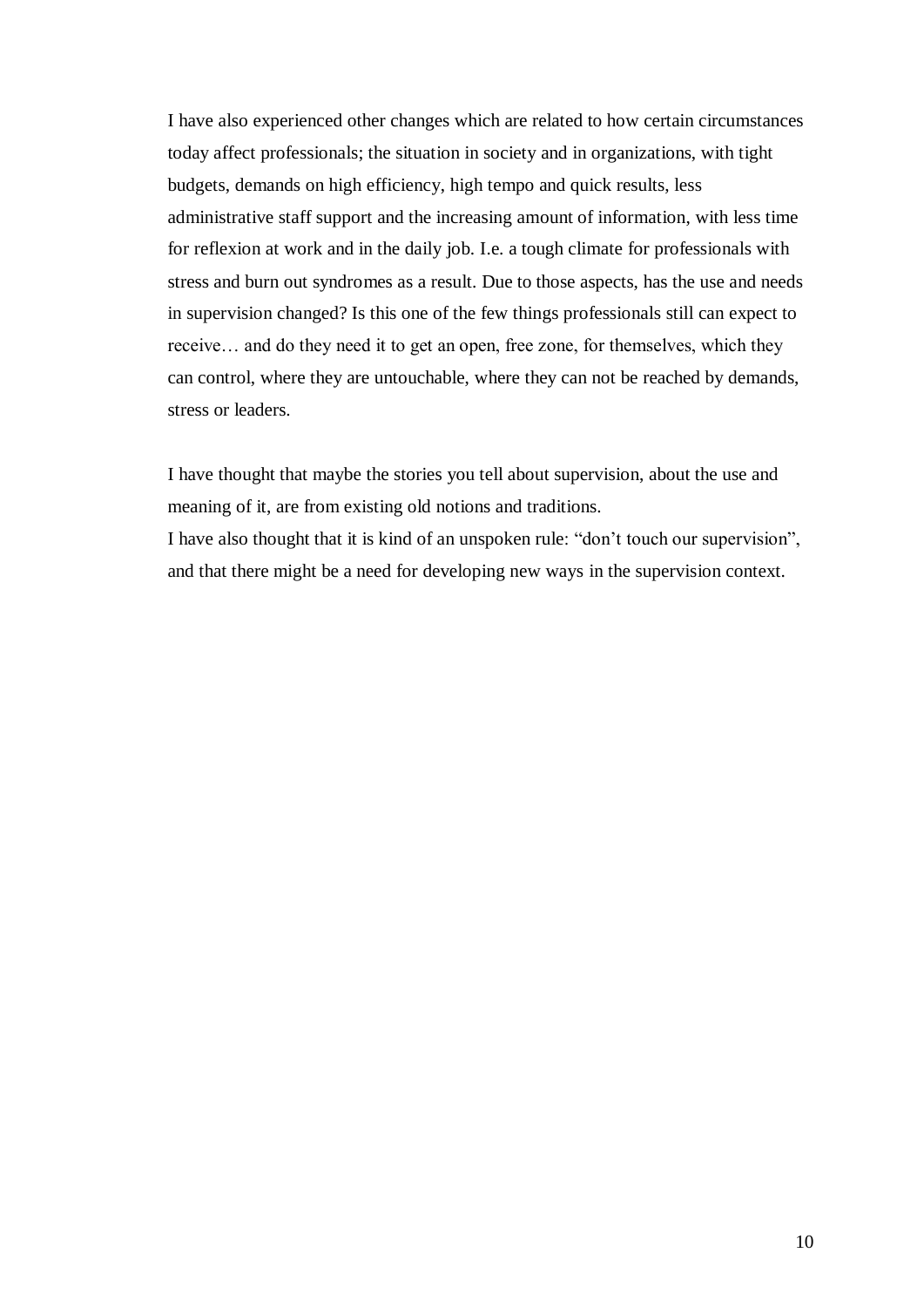### <span id="page-10-0"></span>**3. Theory**

Of all the theoretical connections I use in the dissertation, here I present more thoroughly the main theoretical concepts that I relate to and use in exploring, analyzing and guiding the supervision process forward.

### <span id="page-10-1"></span>**3.1 CMM**

There are many parts in CMM. Here I present the ones I use in the dissertation. Others like for instance *Deontic Logic,* I will not present*.*

CMM stands for: Coordinated Management of Meaning.

The CMM -theory is a way to analyze and understand how different levels of context interact, which makes a situation/a conversation develop in a certain way, (Cronen, 1994). Cronen and Pearce ideas developed from the beginning, inspired by the Finnish philosopher von Wright's "deontic logic" (1951) (quoted in Crone & Pearce, 1985). They went back to Aristotle's thoughts on "The Arts of practice" and "The Arts of theory" and combined the terms practice and theory and called it a *practical theory*. Cronen (1994, Chapter 10, p. 189) gives the following definition:

"practical theory describe those features of a discourse that provide a general method for the study of social practice and action, internally consistent and defensible in light of data, that generate useful interpretation, explanation and critique of situated human action."

Cronen continues saying that "It is a communication theory, not a theory about communication based on psychology perspective or any other discipline." It is an emerging theory, used and developed by those who use it all the time.

Pearce (1994, chap., p. 114) gave the following background to the development of CMM:

"Wittgensteins' ideas focused social theorists' attention on the continuous, reflexive process by which speech acts make the contexts that give them meaning and contexts make the speech acts that occur in them."

CMM is a method to understand/analyze what happens in communication and a method to guide the communications that may be used practically in therapy, supervision, research and other contexts.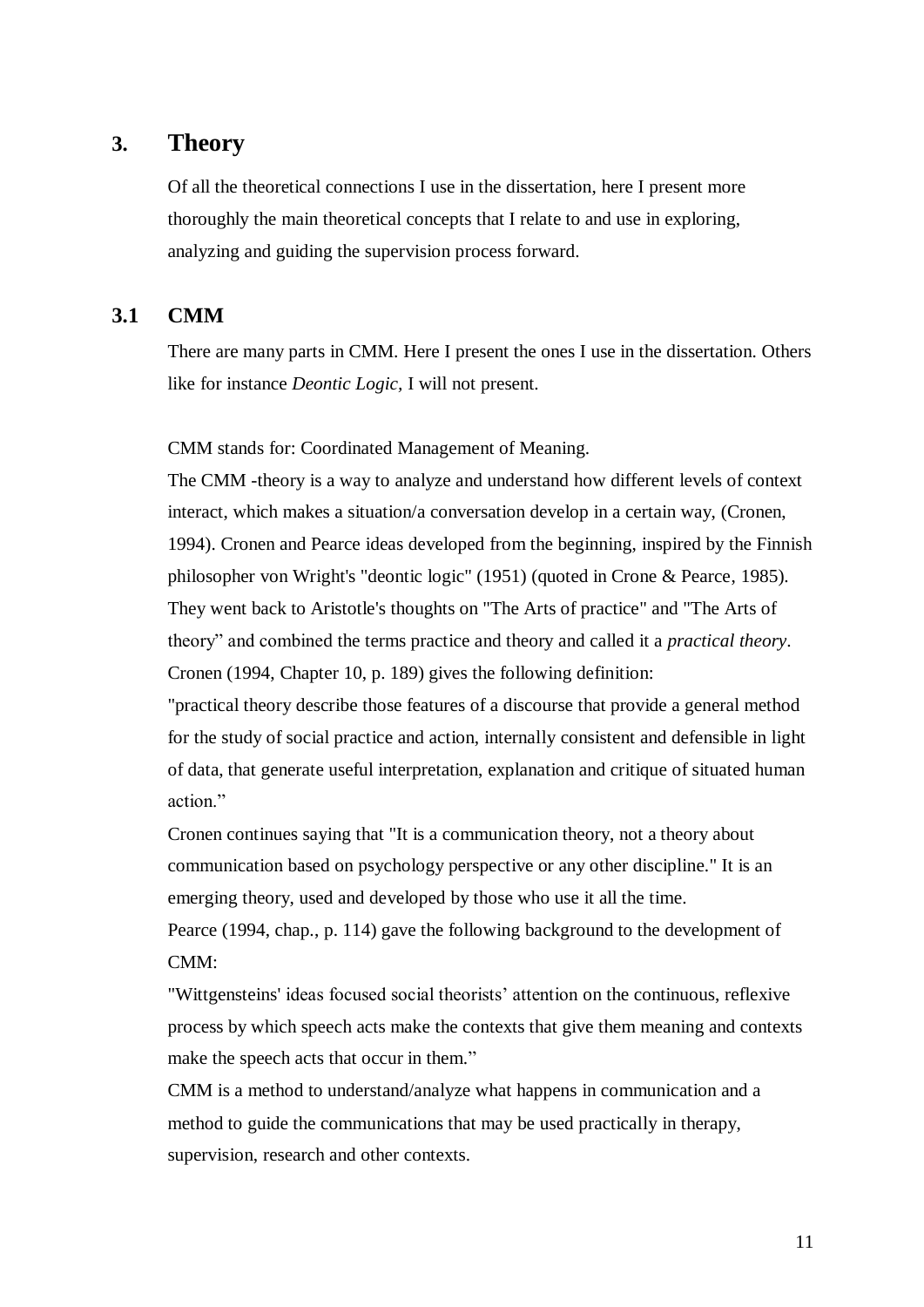#### <span id="page-11-0"></span>**3.1.1 Context-levels**

One of the basic ideas of the CMM theory is that every person has a variety of stories about who you are and would like to be, about their relationships to others, about specific situations and the like (Cronen, 1994). CMM theory believes that when we are in a conversation or in a situation, we are simultaneously in a variety of conversations or contexts. One can also describe it as Westerström (2000), that each person brings memories into the meeting with another individual that affect the interaction. He also believes that these memories in CMM terms can be described as individual levels of context, i.e. memories of different contexts you have been part of before (from seconds to a lifetime). The word *context* is originally Latin and means *to weave together*, which is a good metaphor for understanding the meaning of a context. It can be understood as a weave, interwoven by different threads, which consists of the above described *memories, situations, conversations*. The context levels in CMM are of two types, first the historical: *culture* and *life script,* which can also be projected into the future, and present: *relation, episode* and *speech act*.

Examples of context-levels that can affect the communication are:

| Overall culture:                   | Social norms/values                                                                                                                                      |  |
|------------------------------------|----------------------------------------------------------------------------------------------------------------------------------------------------------|--|
| Local culture:                     | Norms specific for the local community, e.g. the<br>mothers in the area of north west-coast of Sweden<br>previously had a strong position in the family. |  |
| <i>Family culture:</i>             | The Family's rules and habits.                                                                                                                           |  |
| Personal life-script:              | Physical existence, Knowledge, My opinion about<br>other people's opinion of me, (Lang, 1999).                                                           |  |
| Personal Professional life script: | Same as above, but connected to my professional<br>role, also includes e.g. ethical stances.                                                             |  |
| Definition of relationship:        | How and under what terms two or more people<br>interact.                                                                                                 |  |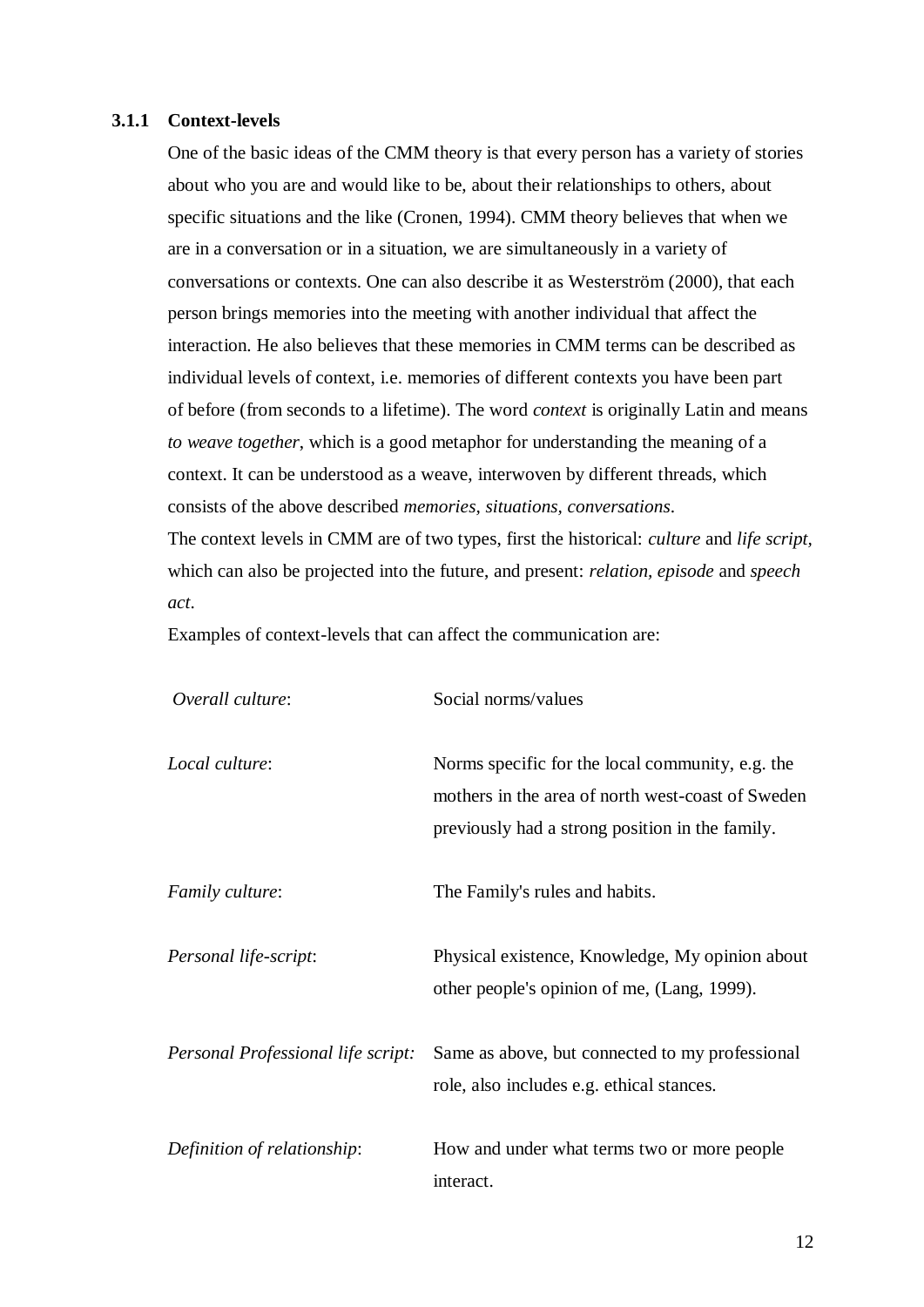*Episode:* The event/The specific social meeting.

*Speech ac:* The communicated message/The act, verbal or nonverbal.

The CMM-theory says that all contexts are socially constructed. Patterns which connect between stories always emerge in situated activity with others. CMM offers a way to explore how different stories fit together in everyday life. It suggests that there are hierarchical relationships between the stories. This means that *one story is the context for the exploration and understanding of other stories.* What ever level of context can at the moment be predicting how a particular speech act should be understood. There is a variety of contexts interwoven in every speech act. In every situation when I for instance speak as a supervisor, I speak also as a parent to four children, a daughter of two parents who were health-care professions and the youngest sibling of five. Before every speech act (verbal or nonverbal) I make a choice, consciously or unconsciously, regarding which will be the highest level of context in that particular moment, which exert a contextual force on the context.

### <span id="page-12-0"></span>**3.1.2 Loops**

Bateson described the *"Double bind"* concept as conflicting messages on two or more different levels and that these were not allowed to comment on (Bateson, 1972). And you can not leave the context. Cronen and Pearce (1985) have developed this idea further in the CMM theory through the concept of *strange loops*. They describe how two levels of context, both forms the context for and is understood in the context of the other. At each level of the loop two opposing stories coexist. The loop exists/is held in place by a meaning on a higher level of context. If this meaning would be changed, the loop would brake.

As an example, I describe the, known by many, alcoholic loop, which Bateson (1972) initially developed, than in terms of the double-bind theory. It can be briefly described as Westerström did (2000): If you drink uncontrolled you will eventually be considered an alcoholic. The consequence if you see yourself as an alcoholic is that you must stop drinking. If you do this during some time, you might think: "I can control my drinking, I am not an alcoholic" and then you start drinking and lose control and so on. For this loop to continue requires that the family/society has an idea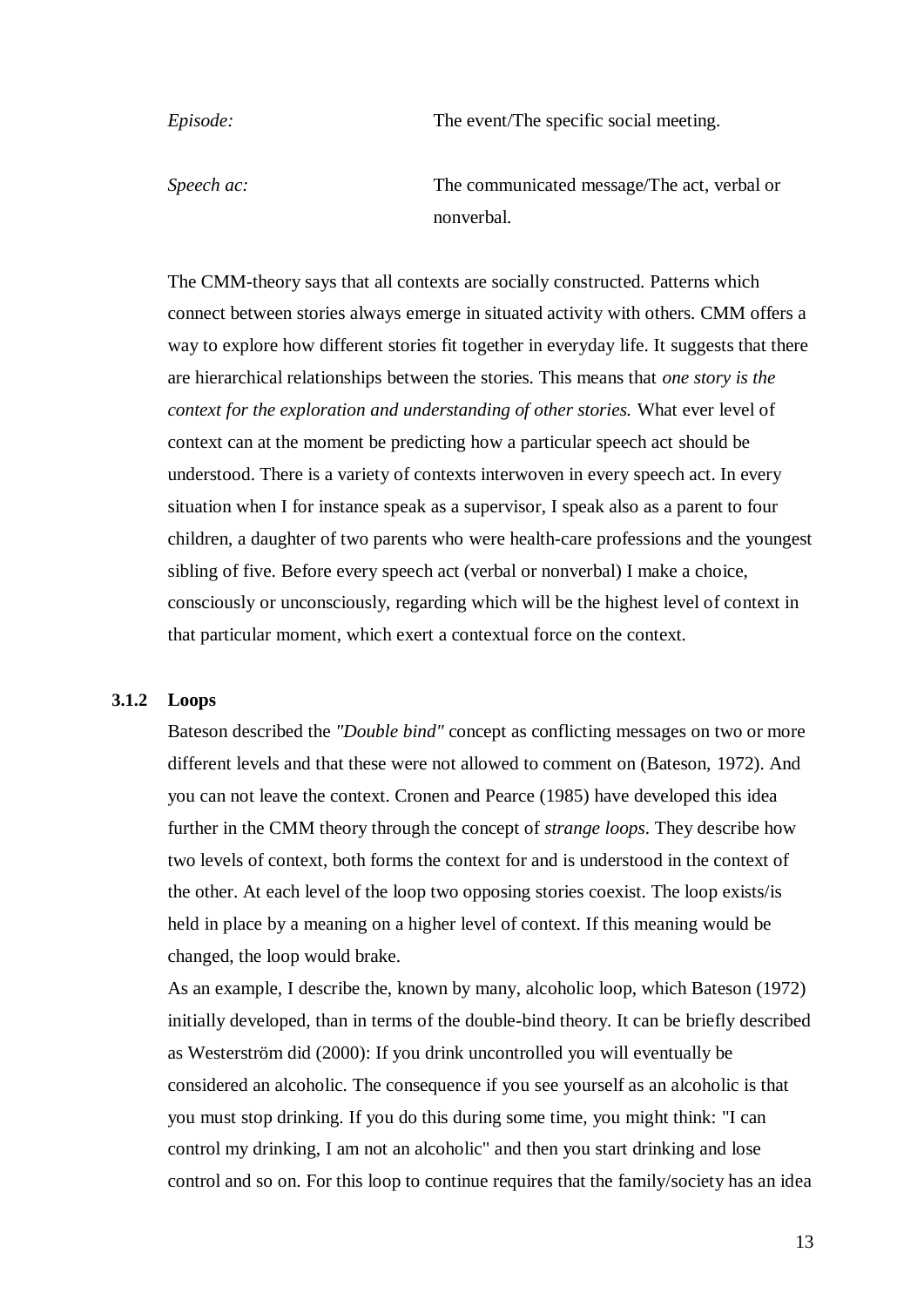about that "control of drinking is a moral issue". This loop as described in CMM terms may look like the following:



To stop the loop, the meaning on the context level *Family myth (Culture)* needs to change to e.g. *alcoholism is an illness.*

### <span id="page-13-0"></span>**3.2 Social GRRAACCEESS**

John Burnham developed the concept of Social GRRAACCEESS which refers to *Gender, Race, Religion, Age, Abilities, Class, Culture, Ethnicity, Ethics, Sexuality* and *Spirituality.* It is a frame to explore and reflect on social differences like for instance in therapy, supervision and training.

I have had difficulties in relating to this concept and to create meaning of it. It was not so easy to adjust it to a Swedish context and incorporate it in my professional repertoire. Now I connect the ideas with CMM which I more easily relate to and I see the different aspects of the concept of GRRAACCEESS as *stories/experiences* from different episodes in life, which form and inform how we act together with others and co-create our relations and contexts today.

When I use the concept I make my own interpretations of the parts in the concept, and choose some aspects that fit for the specific issue or case, even if I do not cover all parts.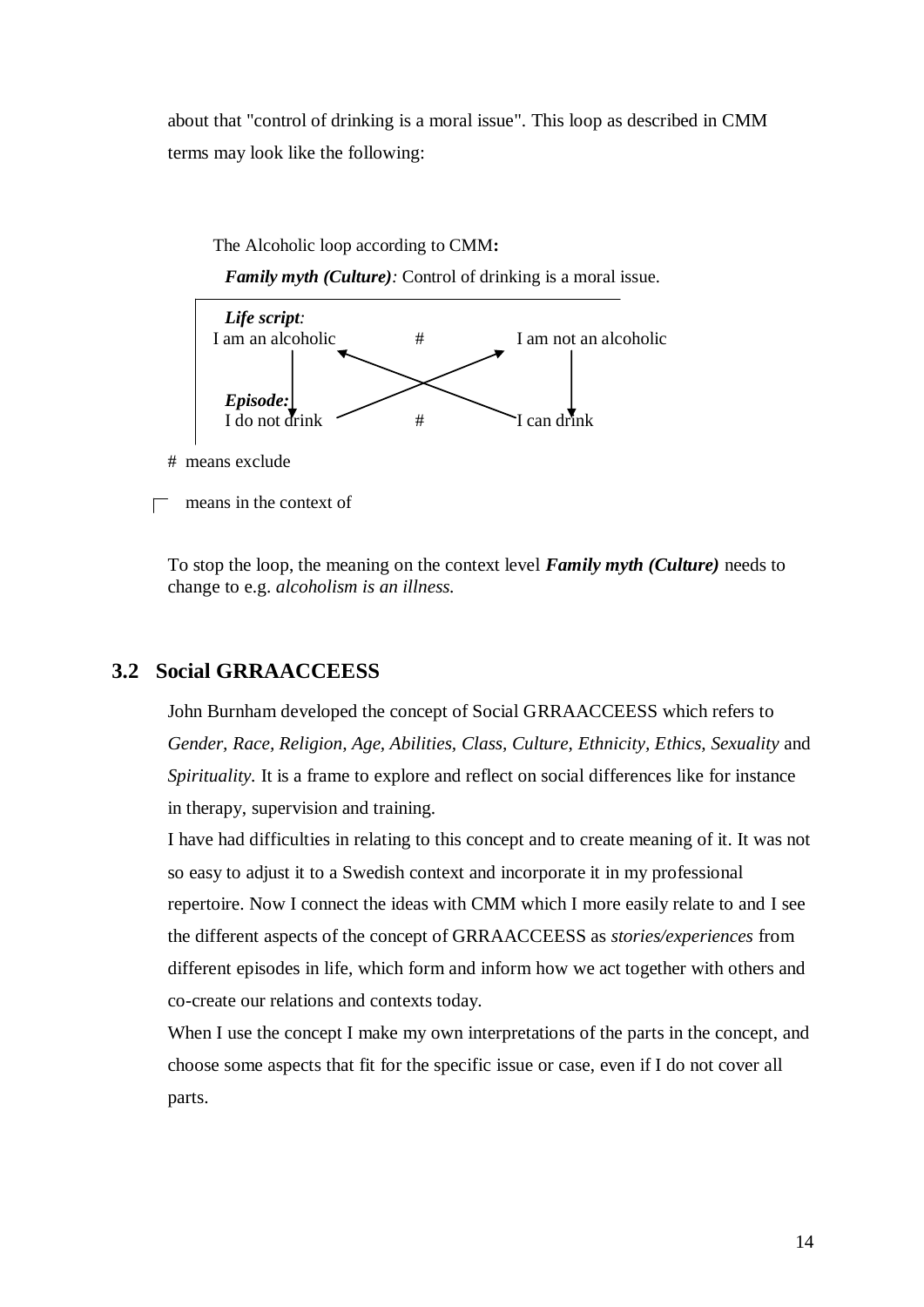### <span id="page-14-0"></span>**3.3 Domains**

In the article "The systemic professional, Domains of action and the question of neutrality" Peter Lang et al (1990) describes Maturanas' Domain theory. In the professional conversations we are involved, we act in different domains. They describe three domains; The *Domain of Production* where we act for instance according to laws and superior rule systems. It includes for example law, authority in the social services and assessments of students, also other, like advice giving. In this domain we think and act linear. In the *Domain of Explanation* (also named *The Domain of Reflexion*) we join in activities like reflecting conversations and therapy. Here we act and think more circularly and from a multiverse perspective. The *Domain of Aesthetics* is always the superior to the others. Here the aim is to put ethical perspective on what we do and do our job as respectful and gallant as possible regardless to which of the other two domains we are acting in. In most situations we act in all the domains. We move in and out of the different domains and they can change from minute to minute.

### <span id="page-14-1"></span>**3.4 Chaos and order theory**

Cronen and Perace (1985) have described that there is a dialectical relationship between chaos and order in social systems, as a loop (see picture). If one envisages a social system such as a family or a social service agency in balance, there are clear links between structure and action. The participants are aware of and abide by the rules (which can be both explicit and implicit) of what is appropriate to do and not do. If a system is affected by a change; - in a family as: divorce, death or that a child drops out of school, - in an organization as: the introduction of new methods, mergers or changes of managers, a situation arises where the rules are not adequate anymore. Irregularities are common. The relationship between structure and action changes, becomes unclear and chaotic. In this situation, conflicting ways of understanding the world and acting co-exist. After a period of time people get tired of the mess and begin to work on creating structure again and new clear connections between structure and action are re-created. As a manager, parent or supervisor, one can, in principle, act in two ways. If one experiences that there is a chaos, one tries to provide structure, to the contrary exists (family or organization may have solidified, the development has slowed) you ask deconstructing questions. Those undermine and loose up an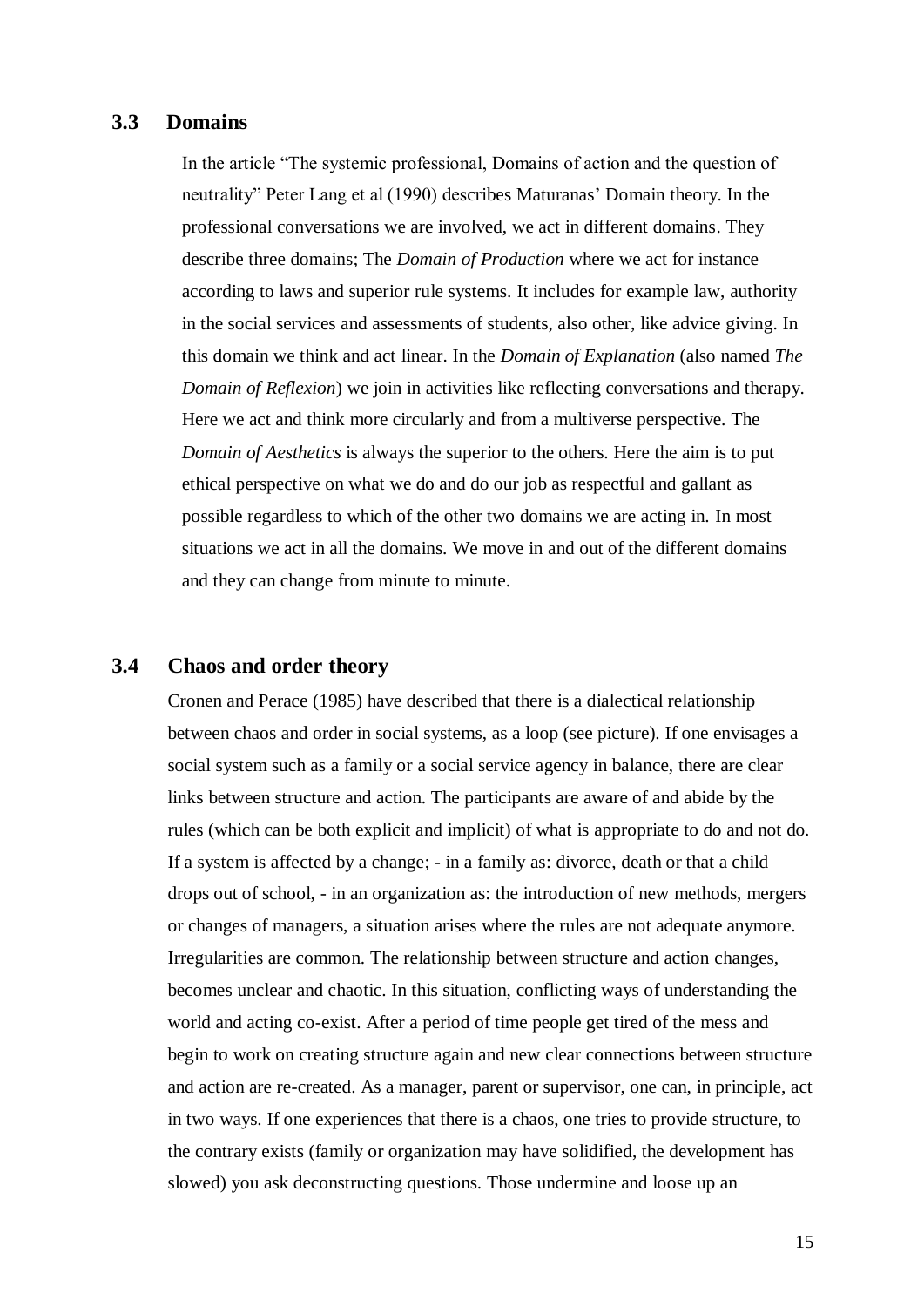established idea and thereby open up space for new meaning, it might well be hypothetical future questions (Tomm, 2000). Then a healthy confusion is created that allows new development. It happens in families and in organizations, that both chaos and compulsive, rigid, structures may become prevalent. Than someone in the system often asks for help from outside.

In chaotic systems appears that participants mutual double bind each other. Then they avoid defining their relationships and create a clear structure. There may be a fear among the participants of dependency and closeness. In this so-called second order confusion the definition of different concepts are all the time questioned, (Cronen and Pearce, 1985, Tomm, 1989).

The therapist or supervisor often experience increasing confusion and can respond with own symptoms.

In family therapy, one can propose a ritual. This type of intervention is used to create order, for instance distinguish different conflicting messages from parents over in time. When it comes to groups a supervisor can contribute and help the group find solutions with more structure and connect to their practice and daily work and find out which acts will create more structure.

#### Picture

Evolution of social systems (order – chaos loop), (Cronen and Pearce, 1985)



Anomalies: Dilemmas, paradoxes # Free from paradoxes, contradictions dilemmas and contradictions

between structure and action

New links are formed

# Can not co-exist.

### <span id="page-15-0"></span>**3.4 Reflexivity - Self reflexivity and Relational reflexivity**

Burnham, (2008) describes reflexivity as the ability to consider something in the context of it self, for instance reflect on your reflections or think about your thinking. The essential reflexive abilities relevant here are *self-reflexivity* and *relational*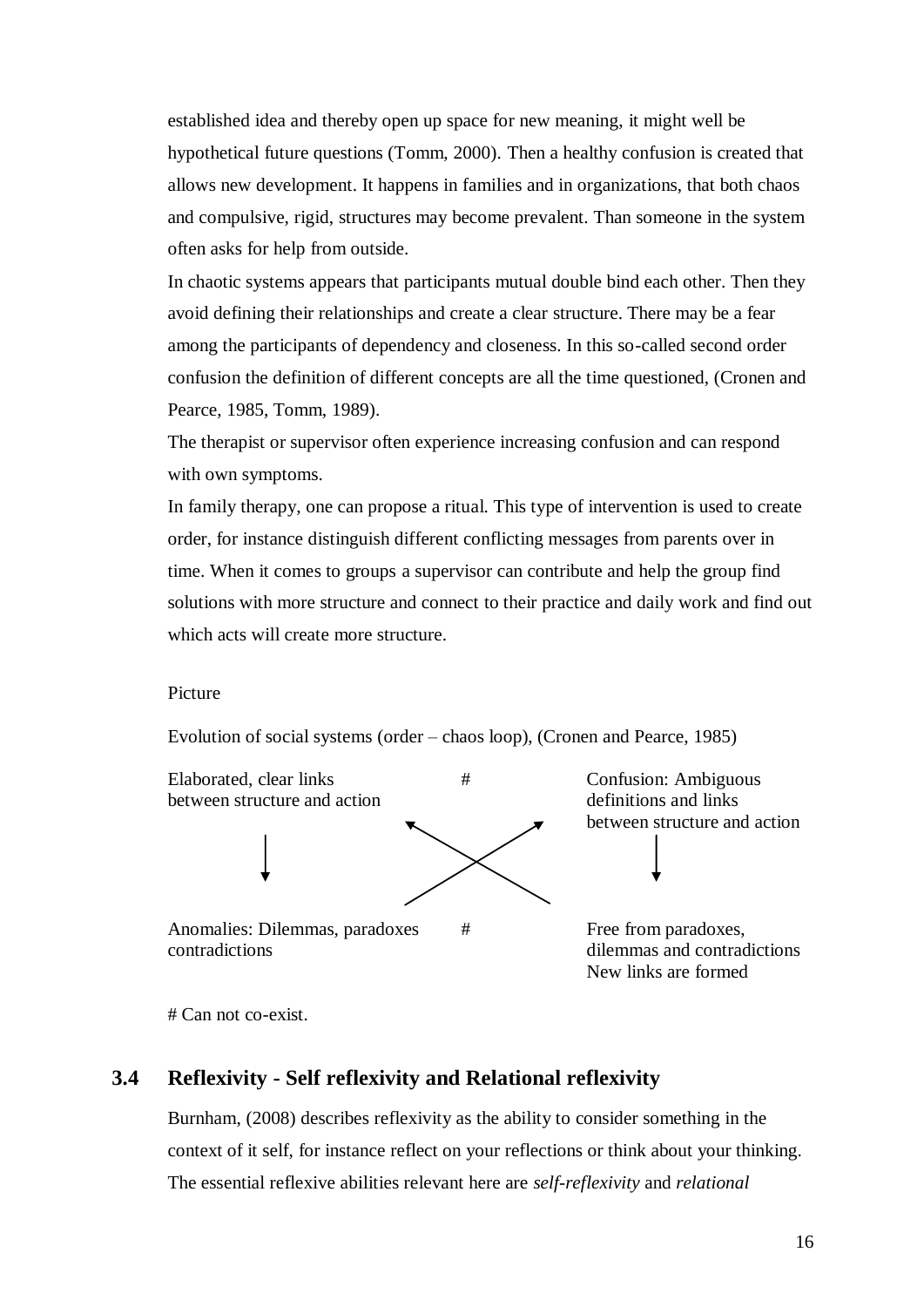*reflexivity*. Self- reflexivity is about taking a position where you observe yourself in practice and reflect on how you act in relation to others. You get a possibility to consider and reconsider your actions. Relational reflexivity is about metacommunication, for instance talk about your talking. Participants in a relationship, between a pair or in a group, uses the process to explore, consider and elaborate how they relate.

The whole concept of reflexivity is actually a concept of *second order cybernetics.* Those ideas described by Watzlavic (1974) are essential in order to be self-reflexive. You position yourself as someone who is part of the system. You affect and get affected. You are curious in exploring together with the participants, through relational reflexivity, in what way and how this influences the supervision.

I find similar thoughts in Swedish literature about supervision. In the book "Explore together" Supervising approach, the author Björn Wrangsjö (2004), presents different supervisors perspectives on supervision. In one chapter Hofsten and Sundberg describe how they increasingly have come to use a reflective approach and approach the client/patient as a co researcher in their clinical everyday work. They incorporate evaluative questions in the conversations, which I connect to relational reflexivity (Burnham, 2005). They have explored how they can use the same approach in supervision and engaged as supervisors with supervisees' in what they called "co researching conversations". For instance they asked questions like: "What thoughts did you have before the first session?", "What do you think today when you reflect back on those thoughts?", "Is there anything you wish was different? If that is the case, what would have made it possible?" and "What are your thoughts about the cooperation?".

### <span id="page-16-0"></span>**3.5 Adult learning**

There are several learning theories useful in supervision; here I refer to the ideas of Donald Schön and Lev Vygotsky. I will also shortly describe the concept of AI, *Appreciative Inquiry.* I regard AI and *Ability Spotting* as useful methods in connection to adult learning. They provide the means for people to expand their competent professional identity and get into a competent "incompetent" learning position.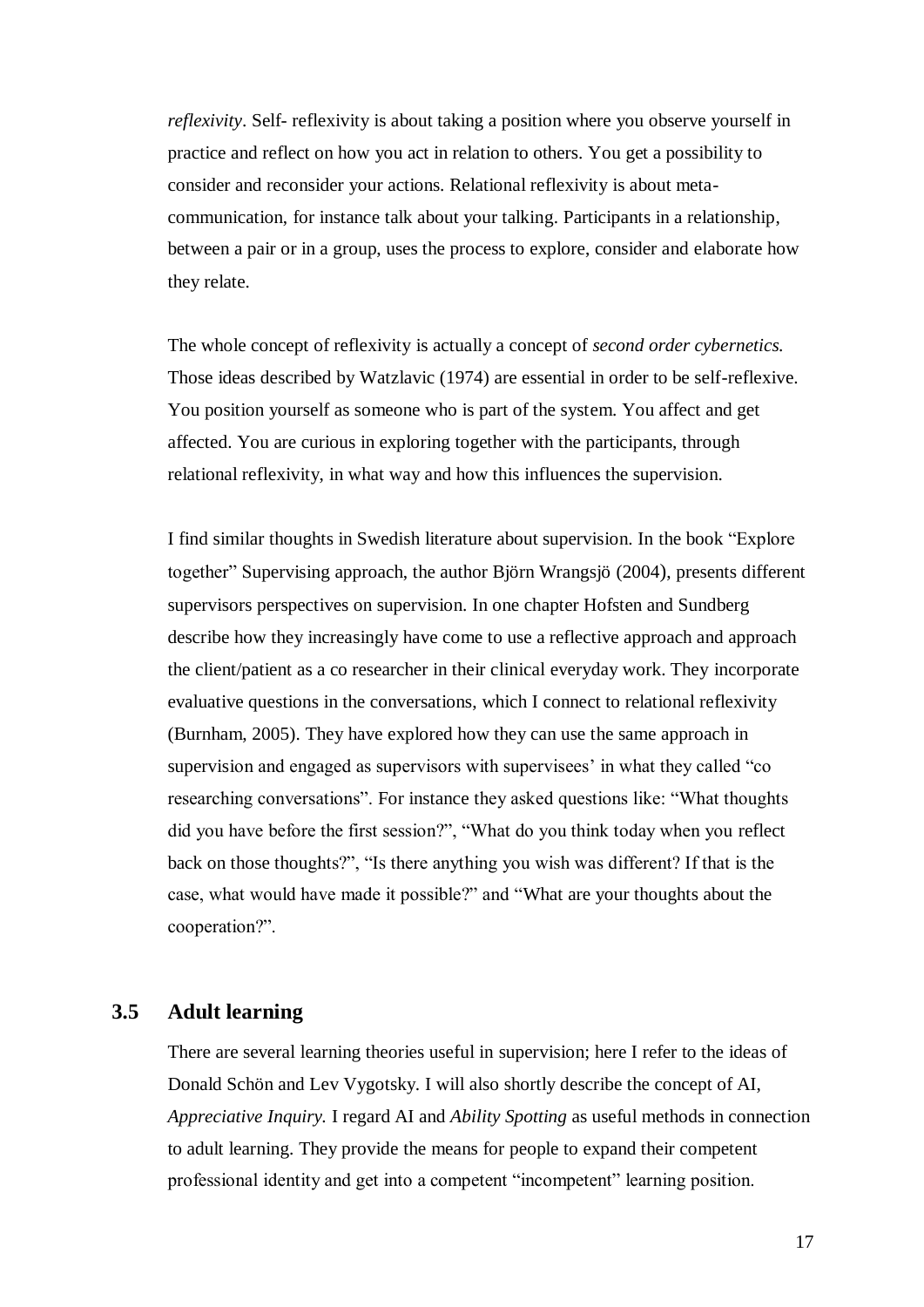#### <span id="page-17-0"></span>**3.5.1 Shöns' theory of Reflecting methods**

The rotes on Schöns' work we can find in the American pragmatism, foremost within Dewey's work. He emphasizes the promises of learning and claims that the university's knowledge tradition is based on technical rationality, in the positivistic tradition of science and its institutionalized relation with education and practice. And it overrides *competence in practice and professional artistry.* When it comes to problem solving, Schön talks about *problem-setting,* which is not a technical issue, but an interactive process in dialogue with the situation. Its features are two aspects: *naming* and *framing*, which enables questions and answers. The insight that situations are *given* meaning and that problems are *created,* that they are not given of themselves, is important, as well as the notion that that *meaning giving* and *problemsetting* is in itself a field of knowledge. Schön talks about *competence in practice and professional artistry,* where the professional's acts as *the reflective practitioner* and his actions characterized by *knowledge-in-action, reflection-on-action* and *reflectionin-action.* The last named can on its highest level enclose *artistic knowhow.* 

Burnham connects the concepts *self reflexivity* and *relational reflexivity* to Donald Schöns (1987) reflecting theory and means that when you are self-reflexive and use relational reflexivity, you *reflect in* and *on action.*

#### <span id="page-17-1"></span>**3.5.2 Zone of proximal development**

Vygotskys' theories (Holzman, 2002) are based on the ideas of socialness of human beings. His idea about learning is to make it possible for all people to learn actively, creatively and growth-fully, no matter age or circumstances. He was part of creating a new *psychology of activity.* He saw human growth as something that we create, a cultural activity that people engage in together. It does not happen *to us.* He presented a new methodology: learning and teaching as collaborative, creative, cultural activities of continuous transformation. The key concept is *dialectical unity*. He reacted on the established notion of a relationship between learning and development that he thought was too linear. He thought that learning was both the source and the product of development as well as development was both the source and the product of learning. In a reflexive way, learning and development are inseparably, inter-wined and emergent, understood as a unity. In practice we use this idea and talk about it as the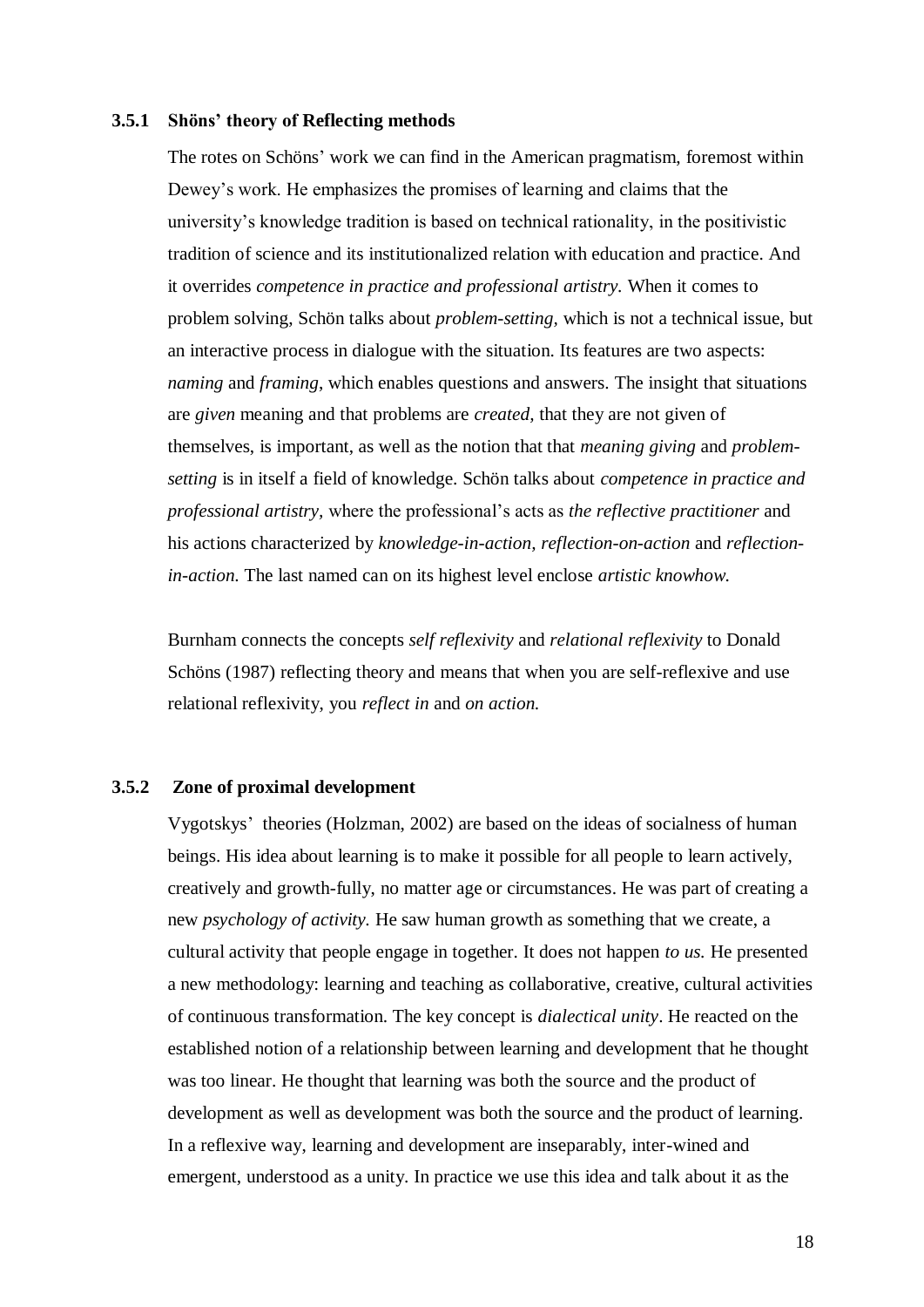concept of the *ZPD, zone of proximal development.* Due to this idea we are at every moment both *being and becoming.* 

When we create what Vygotsky calls *ZPD-like contexts* where learning and development are jointly created by peoples activities we enable people to *do things we don't* yet *know how to do,* we do things in advance of ourselves. Vygotsky talks about this capacity as the essence of human growth.

### <span id="page-18-0"></span>**3.5.3 AI-Appreciative Inquiry, Ability-Spotting and Labelling**

In the book "THE THIN BOOK OF Appreciative Inquiry", Sue Annis Hammond (1996) describes that one of the fundaments of AI is that you learn from your successes and from what works. In any organization (or group or family) there are things that work and change can be made possible by identifying what works and by analyzing how to apply these. Positive talk creates good emotions and in a reflexive way, good emotions can facilitate progress.

For instance in using AI, interviewing about a piece of work, there is a way to bring out and co-create stories of competence which provides a good starting point in the process of adult learning and in supervision. The interview could be about a moment or an episode where the person felt proud and pleased, felt she really did a good job.

You can combine this activity with the method of Ability-spotting and Labelling (McAdam, 2003, Lang, 2006). The participants who listen to the interview in a reflecting position write down abilities they identify on post-it stickers and put them on the person who is interviewed. The idea is; identify abilities, name them, so that they can be remembered and applied, thus they become part of your identity. Bring out and point out what is happening **now**, so it is genuine, based on episodes of action (McAdam, 2003).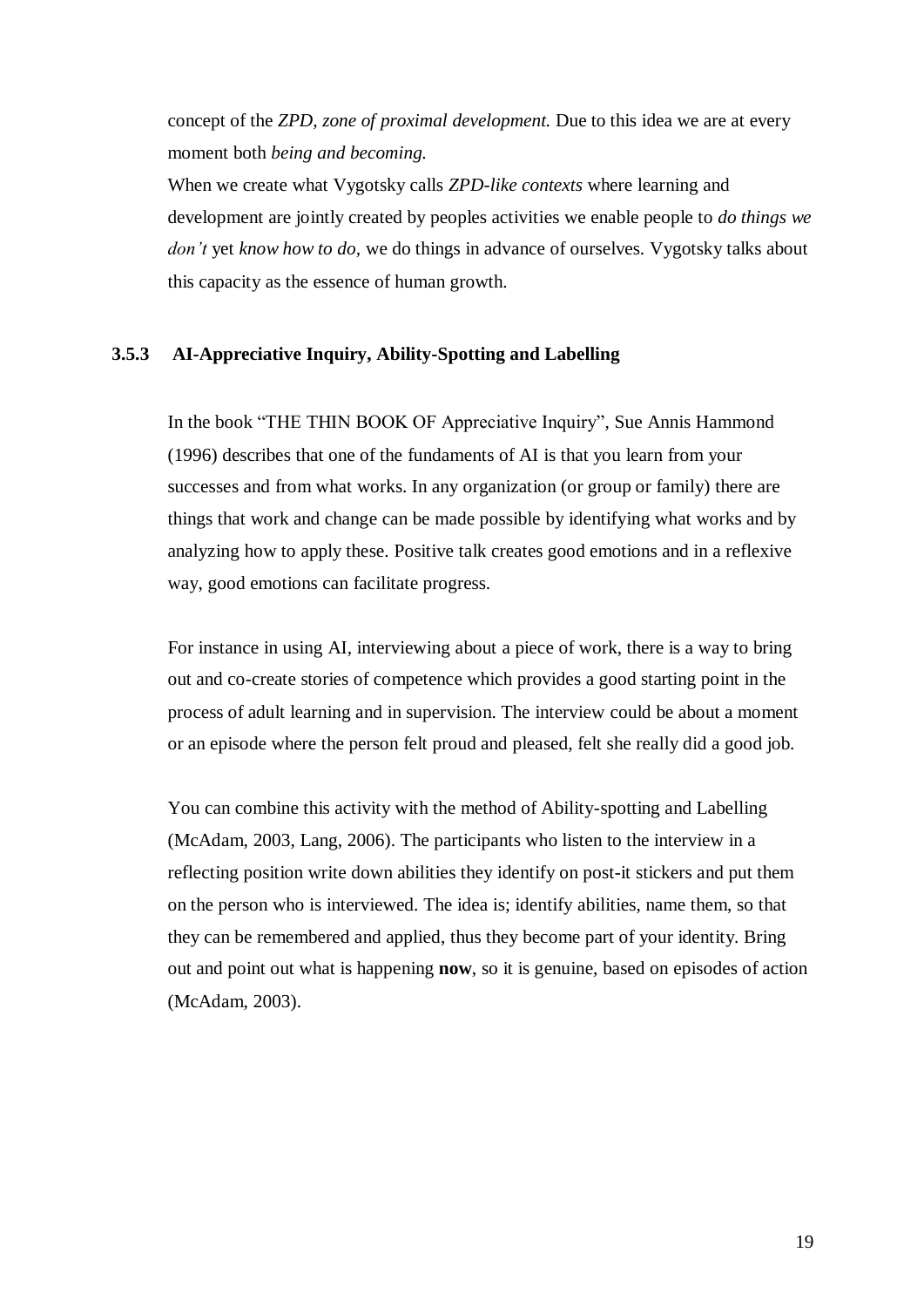### <span id="page-19-0"></span>**4. Complexity and Contradictions**

### <span id="page-19-1"></span>**4.1 Complexity**

From my point of view complexity has to do with different levels of context and expectations and demands which are involved in the communication and supervision process. In my work and from conversations with people in the field I found different themes that are parts of the experience of complexity in supervision.

#### <span id="page-19-2"></span>**4.1.1 Circumstances connected to the local culture at a workplace**

I meet groups with different professional cultures, for instance from the school culture, healthcare and social services. There are differences like in paradigms and in explanatory models. The school context which I consider have a more positivistic tradition which is reflected in a more hierarchical structure, where the teacher has precedence and in the view of knowledge, which is more universe. There is one truth to be found and there is right and wrong. Similar in health-care, also with a positivistic hierarchical tradition, where the doctor knows best and people act out of a context with more linear thinking. When it comes to problem-solving one often refers to the medical model: first problem/symptom, then diagnose and last treatment. As if there is one right solution or cure and the doctor or nurse provides it in a neutral way and is not affecting the process. I as a supervisor come from another culture within the postmodern paradigm with social-constructionist approach, circular thinking and a multiverse notion on knowledge. When I meet with for instance a group of specialpedagogues, they can describe cases where they are supposed to supervise teachers, and their approach in those missions are more it the positivistic tradition. They are the "experts" who are expected to know better and tell the teachers the right way to perform their work. When we discuss those matters our both cultures meet and sometimes it creates complex situations with different levels of context involved; *Professional life script***:** for both of us, me who want to be neutral and circular in consulting the special-pedagogues and help them to be the same to the teachers. They who know the best method to help children and want to get teachers to do it *the right* way. *Relation:* The special-pedagogues and the teachers, where the teachers feel criticised by the special-pedagogues and in our relation where there is a risk that the same thing can happen. Another matter which makes it even more complex is that I am an inmate consult and a colleague to my supervisees. *Episode:* supervision with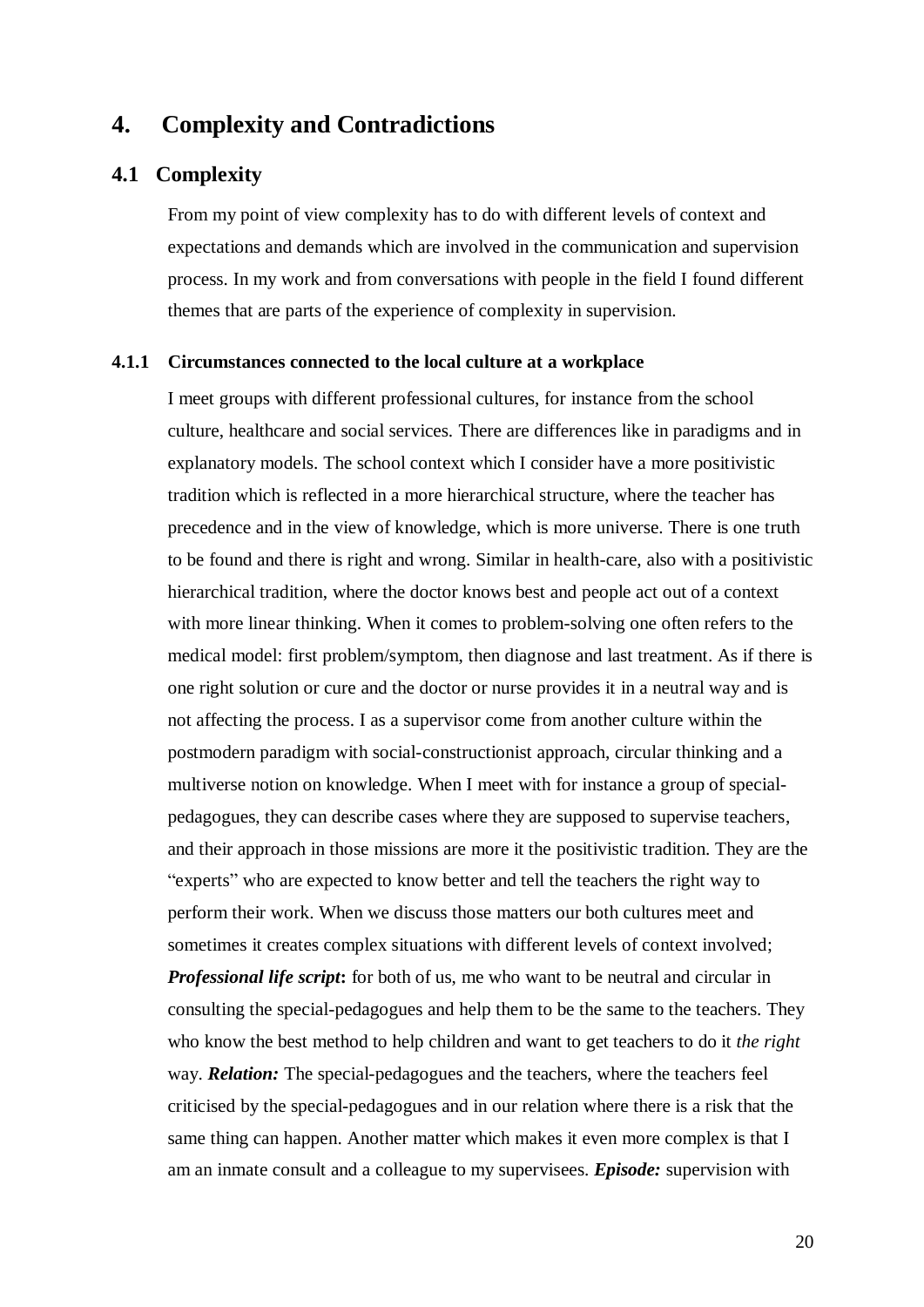colleagues about supervision of a teacher. *Culture:* the school culture meeting the supervision culture.

In many areas solo work dominates; people sit alone with the red light on and have a race during the weak. Their time and meetings are always very tight and structured. Colleagues do not even meet for brakes; have their lunch-boxes a quarter after each other. People want to get away from loneliness, do something together, sit down and spend some time with colleagues. Martin Söderkvist (2002) writes about systemic supervision from many perspectives and mentions the Irish therapists' the "*fifth province"* (McCarthy and O'Reilly Byrne, 1988), a metaphor from history on Ireland where different rival groups fought. They could not talk to each other and negotiate on the battle field, so they went to church, laid down their weapons in the fore room, entered the next room and created what we call the *fifth province* and provided a neutral creative room. Here it was possible to reflect, negotiate and open up for new views. Professionals need a room like the fifth province, a good metaphor for supervision. We create a space with time and possibilities for reflexion. Professionals can leave their every day work with ingrained explanation models and patterns where the Domain of Production often dominates. Together we enter a creative neutral space in the Domain of Explanation where we can create Zones of Proxiamate Development. People can meet and try out new positions in the forms we co-create. Acting and responding, reflecting, learning and development are jointly co-created and shared in the supervision process. New experiences emerge which can reflect back on the daily work and open up new ways forward.

As a result of the lack of time many experience in their daily work, there are questions in supervision about parts that one could consider should be taken care of in the organizations, like *method guidance* which usually is a task for e.g. the socialworkers boss. And staff welfare which I consider especially important for staff in human services organizations. Part of those two matters is for staff to be confirmed and encouraged in the good daily work they perform. Many leaders do not prioritize this, maybe due to lack of time or they might have other preferences in their leader approach. Thus supervisees often express that they do not feel seen and confirmed in all their efforts in their daily work and there is a lack of follow up and feedback.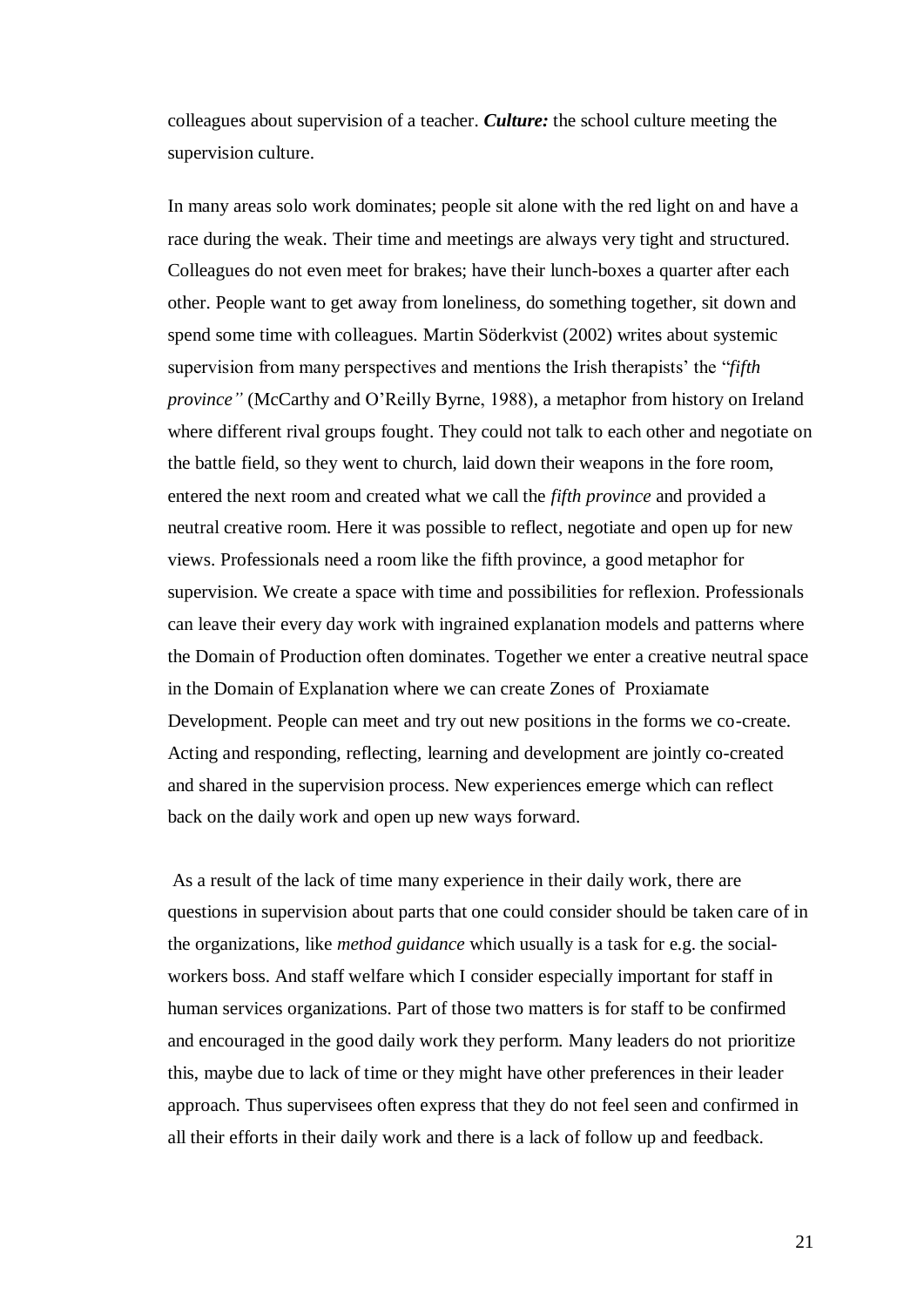Hofsten and Sundberg (Wrangsjö, 2004) talk about opportunities for professionals to deal with different aspects of their professional context, like organisational dilemmas and other circumstances in their working context. They highlight the importance of supervisors to be responsive to such matters, but still be clear about the limitations in her position and in the supervisory context, where there is no mandate in taking actions or solving things concrete. In supervision we have a possibility to deal with such matters in the Domain of Explanation, but no possibilities to act in the Domain of Production,

In some organizations leaders connect supervision to competence-development for their employees. They buy a course in some method. And since they do not provide method- guidance, they buy supervision to integrate the new method. Sometimes the employees can not have both; they have to choose between further training and supervision.

Most people seem to regard one part in supervision as learning and professional competence-development. They also talk about personal development. Some stress that it is the *process,* not the *result* that is important. Still some people seem to want a result, to end up with something concrete to bring from the session. I regard this as one of the contradictions and I connect it to adult learning and Kolbs'(1984) concept of peoples' different preferred learning styles: - concrete experience, - reflective observation, - abstract conceptualisation and – active experimentation. Burnham (2009) suggests extending Kolbs' ideas ' through the systemic tradition. He suggests a distinction between a) Kolbs' "classification" of supervisee learning styles (personal coherence) as a "first order tool" and b) as a "second order" process in which, supervisee and supervisor compare their narratives of supervision and learning, and their preferred practices of supervision.

How to design the process according to different wishes and preferred styles is a question of contracting and re-contracting, an interpersonal coordination through relational reflexivity. Because among all those different expectations you as the supervisor are responsible for creating clarity about what the supervisor and supervisees shall engage in and what to expect from each other.

I also find Maturanas' *Theory of Domains of action* (Lang et al, 1990) useful when it comes to managing the different wishes and the position you take in order to provide a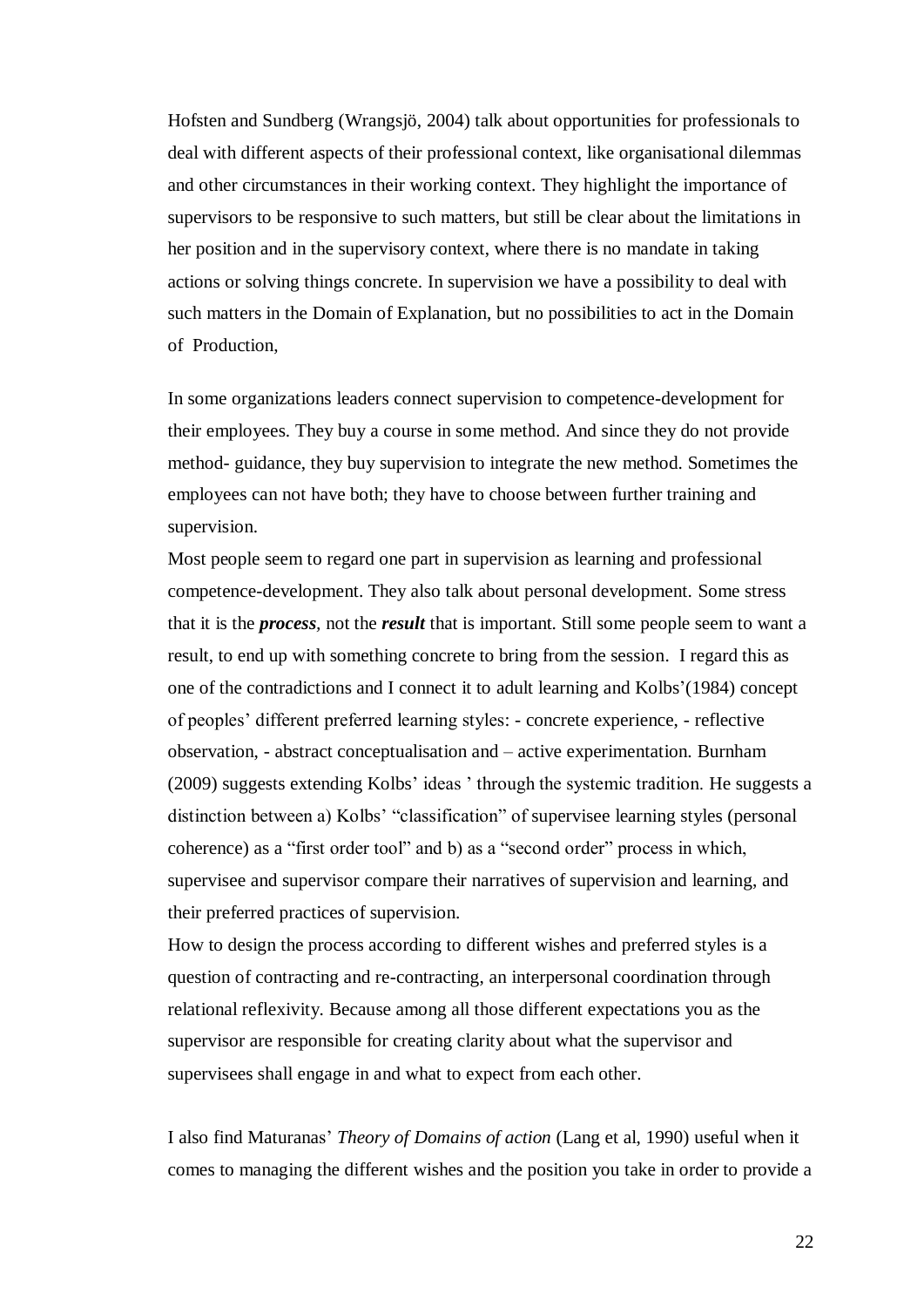supervision-context with clarity. The different wishes the supervisees express can be referred to the different domains. As to the stressful situation for professionals with lack of time and space to reflect on their work and expand ideas together with colleagues, you act in the *Domain of Explanation.* When they want input about method, sometimes advice and even help in what is right or wrong, duties and obligations, it is in the *Domain of Production*. In supervision you move in and out of the *Domain of Production* and the *Domain of Explanation.* It is helpful and ethical to be clear about when you change, in your own mind or in dialogue with the supervisees and sometimes you need to negotiate before the change. In a situation where you as a supervisor are interviewing a person, you might get the idea that you want to give a piece of theory or an advice. In such cases you can use a context-mark to be clear about the change in domains. In a course where I was a trainer a trainee suggested the technique of *changing chairs* in a situation like that. She gave an example where she was the supervisor. In an interview in a session she got the idea to jump into the position of her ground profession, which is a special-pedagogue, and give some advice. She negotiated with the group and made a clear context-mark by changing chairs saying "now I talk as special-pedagogue Eve", after giving the advice she changed chairs again and clarified "now I talk as supervisor Eve again". When she negotiated she used *relational reflexivity* (Burnham, 2005) to discuss her thought and reflect on the idea with the group. Otherwise it might turn out as *uninvited teaching*, which can create reactions and confusion and contribute to the complexity. I relate here to the educationalist Holt, he talks about *uninvited teaching* (Burnham, 1993). He said: "Not only is the case that uninvited teaching does not make learning, but – and this was even harder for me – for the most part such teaching prevents learning" (Holt, 1989:128). He suggests that this should be agreed about by supervisor and supervisees in the contracting process or by using relational reflexivity in the situation. If the supervisor experience there is a need for advice or suggestions more in the Domain of Production and it is negotiated, it can be helpful and ethical. The question of ethics is often treated as a general declaration about principles for instance in an organisation. But as I see it, through social constructionist eyes, you live the ethic in your actions and in your language in every episode. You negotiate and renegotiate around respect and other ethical issues, within an on-going process. As Dewey put it," There are no rules in peoples' heads; it is the way we live with each other" (Lang, 1998).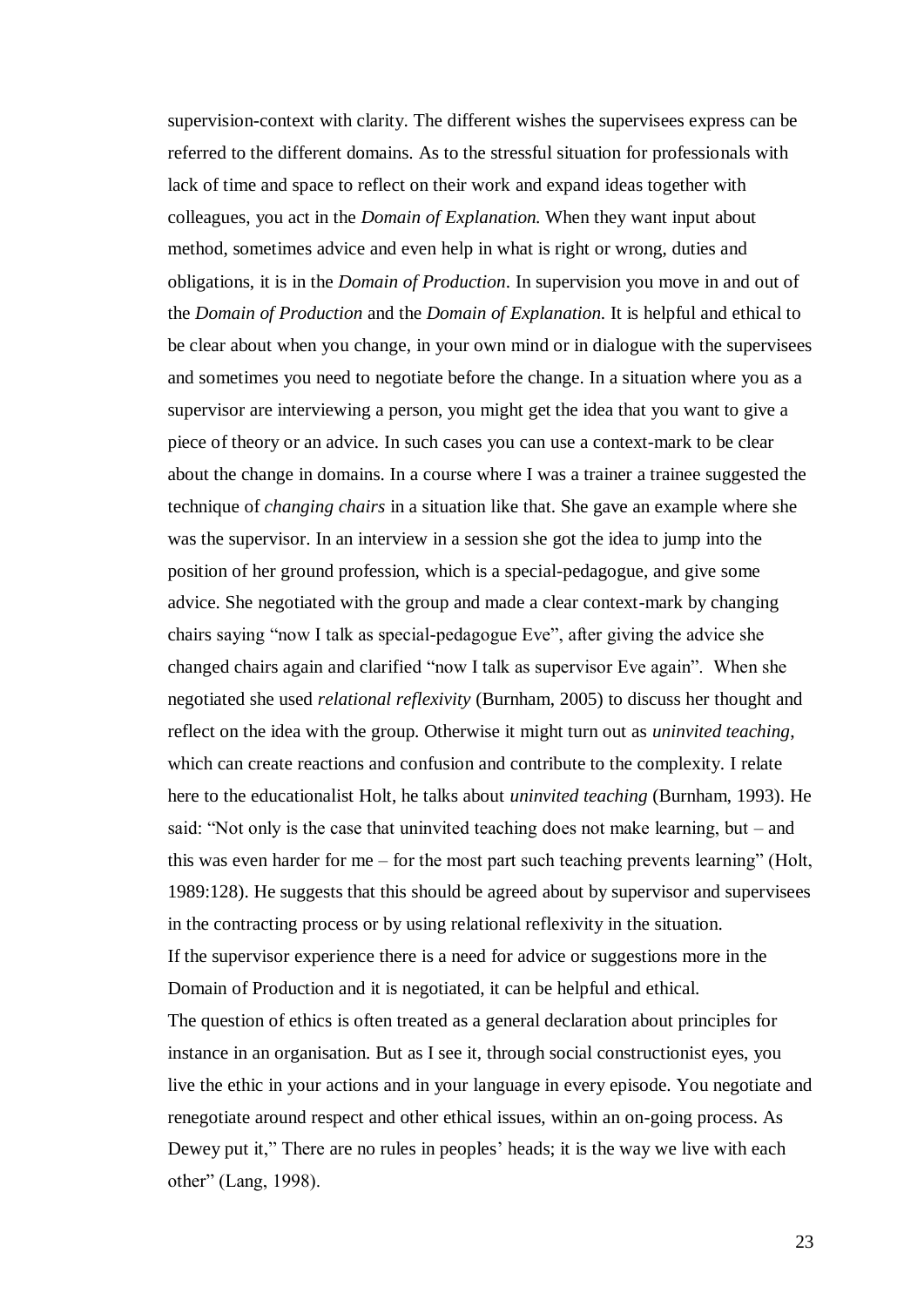Pennman (1995) said:"we act into our morality". Moral knowing does not exist regardless/undependable from a social situation, it is brought about within.

#### <span id="page-23-0"></span>**4.1.2 Activities and Meaning, form and content on different levels of context**

The complexity I experience sometimes in supervision is connected to confusion around what *Domain* you are acting in, and about form and content in matters concerning quite different levels of work. There is a wide range of variety in activities in supervision. To mention some; to deal with- and express difficult and different emotions concerning the clinical work and about the group, issues about the department, the whole organization and also society and political matters. Like a manager said:

"a forum to address the complexity associated with the different contexts that influence supervision such as politics at national and local levels and gaps between the goals. The local conditions are not designed to achieve the national goals. There are greater national demands, but it has not resulted in increased local resources. It is stressful, not least economically in society and in organizations. Due to those circumstances which also affects peoples living conditions, clients has increased their vulnerability. "

As to the matter of form and different methods, I have come across many different preferences; solution-focused methods such as counselling with problem-solving and advising around how to perform in the daily work with clients, discussions, sharing ideas and thoughts with each other and exchange experiences in for instance the form of reflecting team, playing theatre or role-play, live-supervision with clients and alter conversations with other creative forms and different practical elements, like painting, singing, using video. It could also be activities like reading and discussing a book in the group. A supervisor said she sometimes uses a kind of mind-exercise, in the form "walk and talk". For instance if a group tells that they are going to be involved with a case conference the whole afternoon, it could be a signal that they need to move. Groups have different needs in different phases, if necessary to broaden when it is too narrow and vice versa.

According to meaning and use, *re-contracting* and *relational reflexivity* (Burnham, 2005) it is useful to check this through the process in a session and over time. You can ask questions like: "are we talking about the right things? How can this be useful?" At the end of conversation: "who will benefit from this conversation? What will you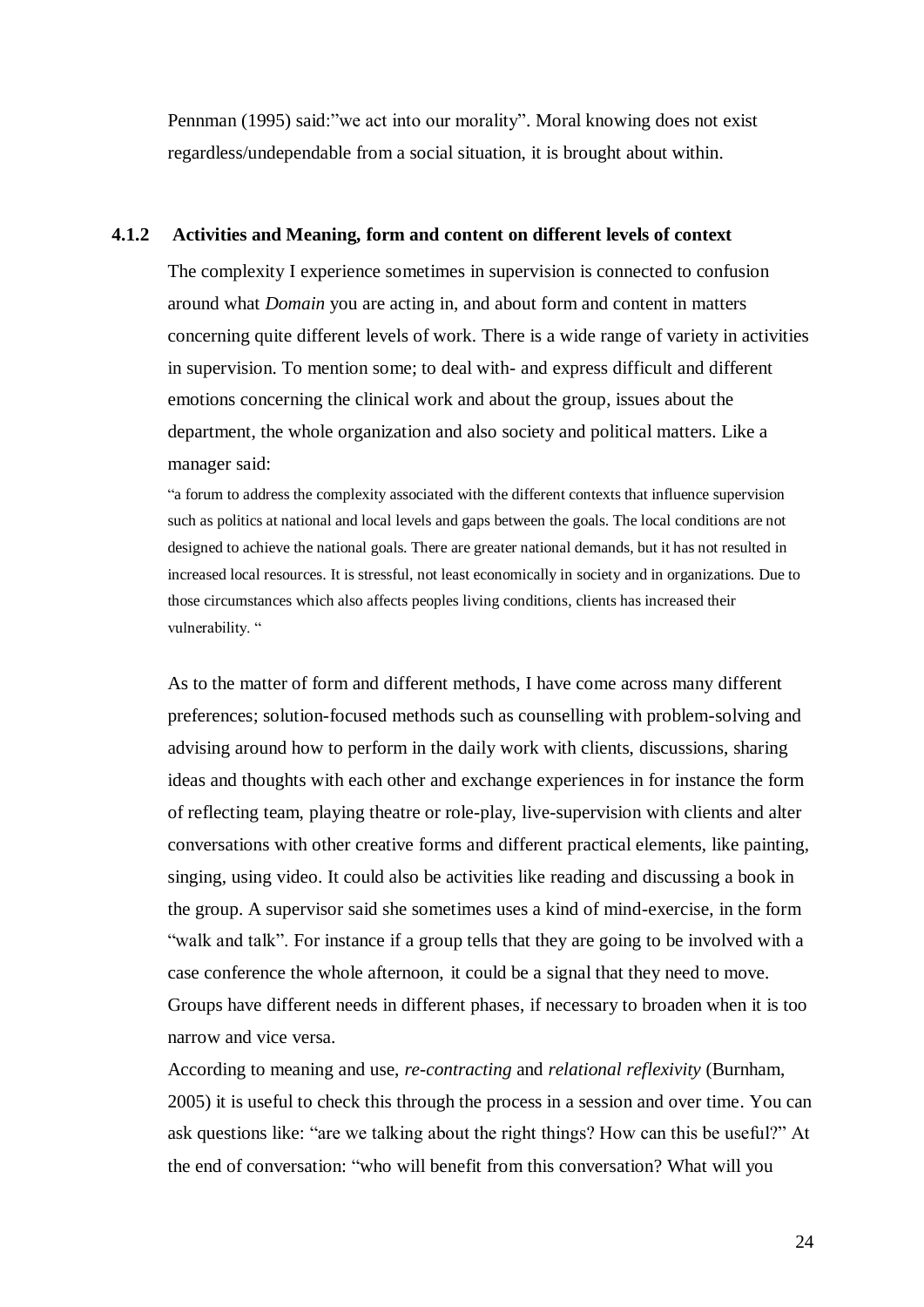bring back (to own practice)? What effects will it have? Who will notice? Who will you tell?" Asking circular questions (Cecchin, 1987) facilitate reflecting and open up ideas forward.

Leaders can have other expectations than the participants on the supervision; for instance that supervision will improve the quality and also efficiency in the work. They might want a competent group and they might also want to have some control through the supervisor on how the work is performed. It could even be a message from the leader to the supervisor; "fix this"! It connects to supervision as *quality assurance* for professionals, which is another function people point out. A transparency, someone qualified outside the organisation. For instance in complex and controversial cases around which there has been publicity in media, for social-workers to get help in supervision in such cases could prevent mistakes in the handling. It gives professionals an opportunity to be aware of and discuss their prejudices for the benefit of alliance (Miller, 2010) through curiosity and collaborative work. In a seminar with Scott Miller (2010) he presented results from several studies showing that the most important factor in achieving good results in therapy and client-work is the degree of alliance in the relation client-professional.

The issue about different missions in supervisory agreement is a question about responsibility for the leader and the supervisor. The supervisors are employed by the employer. They have made a contract.

It is important to be clear about those matters, to get the mission clear from the beginning, from the leader and from the group. Clarify rights and duties, like the obligation to act in the Domain of Production if you as a supervisor react to something as unethical or impropriate. Sometimes the leader can join at the first occasion and be part of creating the context.

I have experiences from groups where the most important part in supervision is for the group to get some relaxation together. Have a space outside work, sit down have coffee, a quiet time and be social for a while. The leader than could ask a question about efficiency, for what use?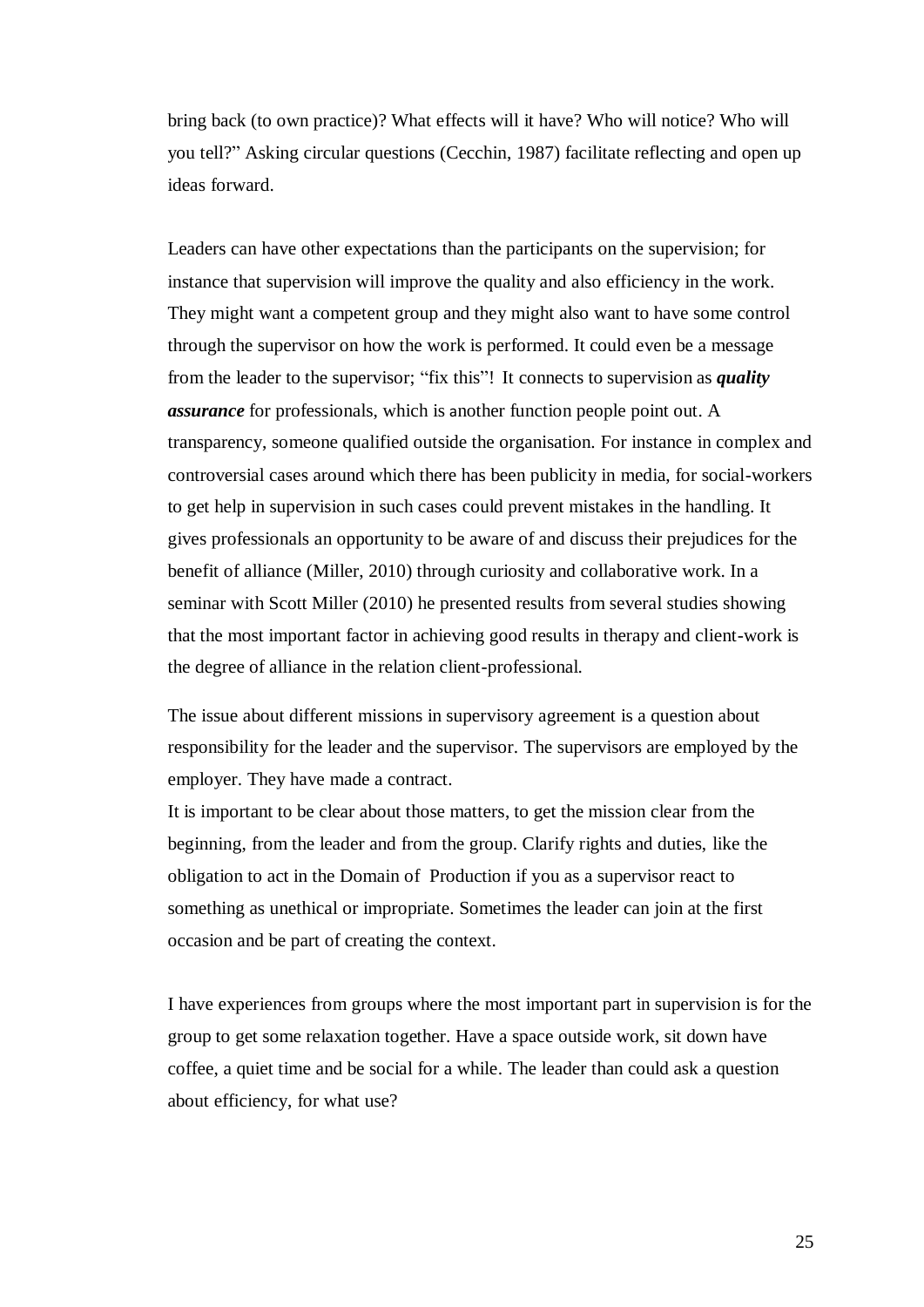Wrangsjö (2004) talks about *Role conflict* and *Double bind* in supervision. He means that the supervisors' role of assessor and controller gets in conflict with the role of an equal conversation partner in a conversation. These two roles respond to rule systems which are mutually incompatible.

### <span id="page-25-0"></span>**4.2 Contradictions**

I consider contradictions part of the complexity and vice versa. I think of the different wishes and expectations supervisees and also supervisors themselves have in mind and express concerning the supervisor.

To mention some examples of contradictions, to be: *competent- but not too competent, Humble- challenging, governing-co creating, knowing-not knowing* and *expertmultiverse*. Below I describe those more thoroughly.

#### <span id="page-25-1"></span>**4.2.1 Theory and method.**

Most people seem to think that it is important for the supervisor to have a broad knowledge with many perspectives, what Maturana would call multiverse (1988). In this case to have an allowing approach and flexibility for different theories and methods and not judge what is right or wrong. Use methods in supervision that facilitate different voices to be heard and many ideas to be expressed. In one case it might be useful to refer to different theories and there might be a need for different methods. I connect to Lars Westerströms' ideas about the need of multi-perspective in theories and methods as he describes in the article *Systemic-theory for doctors,* (2010). It is written and addressed primary for doctors in the child-psychiatric field, but I consider it as applicable in other areas like in pedagogic work and in supervision. He highlights that some cases are extremely complex and requires an analytical ability beyond the ordinary and to the best of models from the three areas of biology, individual psychology and society/networks combined (synthesis).

It is of importance *how* the supervisor uses her knowledge. Ingegerd Wirtberg (Söderkvist, 2002) has interviewed supervisees about what they do not want in supervision, many stressed that they do not want a supervisor who give prominence to herself and tells of her own successful work performance or who emphasizes only one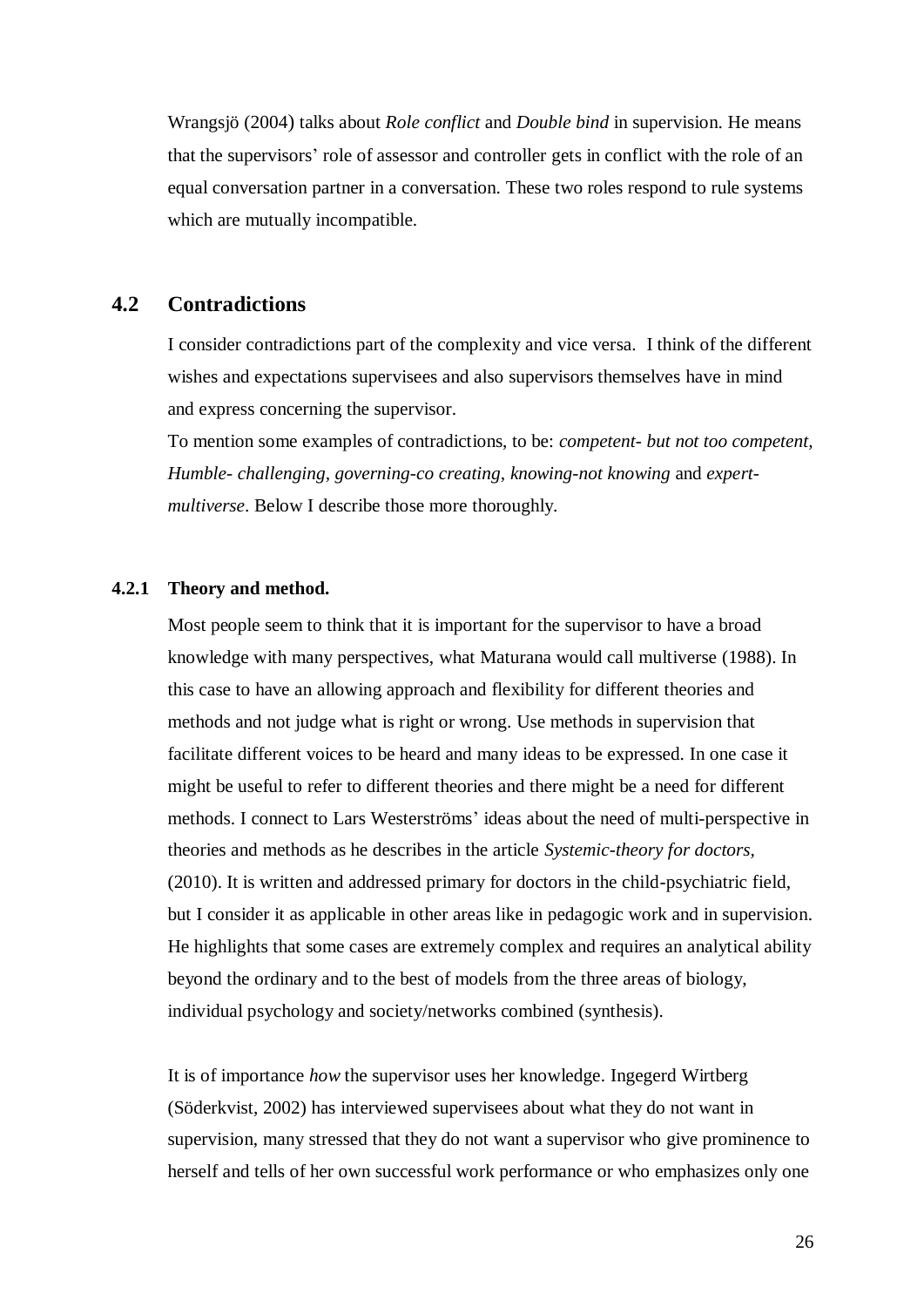approach. Supervisors who are happy to take over and lecture are not desired, many people point out that it often makes them feel less competent and that their resources diminish instead of develops.

Mårtenson–Blom (Wrangsjö, 2004) talks about supervision as learning processes and knowledge development. She highlights the supervisors' contribution to the supervisees' development of "connected" and "constructed" knowing. Connected knowing requires that the supervisor has a trusting approach and tries to think from the position of the supervisee. Constructed knowing requires that the supervisor conveys that knowledge and ideas, for instance about cases in supervision, is not absolute, but emerging/co-constructed in the conversation they have with each other. Knowledge about how we connect relationally and interact is basic for both connected- and constructed knowledge. Supervisor and supervisee develop "relational knowledge", knowledge about how we interact. Mårtenson-Blom describes those moments when the content (what we talk about) harmonize with meeting and touching in our interactions. Suddenly, the situation is "sounding", harmonized. I associate this to what Shotter (2004) talks about as a *chiasmic moment*. You do not know which comes first the touch or the emotional respond. It is like it happens at the same time, like a magic moment.

Some think that in supervision one should have the possibility to experiment and try out different ideas and methods. Other stress that the supervision should be creative, solution-focused, based on systemic and social-constructionist ideas. Because psychodynamic and analytic approaches carry more inward than forward.

The basic approach for the supervisor is enabling supervisees themselves to find **their** solutions or ways forward. Still preserve openness for different wishes, for instance sometimes people ask for guidance and tips.

In the English word **super vision** lays the hierarchical position imbedded. It is as if the supervisor, like super-man, has a power and access to a grater and better vision than the supervisees.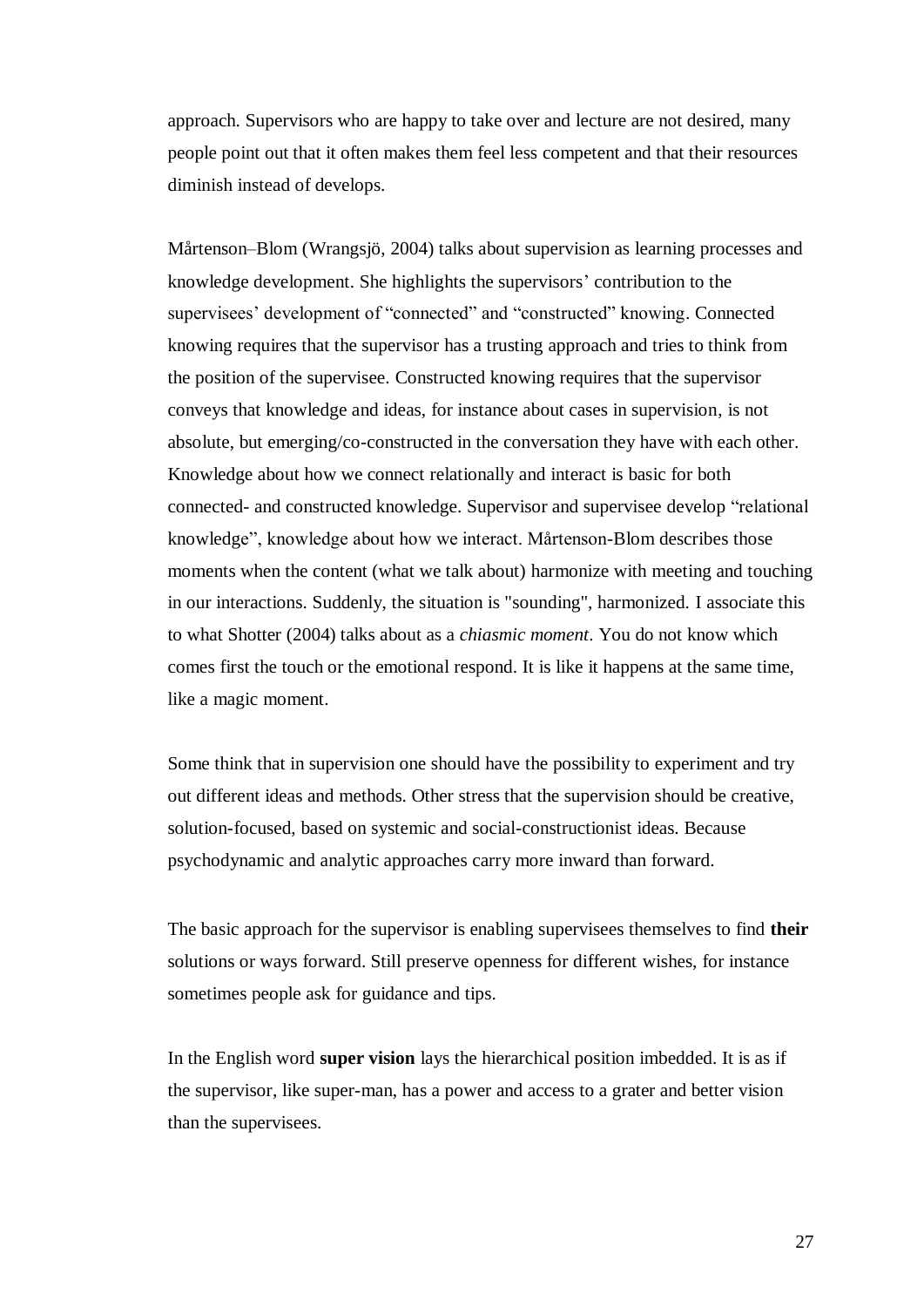There has been a change in the supervisor role, from being the expert to a more collaborative position and we co-create the supervision. As someone expressed; a good supervisor does not take place and should not run her own theses. But warms the context and have an enabling function, with good knowledge of following up and following the process and the group. Mårtensson-Blom means that the supervisor is more experienced and has more knowledge than the ones she supervises. At least she is paid for this. Experience and knowledge gives power. Mårtensson-Blom refers to Michael Foucault who talks about that the notion of power is given meaning only if you see the power in relation. Due to this she means that power and powerlessness always co-exists in a circular interaction between people. We ought not talk about one without the other, or feel one without the other. We need always to be in contact with both positions. The relation in supervision is important and touching and in the process there are always risks and possibilities. As a supervisor one needs to strike a tone where cooperation is significant for what we do, here the supervisor has a certain responsibility.

The issue about how the supervisor is expected to perform her knowledge is part of the contradictions. Some expect the supervisor acting as **the expert** who is providing answers, as someone to look up to. Others again want a more restrained supervisor to benefit for their own competence. Sometimes those different preferences are represented in the same group. They can also be represented in different ideas or stories the supervisor her self has about how to act. For instance in her *personal lifescript* and from *family culture* she might have the experience that to be someone who matters it is important to be seen as competent. In her *professional life-script* might be the idea of acting from a " heterarchical" and collaborative stance.

The change over time in approach from a hierarchical position and relation supervisor-supervisees, to a more " heterarchical", has provided another kind of ethical stance. Where we open up space for another kind of participation, a more collaborative, co-created approach and thus more opportunities for learning and development according to what circumstances provide adult learning. You need to be aware though of the risk of confusion around responsibility and mandate, which creates un-clarity and become part of the complexity.

When it comes to the supervisors approach and style, I find Per Jenssens' (2007) research done on therapists interesting and I see parallels between the two positions of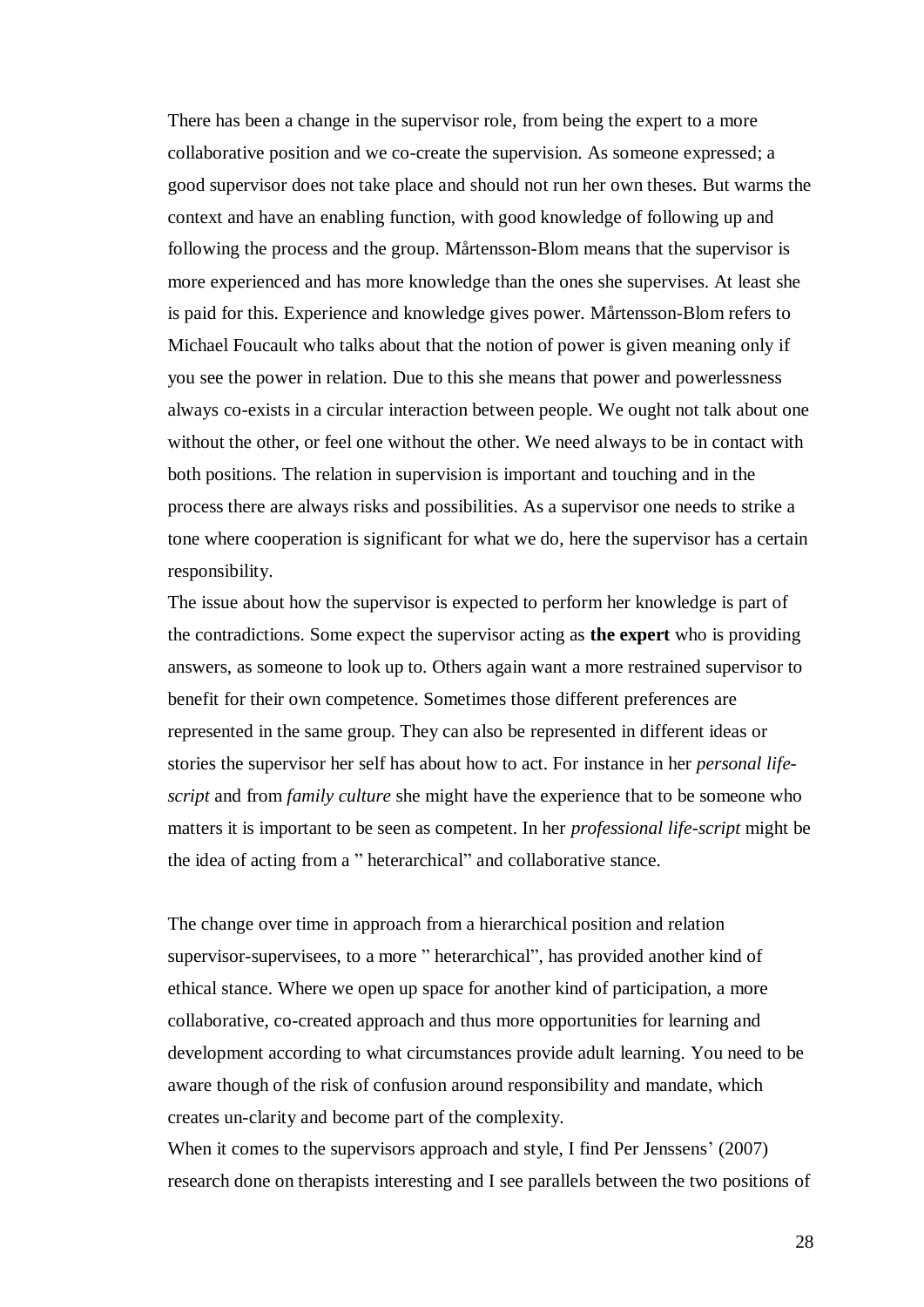therapist and supervisor. He found that regarding to the notion of *evidence based work*; the traditional assumption is that therapy works as medicine. The doctor diagnoses and prescribes the right medicine. It is the active substance in the medicine that works. The same in therapy, it is the intervention that works. The therapists' task is to deliver it. Little or non consideration is made to the therapists' personal and private background.

Also in earlier research on how psycho-therapy works Huble et.al (1999) described the relation between four general change factors: 1. Events outside of therapy (40%), 2. the alliance (30%), 3. the belief in the treatment (15%) and 4. the effectiveness of the treatment it self (15%). Thus one must believe in ones method, be well trained (and continuously have supervision and further training), an ability to form alliances with clients/systems, use methods that have as good evidence-mode as possible and be available when needed. These results are interesting to connect to the supervision and training field, there are similarities in the relations supervisor - supervisees and in the relation of therapist and client.

#### <span id="page-28-0"></span>**4.2.2 The supervisors position and responsibilities**

My own experiences from being a supervisor and what supervisees wish for and expect from the supervisor is that it differs from being a lecturer to an entertainer. This is what one supervisee expressed about what is important for the supervisor: "Very respectful and responsive. Even if she can and knows, not show off, because then I lose my own knowledge. Asking questions that opens up for reflection. Can also provide advice sometimes and share their knowledge and theory. Not only have one style, but different, for example: reflecting teams, open dialogue, talking stick or something spontaneously, colour-creativity like painting can be fun. Need to be incredibly respectful and humble, like we meet our clients, otherwise it is a risk that it will be an imbalance/mismatch. For example, a risk to put the supervisor on a pedestal. Should not point your whole hand, but can add to and complement, but do not state that something is better for the rest of my own knowledge from the game, that's why this is so important."

I experience this view representative for many supervisees, but also you meet persons who want to be challenged and even questioned and criticised. Which I consider to be one of the contradictions, to be both humble and challenging, to act competent, but not in a way that makes others feel incompetent. What ever differences there might be in a group according to this, learning and professional development seems important.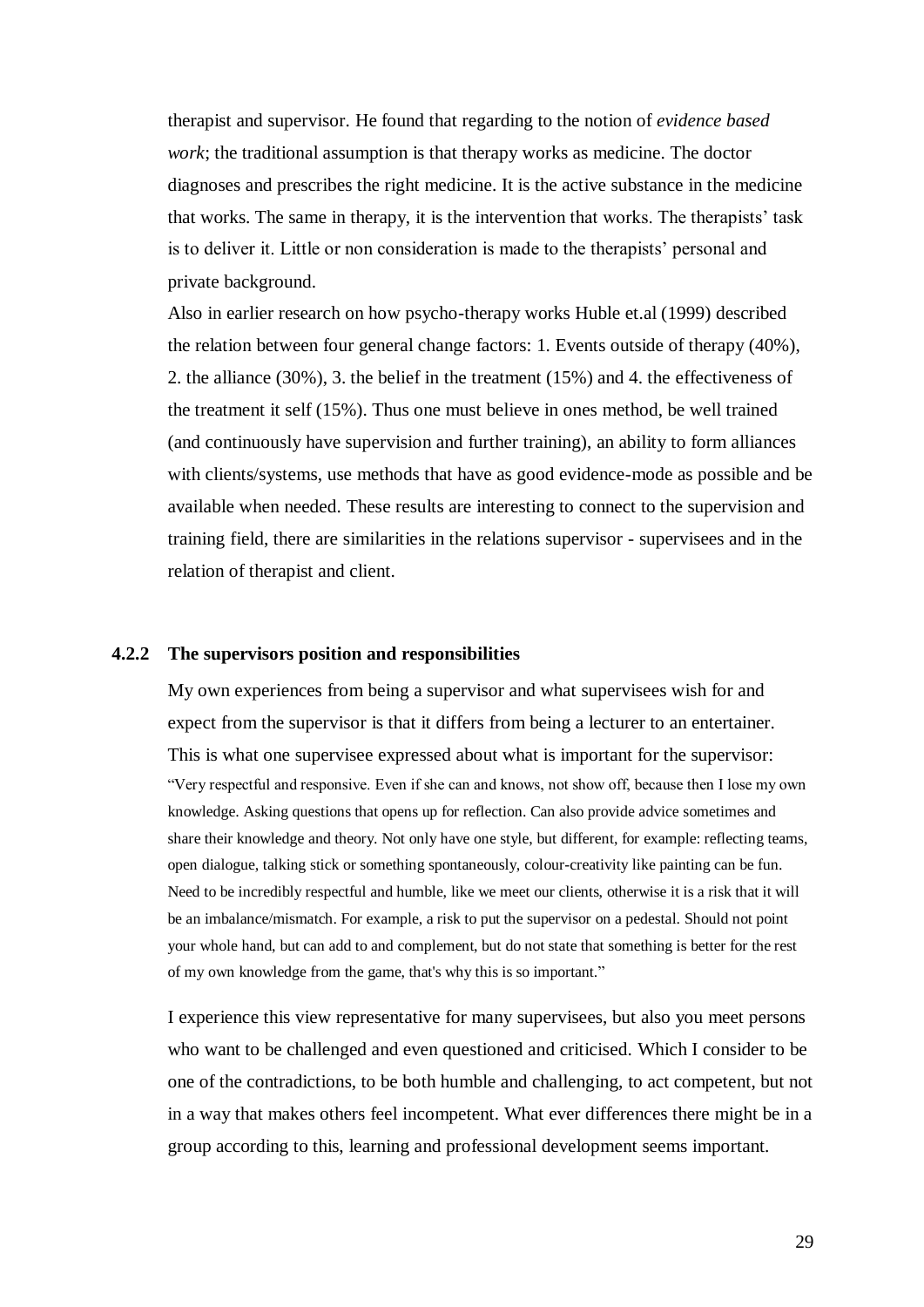A ground for a creative learning position, is to start from own experiences. To use ideas about collaborative, interactional learning (Kolb,1984) and from Deweys' (Cronen, Lang, 1994) learning by doing. You grow your professional identity by naming experiences and abilities (McAdam, 2003). From an *already competent* learning position supervisees can get into a position where they get curious and can challenge their own ideas. In supervision we can create what Vygotsky (Holzman, 2002) called ZPD, zones of proximate development.

It seems to be a general idea that the starting point is that it is the groups' responsibility to bring issues to the session. But the supervisor may have something on hand, just in case. For example, an educational part, something the supervisor considers the group might find useful.

One of my supervisees, a professional from a school context told about a supervision experience in a group where session after session passed and they just sat off the time and nobody brought a subject to discuss. She expressed that it was a strange experience and thought the supervisor should have done more to get something started. Most supervisors bring ideas, exercises and different methods to start up with. They should find a form and be the facilitators and the supervisees should act. She also had thoughts around the school culture, where she meant that teachers are not that used to supervision. It is something you might use when things does not work. If they do not have a problem, they get stuck and do not know what to talk about. It differs a lot from group to group what the participants show and express. Sometimes you come to a group and they express that they have no issues to work around and no idea of how to use the time. Or they want you as the supervisor to propose a theme or an exercise. I have experienced contradictory stories about this in groups. Often in the beginning of the process in the contracting phase, supervisees express and seem clear about their responsibility to bring issues to the sessions. But later on they act in a contrary way. They say they have no theme for the session and sometimes underlying, expectations on the supervisor to come up with something. You can se it as *stories lived* and *stories told* (Pearce, 1994).

I have experienced confusing situations in supervision, with an unusual atmosphere, e.g. people do not talk or some people are more quiet than others, where you can feel something is underlying, something which is hard to put your finger on and hard to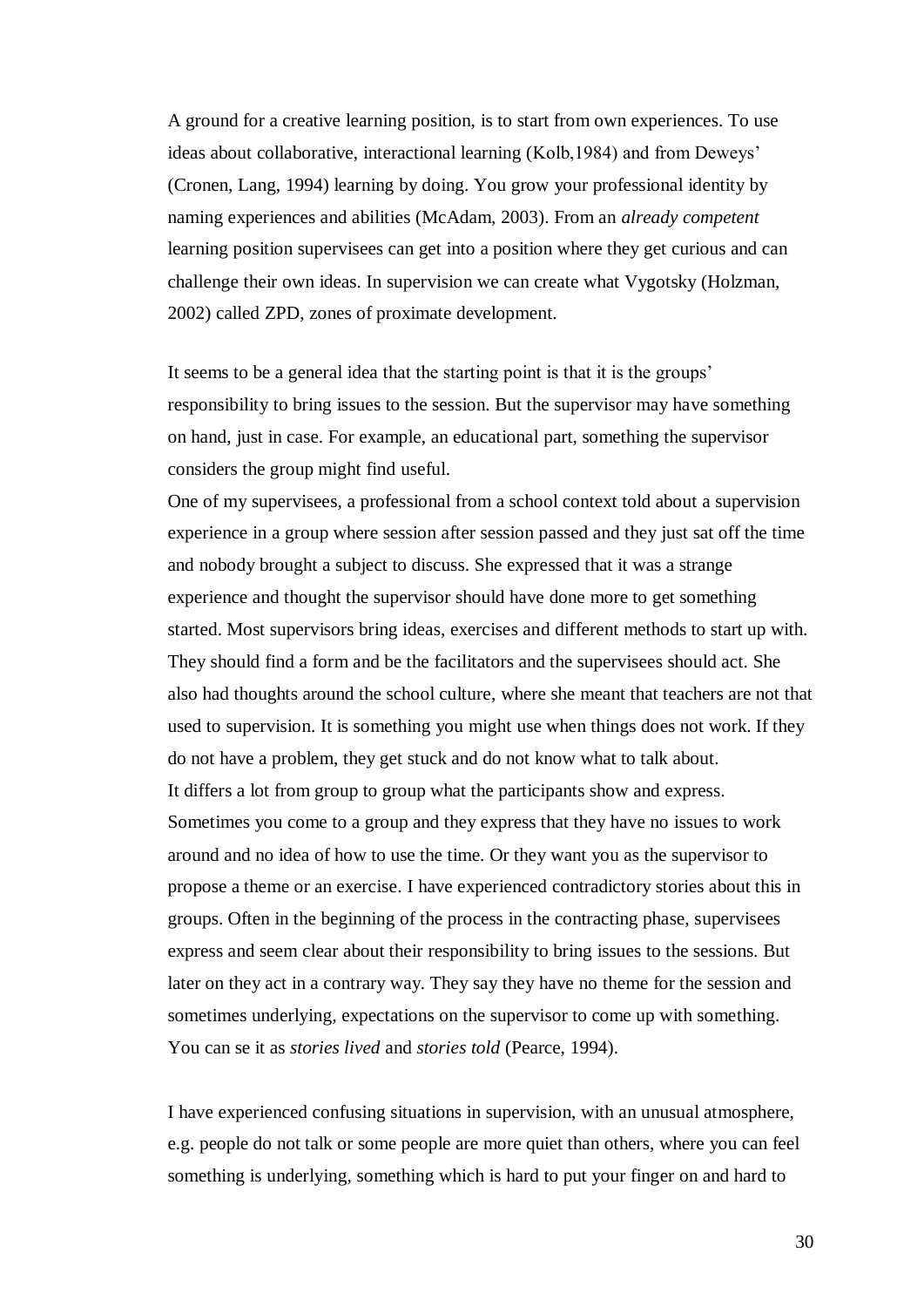talk about. I understood later on that there were always matters like conflicts in the group, relationships that needed to be defined (Lang et.al, 1994) or difficulties in relation to organisation and leadership. Peter Lang said in a management course I attended (2008) ask yourself: "are we clear about the definition of the relationship? When people get emotional or get into defending themselves, there is always something which is not clear about the relationship.

#### <span id="page-30-0"></span>**4.2.3 The positions of practitioner and supervisor**

I find it fundamental as the supervisors' responsibility to have strategies and to keep in mind the differences in the two positions and how to use them. It is difficult at times because supervisees in a group sometimes have contradictory expectations. Some want you to speak as the experienced social-worker who knows the work, others expect you to be neutral and a good process leader and than it is not so important what your ground profession is.

If you change positions and it is not agreed, it creates confusion and this becomes part of the complexity.

As a supervisor I easily connect with the supervisee's roles as practitioners. Especially when I meet with supervision groups in social-services, since I have worked in this area as a social-worker for many years. Thus I have many ideas about how they can perform their work. Along with practicing as a supervisor I developed ways to keep my task and position, and stay in the supervisor position. In order to remind myself about my commission and responsibility as supervisor, I think about how I position myself, using second order cybernetics (Bateson, 1972, Burnham, 2008). And keep reminding myself that my task is not primarily to work around *the supervisees'*  actions, first order cybernetic, as long as they are not considered unethical or harmful in a client perspective (Scaife, 2001), but to focus on what *they think that others think of their actions and the effects.* To help in this matter I keep reminding myself of John Burnham's (2008) demonstration of an example on the same issue. In a role-play he showed how a supervisor supervising a therapist became engaged and lost his position and instead of helping the therapist in her role, became the expert/super therapist in his approach and figuratively spoken pushed the therapist aside and placed himself in the therapeutic role. This illustration has become a symbolic picture that I often recall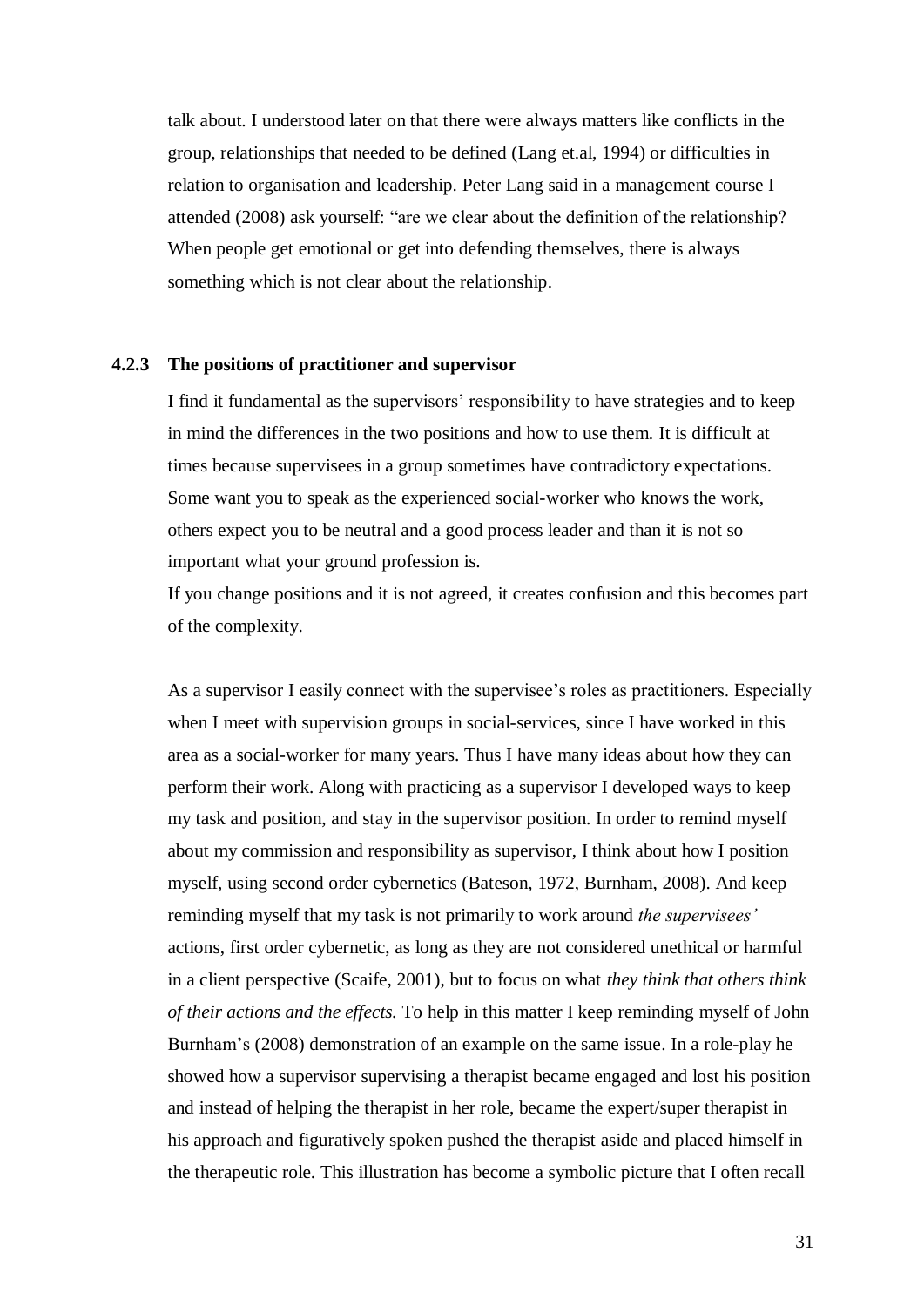as a reminder and guardian angel (McAdam, 2003), not to loose my role as a supervisor and instead become the **expert** on the issue.

#### <span id="page-31-0"></span>**4.2.4 Thoughts about use and forms**

In my supervision groups and also from my own experience of being supervised, I have heard participants express that sometimes in supervision, patterns are created that become a bit rigid. You perform in the same way over and over again and the process becomes too predictable and in a way that limits the creativity. My sense is that what we co-create is not always the answer to what we need and would like. I have taken the opportunity to talk to colleagues and supervisees about those matters. A supervisor I had a conversation with had some thoughts regarding the high paced of development in society with a high tempo, efficiency and economic thinking, she talked about "the artistic thought" ; the simpler it is, the better. She suggested: "Don't be so pretentious and impose techniques. Rest in the now. Provide some easy chairs and have an ongoing conversation."

There is a risk that you use a higher tempo than the group, imposing techniques, occupied by saying the right things. People need some time together. There should be a word as experience-based supervision. Where you get input through other kinds of experiences together in the group. It could be watching a play, listening to music, visit an art-exhibition and also doing creative activities like painting and writing together. The idea is then to use those experiences in the supervision in what we call "self development".

As a supervisor, you can not go on too long in the supervision, as you can easily become predictable. People will recognize the exercises. They want to be a bit surprised. Maybe invite people to seminars, do some larger activities together. A model could be to run supervision for three years, then pause for a period with other activities, training, maybe a course in mindfulness.

Other expressed similar thoughts, like running supervision in other environments. For instance in the nature, which opens up for creativity, development and learning. They also talked about more transparency through inviting clients to supervision, both in direct supervision, to theme discussions and in activities like the ones described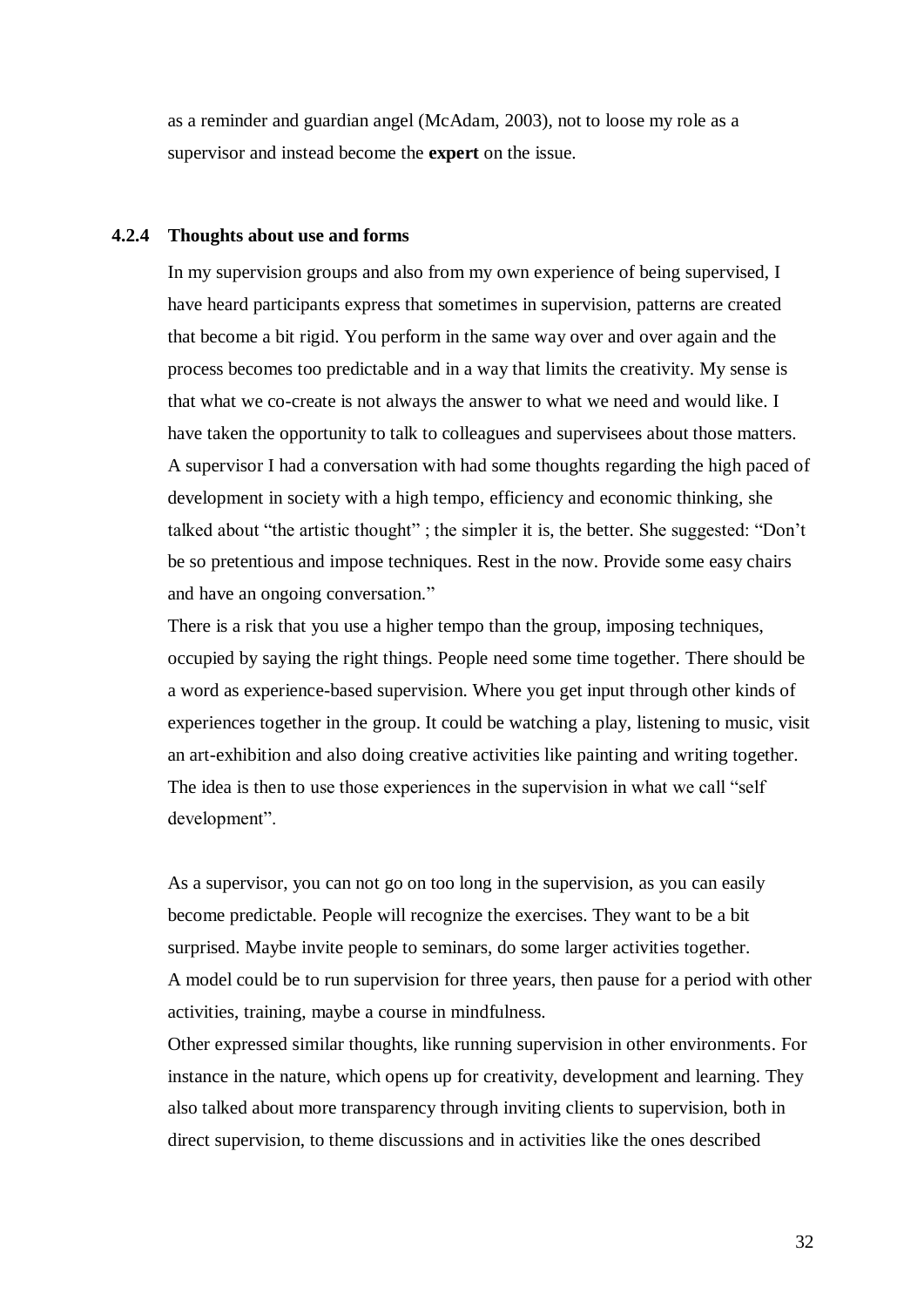above. One suggested inviting clients to listen to our supervision, like in *outside witness* groups (White, 2007).

My experience from own supervision and from the position of being the supervisor is that; it is important to have an open mind for finding forms that suits people and that open up for creativity. Still there is also the matter of personal style and the supervisors' preferences. You do not have to provide everything. It is important to be grounded in something where you can be comfortable in the position to find your own inspiration and energy, which than can create good emotions, for yourself as well as for others. Again I want to point out the risk of being unclear or uncertain if you go into performing in ways you do not feel comfortable in. I have also noticed a contradiction between demands on utility and efficiency on one hand and on the other hand the wish for a free zone for primarily being social with your colleagues and getting some relaxation.

### <span id="page-32-0"></span>**4.3 Connections and distinctions in the supervisor- and trainer -position**

When I reflect on my performance in the two positions in connection to my focus, *complexity* and *contradictions*, I find distinctions which I experience as facilitating in the trainer-position. In the frame of training contexts I provide a structure planned in beforehand- which facilitates clarity in the different parts. In the structure we co-create in process and move between domains. Like there can be parts with input from theory, by lecturing or by literature-studies, reading and discussing and there are other parts with practicing and reflecting. There are also moments and parts about reflexions on how to co-create even the structure, but it is still **in** the frame of the main structure. The difference in supervision is that it is more of an open space with many parts to consider and decide on, **in** the moment, like what to talk about and how, what positions to take for both participants and the supervisor, which opens up for complex processes with a risk of un-clarity between- and in different levels of context.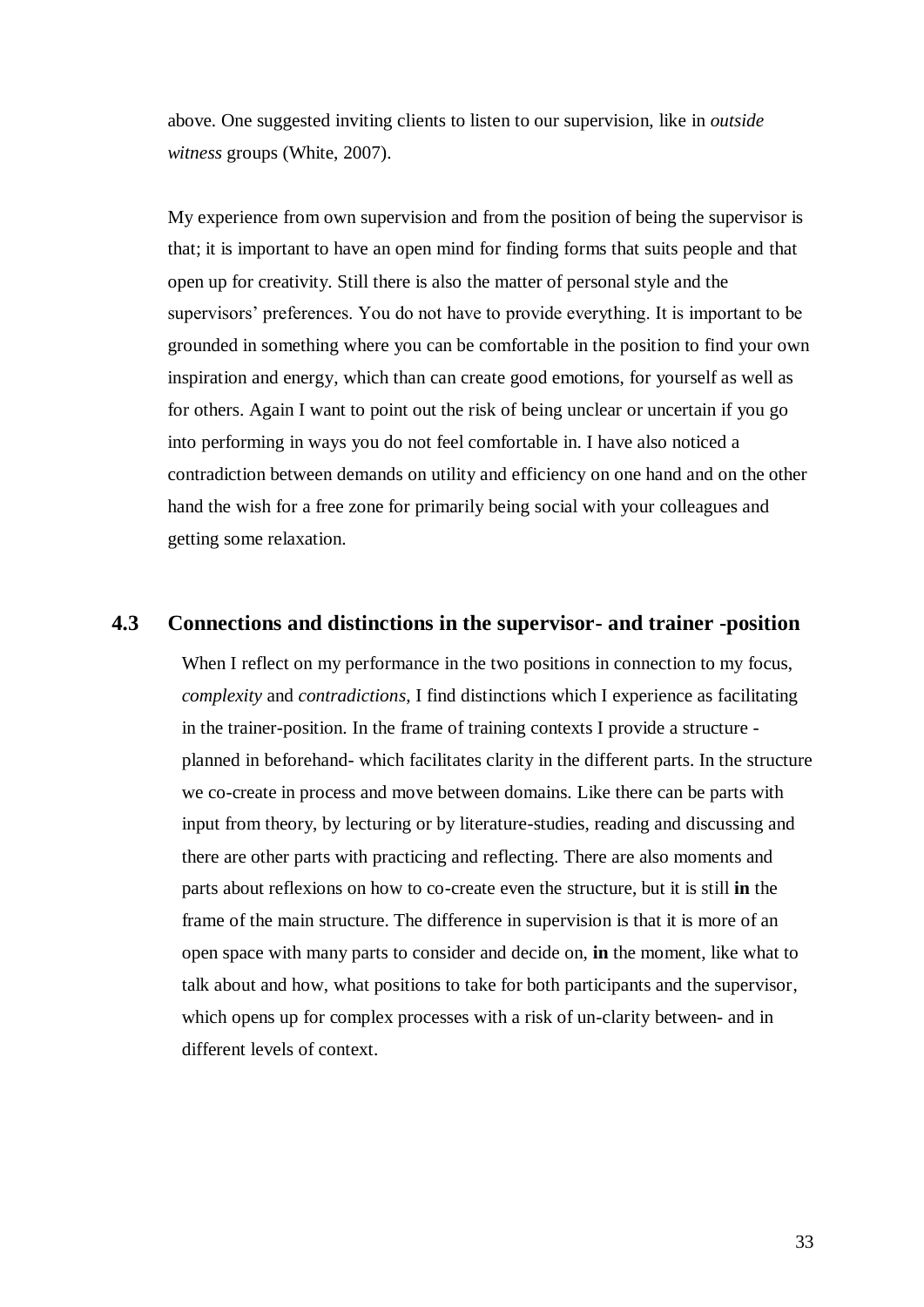### <span id="page-33-0"></span>**5. Examples from practice**

I will present four cases concerning complexity and contradictions in the supervision process. They are from different professional contexts. Nr 1 is from a group in social services, nr 2 is from a group of professionals in a school context, nr 3 is from a supervision/training group in my organisation and nr 4 is from another group in social services. The examples show the use of different theoretical concepts; *CMM*, The *Domain theory*, *Chaos and Order theory*, ideas about *reflexivity* and *learning theories*, to help in analyzing and orienting *in* and *after* a situation and ideas about how to move *forward.*

### <span id="page-33-1"></span>**5.1 Case 1 - Co-creating the process**

This example illustrates complexity in the supervision context and contradictions in the position. I will use Cronen and Pearce Chaos and Order theory (Cronen and Pearce, 1985) and CMM (Cronen, 1994) to reflect on how the session developed.

In this supervision group there seemed to be an imbalance with regards to competence and incompetence in the group. Some of the professionals showed a position of feeling *competent* and skilful and also seemed to be seen in this way, e.g. from the leader, which can seem to put some of the others in a *less competent* position. Sometimes when I tried to co-create a clear structure in the sessions by for instance using the form of interviewing and a reflecting team, I noticed that the group did not respond or responded by talking in a "crisscrossing" manner, creating confusion in the conversation. My hypothesis is that when I asked those questions it was perceived as acting from a position of power and placed me in the powerful group. Accordingly I addressed and asked for competent answers and addressed expectations of performance.

In one session a member had an issue she wanted to focus on. In the mini-contracting *she* suggested to do an *internalized other interview* (though she did not address it in that term) (Burnham, 2008) where she would be the client and be interviewed by someone in the group. As soon as I began to organize the interview the members continued to talk, ask questions about the case and talk amongst themselves. The pattern I have noticed over time- and of course been part of co-creating is that when I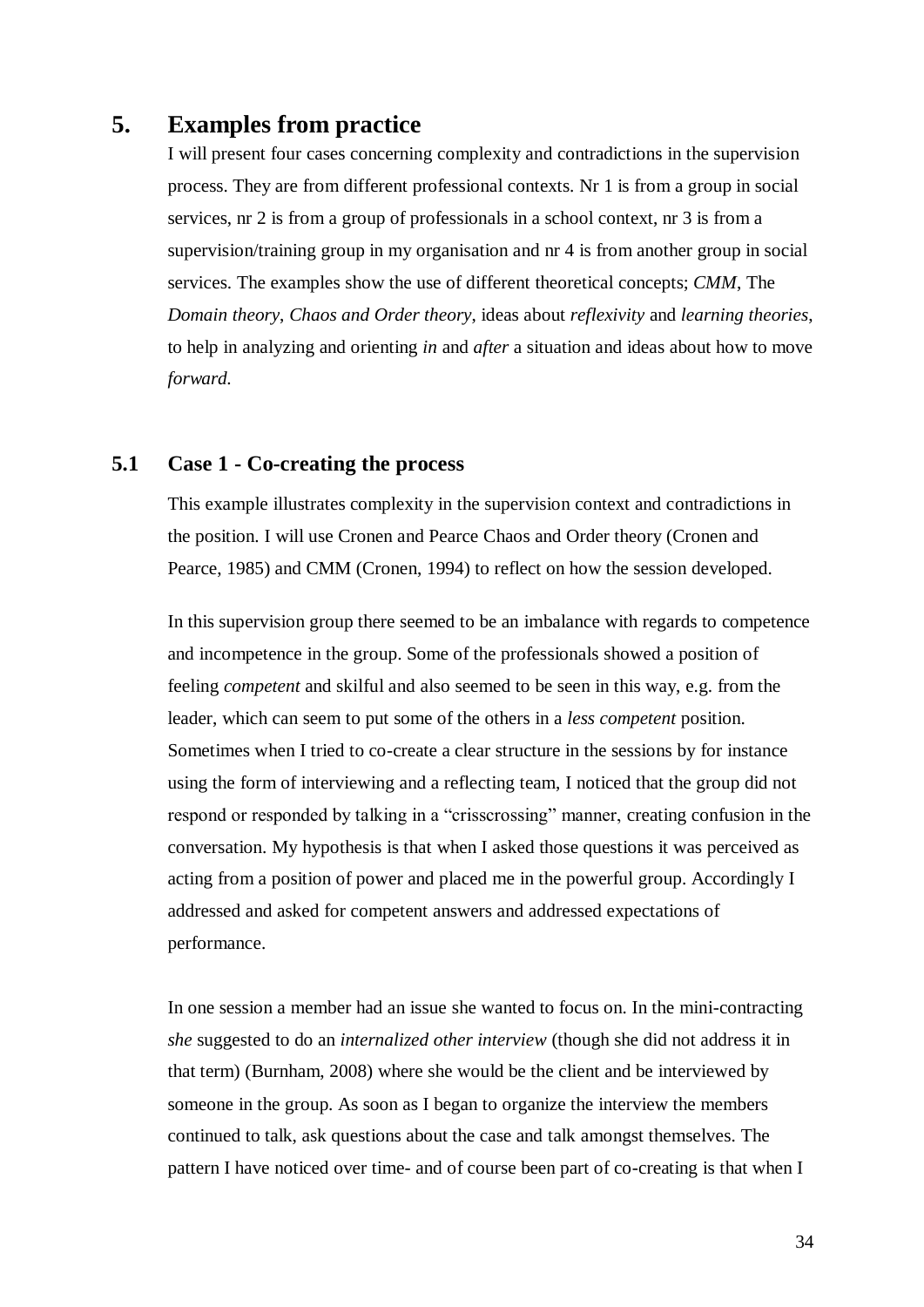begin to structure the conversation, the group responds in a confusing manner. I reflected in action and decided not to push the process but instead let the "free talk" around the case continue, with some inputs; repeating and confirming their questions and add some reflections in a confirming way. After a while I felt it was time to check if they wanted to continue with the *internalized interview* and they said "yes". I asked who (I or somebody else) wanted to be the interviewer and when no one offered to do it, I suggested that one member whom seemed curious and had been active in asking questions to do it. The structure we decided was that she started the interview and after a while others could add questions and so did I. At last we reflected together on action about form and content. I experience it came out in a useful way.

#### **Reflexion**

My first reflection on this case is that one could say that there is always a kind of a *double bind* (Bateson, 1972) situation in supervision. The supervisor is in a way in a power position. In her mission lies the responsibility for leading the process and using her competence. When doing so the supervisees can respond from a position of "student" which can make them feel less competent with less access to their knowledge, or from a competent position with the risk of challenging the supervisor who than might lose her position. The same for the supervisor, who has expectations on being competent, but when acting from that position the supervisees may feel less competent. If the supervisor takes an unobtrusive position there is a risk of mistrust from the group.

In this situation, through a sense of timing, we altered between loose and tight structure. I used the idea of widening through the loose structure in the start and in that phase allowed the participants to get into a *competent learning position.* The group was than ready to leave their comfort zone (Burnham, 2008). Together we then created a ZPD, zone of proximate development, (Holzman, 2002) where a creative supervision and learning situation could take place.

The situation and pattern created, illustrated by the loop below.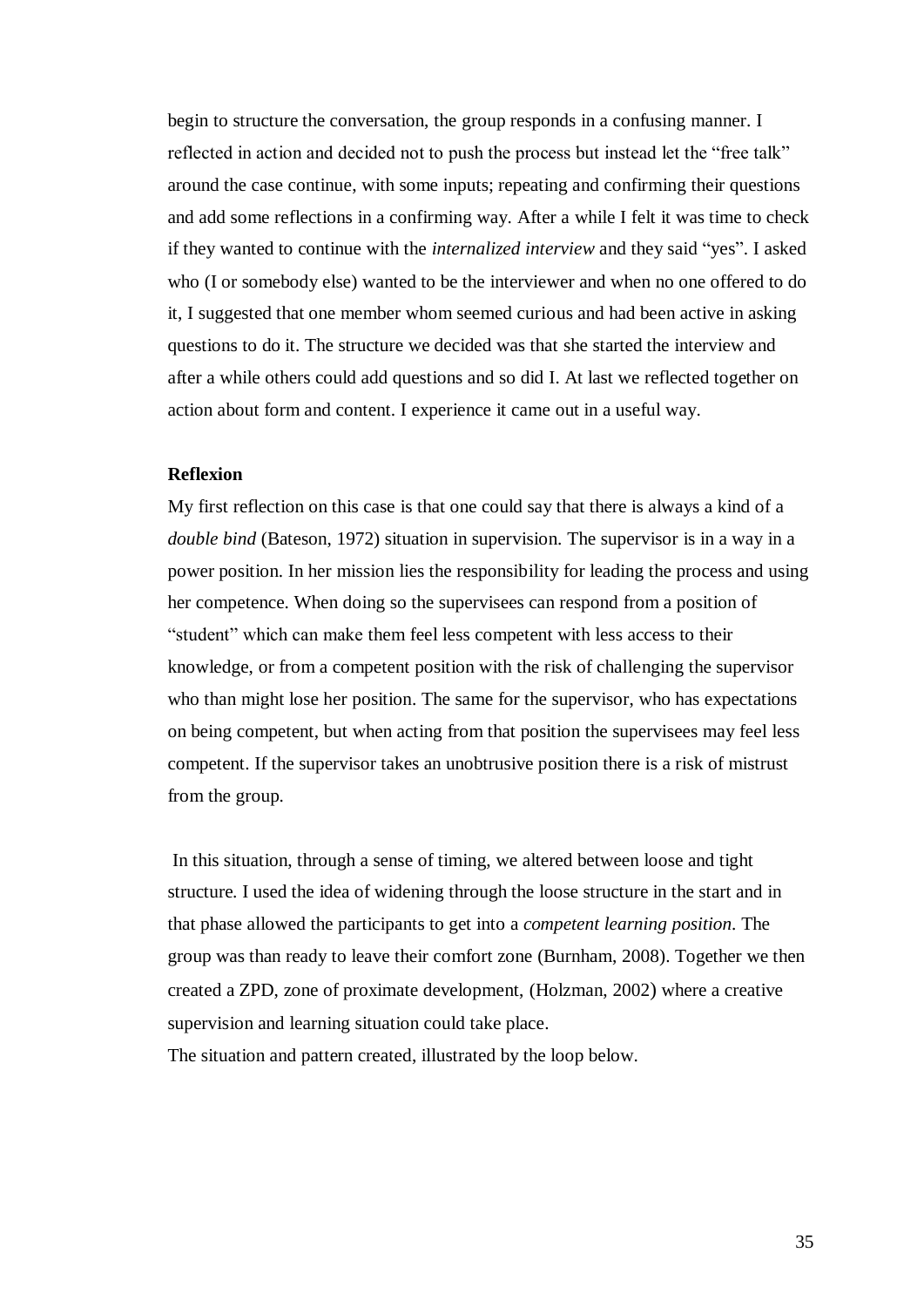#### *Local supervision group culture:*

The supervisor is an expert on process and knows when to ask questions (creative chaos) and when to suggest order.



**Figure 2: Strange loop, an illustration of the hypothesis above.**

### <span id="page-35-0"></span>**5.2 Case 2 - The school example**

Here is another example on the same theme but from a school context.

Last year I met every second week in school with a group of three professionals for supervision concerning one child. The child had difficulties in social activities with other children and in the interaction with his teachers in the classroom. He often reacted with anger and sometimes displayed violent behaviour in stressful situations. The mother, a single parent was against consulting child psychiatry. I used different systemic ideas like AI-Appreciative Inquiry, circular interviewing and solutionfocused questions to look for exceptions when things work out well and explore what we can learn from those. This resulted in small differences and by the time the school staff started describing worse situations. When I also had met with the boy on some occasions and saw more of his behaviour and noticed needs which he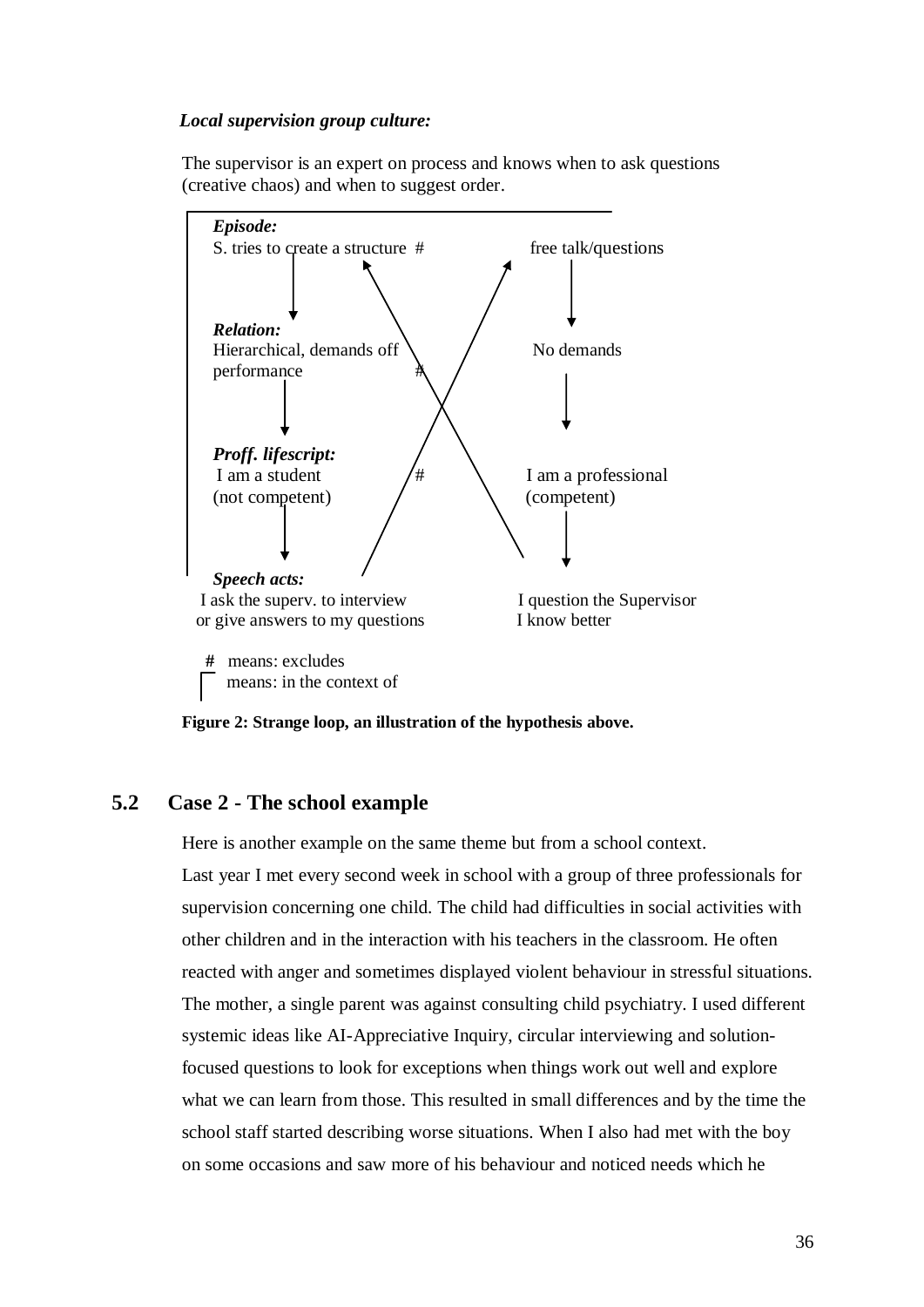showed. I got the hypothesis that the chaotic situation in the class needed no more widening supervision but clear advice about methods and structure. In the next session I told the staff that from meeting the boy I think the best way to treat him is *as if* he has a diagnosis. Let him have his own seat, help him and the other children to see his need of structure and predictability etc. In other words the chaos needed for the professionals to get clear instructions about how to make sense of the boys' behaviour and how to act. There were no needs for more exploration and questions.

#### **Reflexion**

I used the *chaos and order theory* in analyses of the situation and in the session to create a change in the chaotic situation. In the supervision conversation, I moved from the Domain of Explanation to the Domain of Production, by giving advice and instructions.

### <span id="page-36-0"></span>**5.3 Case 3 – The special-pedagogue example**

This example shows complexity connected to confusion; between domains, in positions and on different levels of context.

The example is from a group of special-pedagogues and social-workers. We have met since last autumn once a month in a context we call *supervision-professional development* group. It is a continuation of a training group in supervision methods, where I was the trainer last year. When we had finished the training the participants experienced that they wanted more support with regards to practising. They wanted the group to continue in some way. We decided to meet in three-hour settings. In the first half we supervise each other in small groups or in one group with a reflecting team, what ever we decide. The second half we share our experiences, reflect on action (Shön, 1987) and learning together. Together we co-created the structure and decided I would have a position of being responsible for the process and adding bits of theory if requested.

On one occasion two of the participants wanted to discuss a commission where they were going to lecture and lead a development process with their colleagues in the special-pedagogue group, on a specific theme. They wanted input around how to design the process. We decided that one member in our group interviewed them and the rest became a reflecting team, where I also joined in. In the reflecting team was a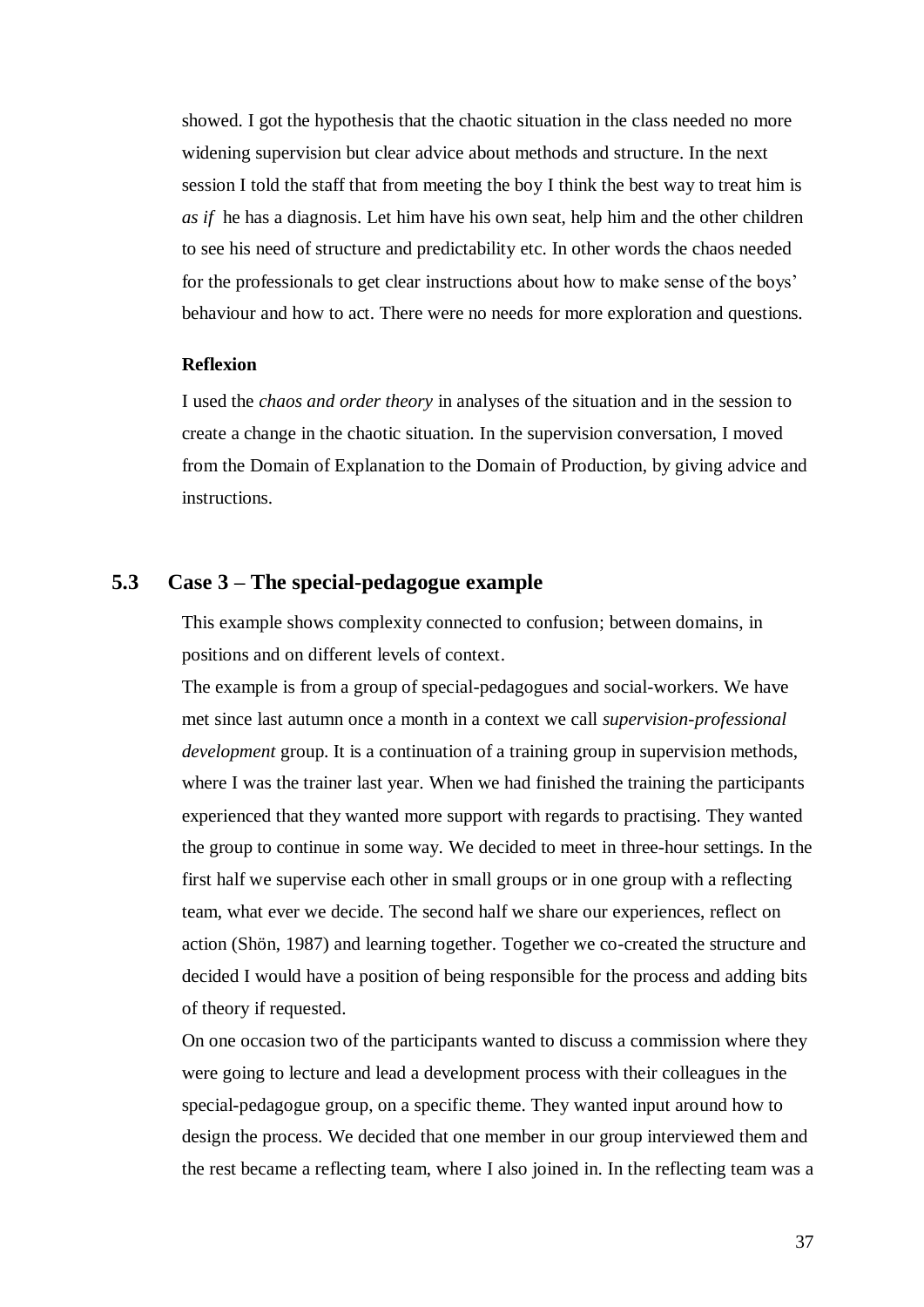colleague of theirs whom is part of the context they wanted to discuss and she also new about their commission. In the mini-contracting (Scaife, 2001) they said they wanted ideas and also advice from this colleague. Our process became intense in the room and at times a bit tense and emotional.

After the consultation part when we *reflected on action* (Schön, 1987) about the process and our learning, it became obvious that it was a *complex* context and that certain things had contributed to create un-clarity and contradictions. In my supervisor position there was contradictory missions about being a teammember/colleague and being in the position of trainer, responsible for the process. There was confusion on many levels:

- When the two members who wanted supervision presented their issue, it became clear that they and other members of **their** context (some of them were in our training-supervision group) had different understanding of their commission and also they stressed that there were many different definitions of the concepts they were going to lecture on and work around in their commission. Those unclarities created some kind of parallel confusion in the room.
- Things happened on a relational level between participants when the advising part started and there was a change in positions. It appeared as if there was a matter of questioning and defence.
- **-** There was confusions in positions and responsibility in our context. I did not change between the domains, from the *Domain of Explanation* when I was a part of the reflecting team to *the Domain of Production* where I should have taken responsibility for leading the process and act for clarifying positions and the context.

#### **Reflexion**

The structure we have created provides good opportunities for learning. By selfreflexivity and relational reflexivity (Burnham, 1993) we analysed what happened and why. We reflected on learning and consequences. And as a result we made an even clearer structure about positions and responsibility for the rest of our sessions. We decided that there is a great learning potential in changing positions and altering the responsibility for the whole process. We made a list of who is in charge every occasion and clarified the expectations. During the weeks between this occasion and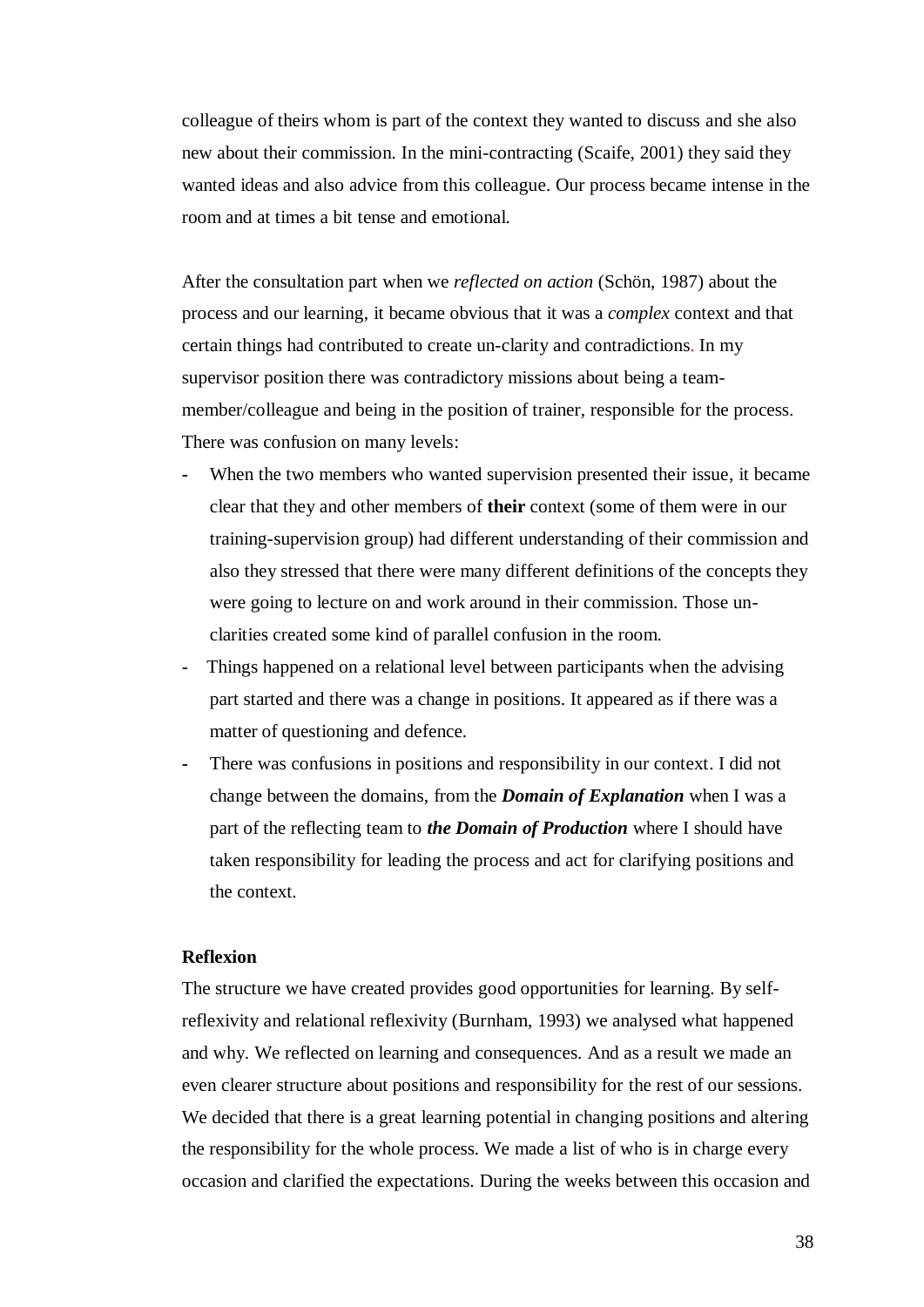the following session the persons who were most involved had reflected together and had learned more about themselves. They shared those learning points with the rest of us and together we reflected on the whole process. This example also highlights the supervisors' responsibility to act in the *Domain of Production* if the process turns out strange, un-constructive or unethical in some way. The form we have co-created a mix of supervision and training I found optimal for professional development. We started with three occasions of training on methods and then continued in the form of *supervision and professional development.*

### <span id="page-38-0"></span>**5.4 Case 4 - Stuck in supervision-Using CMM to move forward**

This example shows confusion; complexity and contradictions in the supervision context and in positions, about taking responsibility for the content. It is an example from one of my previous supervision groups about taking responsibility for creating good supervision and agendas for the supervision sessions. It also has to do with my ambitions to be a competent and useful supervisor. It happened in one session in this group that no one had brought an issue. I than suggested some exercise or a theme. In the next session the same thing happened again. When the group was quiet, I became concerned, "Is something wrong, why don't they want to bring something, am I not doing a good job"?

I started to prepare for experiencing the same situation next time, and thus tried to be helpful and competent by always having an exercise or an agenda prepared, in case of… As a consequence they became more passive in taking responsibility for the content, relaying on me to serve them and even at times, entertain them. I became worried about them finding me and the supervision inadequate.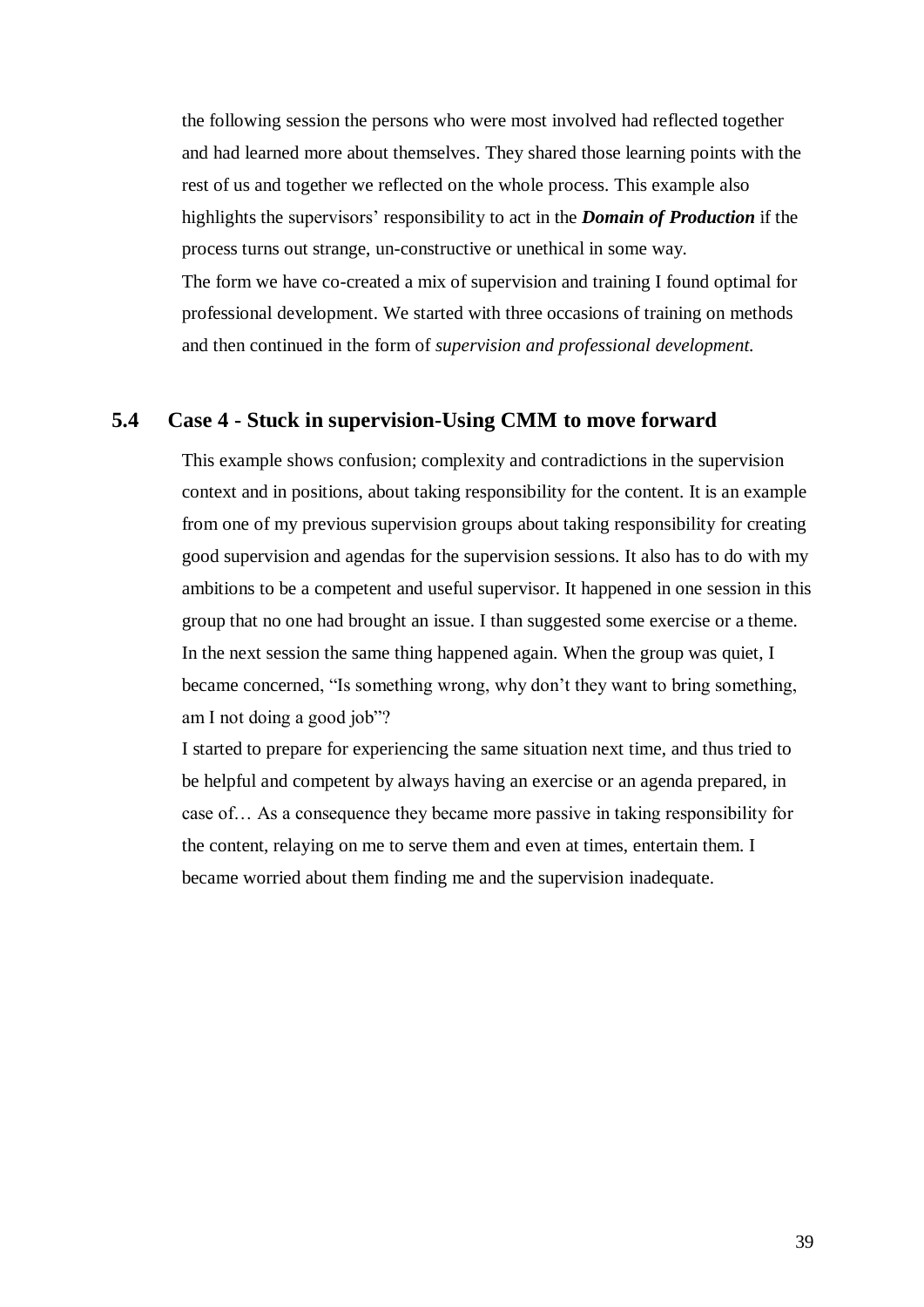

A negative pattern was co-created. One can illustrate what happened like this:

**Figure 1: Illustration of co-created pattern between supervisor and supervisees**

I used CMM to reflect and understand what happened on different levels of context in the process.

The pattern we created can be described in the CMM term of *a strange loop*, (Cronen and Pearce, 1994). It describes how two levels of context both make the context for and is understood in the context of the other. On the episode- and personal life-script level of the loop two contradicting stories are existing. The loop exists and is kept in place by content on a higher level of context. If this content would change, the loop could be stopped.

I made this hypothesize about the pattern: The system, supervisor and group, have a story on the context level *group culture* that says *"It is the supervisors responsibility*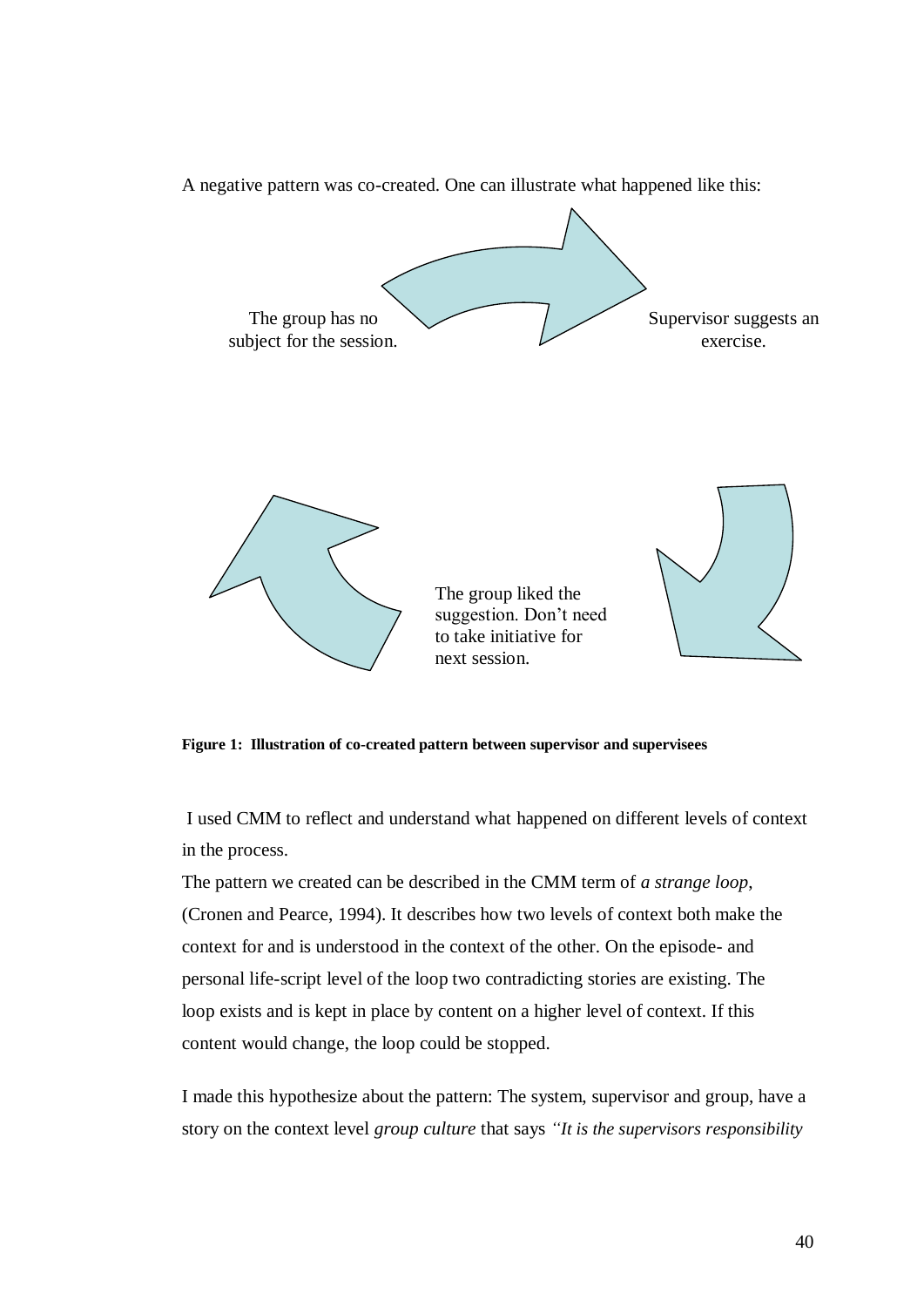*to create a good supervision"* and it affects the members of the group on different levels of context.



*Local group culture:* "It is the supervisor's responsibility to create a good supervision".

**Figure 2: Strange loop, an illustration of the hypothesis above.**

In order to try the hypothesis and question of responsibility I could discuss with the group, take a meta perspective, move into the Domain of Explanation (Lang et al, 1990) and relational reflexivity (Burnham, 1993) and talk about the process. And maybe share the strange loop with them.

To end the loop, the meaning on the context level *local group culture* needs to change for example to: *" It is a shared responsibility to create a good supervision (and a focus for the sessions) ".*

For me this understanding made sense and helped me to develop my way of thinking about it. A useful way to negotiate around expectations and responsibilities like this. In the contracting process with a new group or when there is a need in an on-going supervision group.

If you feel stuck in a strange, complex process and experience issues connected to contradictions, CMM could be a helpful method to analyse and understand and find new ways to move forward.

### **Reflexion**

This example shows a common theme around which I have experienced there can be different contradicting expectations and thoughts around. Both the supervisor and the group can feel demands on providing interesting themes and questions for the sessions and confusion around whose responsibility it is. This can happen if you do not name it and discuss it together. In the beginning of the supervision process, in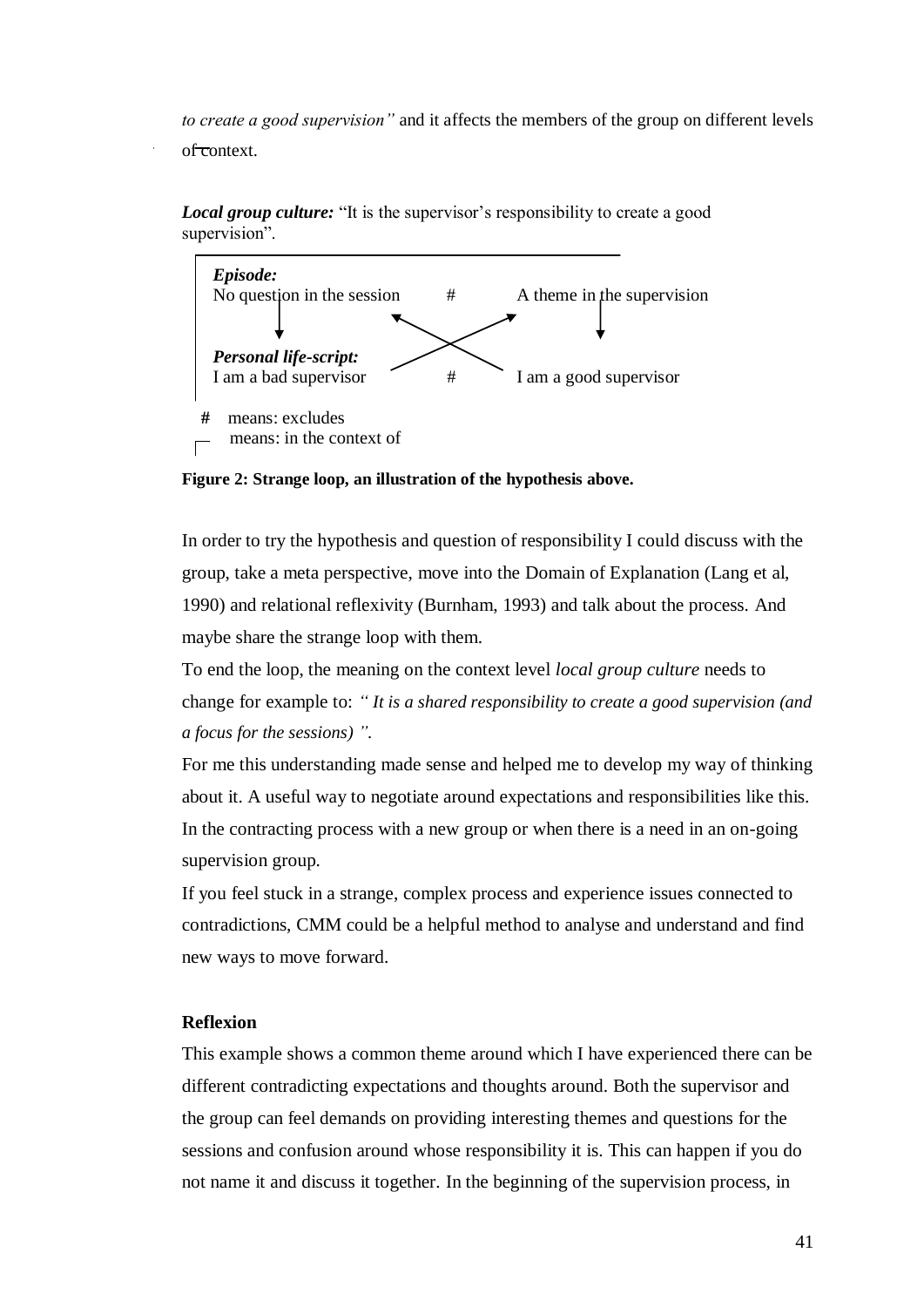the contracting process, there is often an agreement around this issue. Later on in the process though, there can be confusion and a lack of coherence between stories told and stories lived. There might be a need for renegotiating and re-contracting around these matters.

### <span id="page-41-0"></span>**5.5 Summary of strategies**

Below I summarise the fundamental matters regarding AMT, Approach, Method and Technique, to orient in the complex landscape of supervision and find ways in relation to contradictions in the position as illustrated in the examples above.

The methods and strategies are as useful for the supervisees in their clinical work. In order to provide opportunities to achieve new skills this is a question about coherence in the process and providing opportunities and forms for learning in supervision through reflexions and connections to the supervisees' professional experiences.

#### <span id="page-41-1"></span> **CMM:**

The way I use CMM is to get hypothesis when I reflect in action about what is going on in an episode and in the communication. I try this hypothesis by using *relational reflexivity* in *reflexion in* - and *on action*. I also reflect between sessions and sometimes in an externalizing way (White, 1991) and illustrate it as in the examples above, for instance creating a figure in the strange loop model to understand patterns about how things fit together and find ways to go on. CMM is functioning like a structure or a code to understand and use communication, like the alphabet is a structure and code to understand and use written language.

#### <span id="page-41-2"></span>**Domain Theory:**

The Domain theory is a way to clarify for me and be clear to the group about; what Domain we are acting in and what position we take. And as a guide in the process with regards to different expectations and wishes from the participants in the supervision and also to those concerned and affected outside the supervision; clients, other colleagues and managers.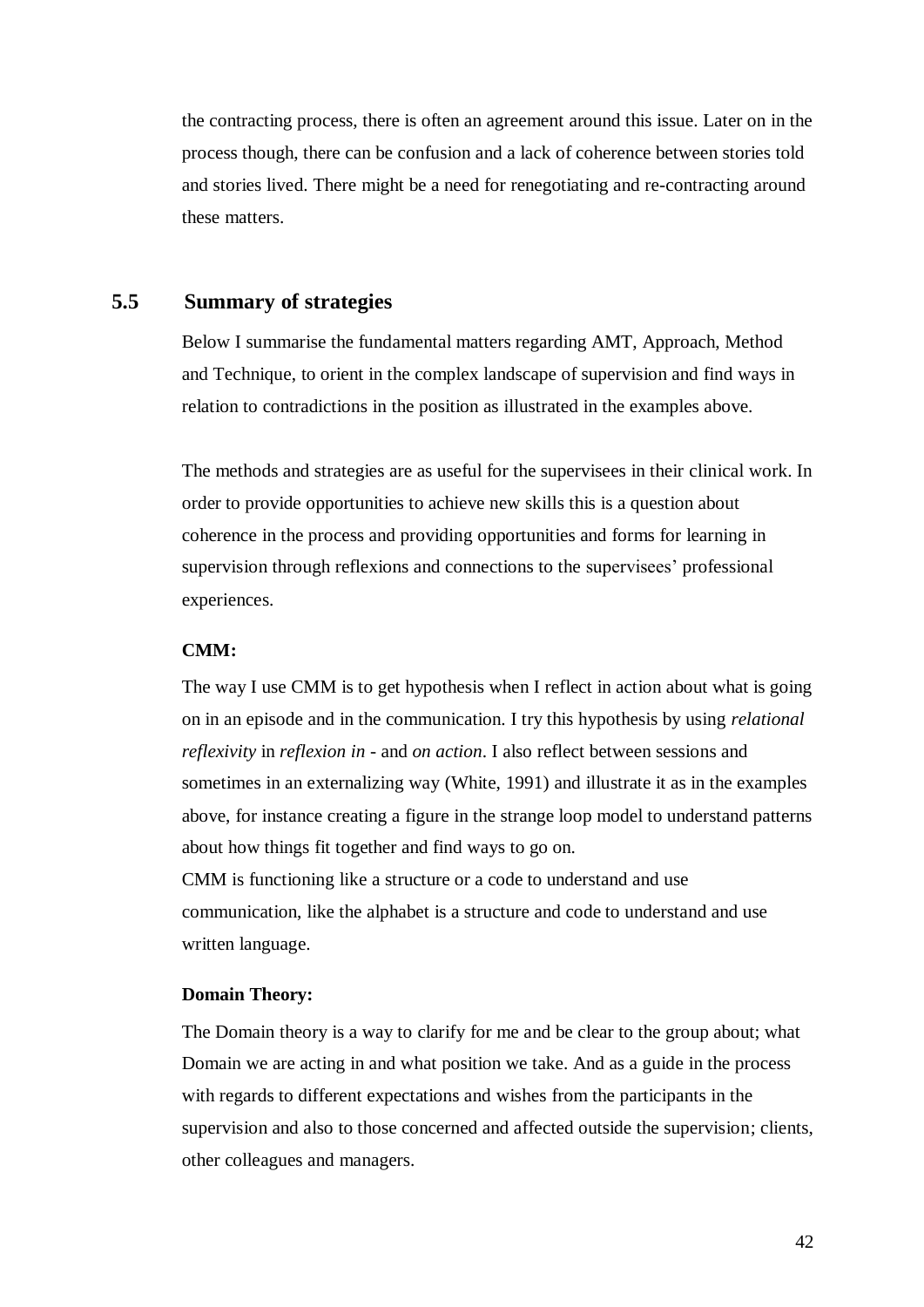It is also useful in the contracting process to clarify responsibilities, rights and duties.

A mark here is for the supervisor and supervisees to also define any preferences and limits due to expectations. It is a kind of matching process, where a risk of contradictions and confusion can be avoided.

#### <span id="page-42-0"></span>**Chaos and Order theory:**

As I reflect back on practice, I think a new awareness of the importance of analyzing what a system would benefit from in terms of type of input will help to find ways in complex situations. I experience now that sometimes when supervisees do not respond as to what you intended, it has to do with contra-productive acts (interventions). Like you widen in a chaotic system by for instance asking too many questions instead of providing ways to create more tight structure or vice versa. In stiff and rigid systems you need to widen and if you give instructions in this type of situation there is a risk of just getting the situation worse.

#### <span id="page-42-1"></span>**Reflexivity:**

Reflexive abilities, *self reflexivity* and *relational reflexivity* is a way to become more aware of the pitfalls and blind spots. For instance the risk of falling into the position of the practitioner; social-worker or therapist, without reflecting negotiating, and lose my position as supervisor. It is also a matter of reflexion on what is guiding me in my interviewing, like prejudices.

The awareness of position which is an effect of reflexivity and in a reflexive way; enables reflexivity, opens up for "heterachical" relations and structures instead of the hierarchical. I.e. a change from feelings of demands on positioning myself as an expert to a more collaborative position in benefit for the alliance building, creating a developing space of trust and engagement. In a sense though, the supervisor has a superior role, because she is responsible for the process.

#### <span id="page-42-2"></span>**Educational Theories:**

Adult learning in theory and practice, applying learning theories in the field of supervision and training made me aware of the importance of how you position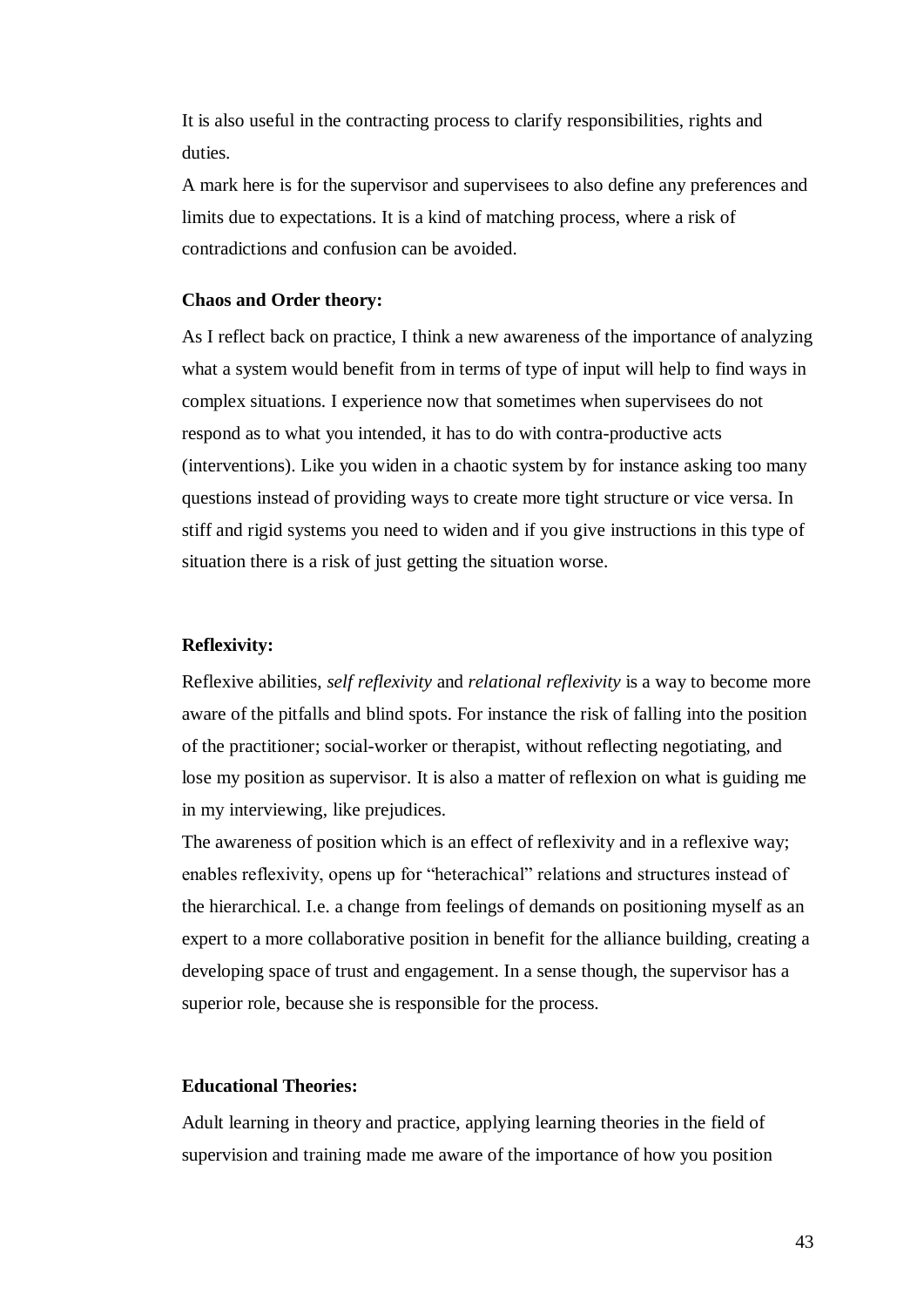yourself as a supervisee and adult student, how we can co-create and open up space for proximal possibilities for reflexive processes and learning.

Adult learning, starts from a competent "incompetent" position, for instance by having conversations with people in the frame of Appreciative Inquiry and using Ability spotting. These are methods to co-create a *conscious competent identity.*

Applying learning theories in supervision helped me to change my position as a supervisor and trainer according to responsibility. Thinking and working in a more collaborative manner helps to create a shared responsibility for the process. The reflexive methods used in complex situation is a way to create clarity.

### <span id="page-43-0"></span>**5.6 Reflexions in the frame of Social GRRAACCEESS**

I have chosen to reflect on GRRAACCEESS in an overall context, in connection to my examples and to my focus. I concentrate on the parts of the concept that I find adequate for my purpose.

### Ethics:

A common theme from the four cases is about how I position me as a supervisor with regards to responses and reactions from supervisees. I like to see it as feedback and information and expressed emotions as an *invitation to act* (Lang, 2006). What I mean is that if one does not get the desired or expected response from the supervisees, you might place the responsibility and explanation on the supervisee, which I regard as un-ethical. But as a systemic supervisor with a wish to act in the Domain of Aesthetics as the highest context, it is essential to be curious and reflect from a *second order position*. By using Relational Reflexivity you can explore your own part in the co-created process and see how you might have effected the relation and the work you have engaged in together.

In the supervisor and trainer positions lies an issue about power. In a way these missions give you a privileged position in mandate of directing and guiding the process. I regard counter strategies and tools to avoid violating people are represented by the ideas and approaches we use as; the ideas about collaborative interaction and learning, creating space for reflecting in- and on action through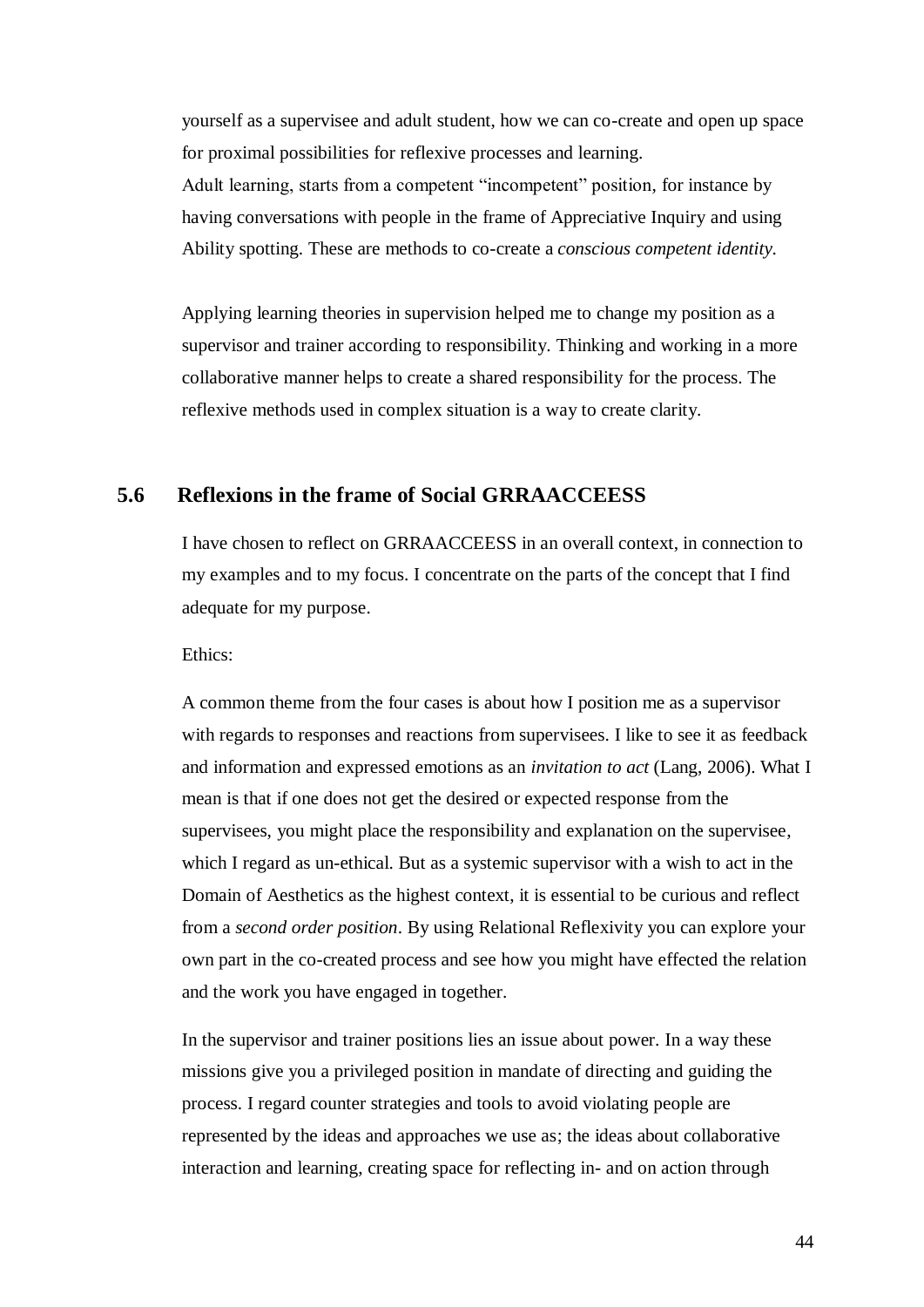relational reflexivity in order to check and adjust how the cooperative work develops. The multiverse approach enables valuing and respecting the experiences and the competence of all participants and gives dignity to all voices.

#### Culture:

When people act, they live their culture, they act in and out of their culture and if we want to understand peoples' actions we need to be curious and explore their culture. Sometimes confusion and complexity is about differences about certain meanings in peoples cultures. As shown in my examples, part of complexity and thus confusion is often a matter of differences in culture amongst participants. My supervisory context meeting other professional cultures where I prefer engaging with professionals in a co-created "heterarchical" structure, but people I meet sometimes expects the supervisory context to be more hierarchical. There are also other aspects of different cultures affecting the process, which for instance can be reflected in the theories, methods and the professional language we use. One example from my cases is the difference between the school culture and my supervisory culture which has been part of creating the complexity in situations. It is sometimes shown in what I mean and intend might get a different meaning and understanding by the receiver due to different cultural references. As seen in the case example 1, where there was an issue about competence which seemed to be connected to power. In their professional culture the preferences regarding competence were about *"common sense*" and *the doing.* They did not seem so attracted of the competence grounded in theory and methods.

#### Ability:

I showed in the examples how abilities are co-created in action and in reflection inand on action. For instance the reflexive abilities which are created through the "heterarcical" structure, and in a reflexive way creates this structure, where we use relational reflexivity to interact and provide learning on different levels amongst the supervisor and supervisees. In the special-pedagogue example through the opportunities we created by using the participants reflexive abilities, self reflexivity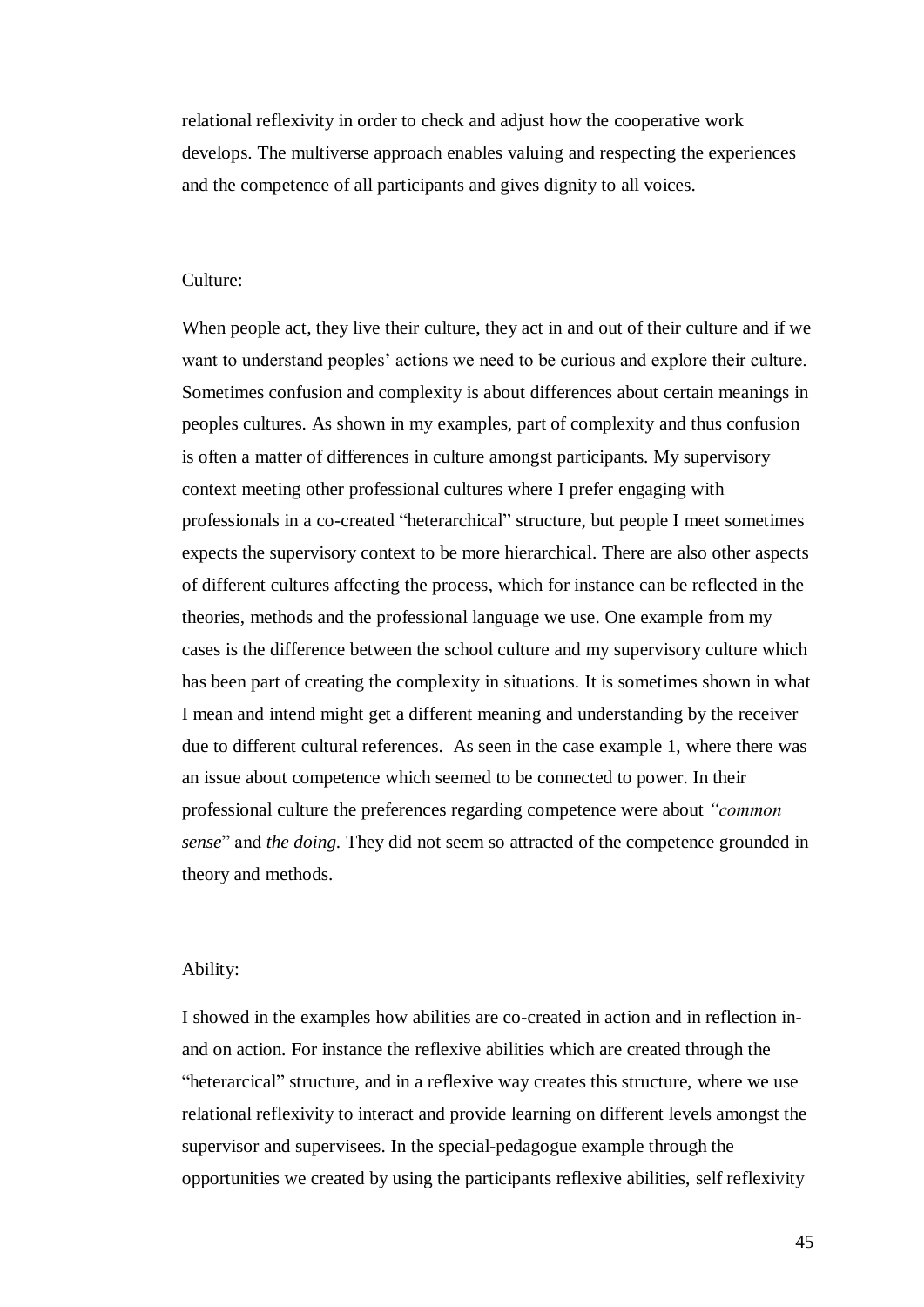and relational reflexivity, in- and after the process, there was learning and further development on a personal, personal-professional level, relational level and on a group cultural level.

According to above hopefully we will co-create a climate in supervision and training where we open up space for all involved to be able to use their abilities as well as develop new through a safe and experimental ZPD like space. Than people feel they are competent and secure in the supervision in order to leave their comfort zones when desired to, for the benefit of exploring new ideas and expand their professional repertoire. In providing those opportunities, our clients or patients will benefit and also be able to get empowered and expand **their** abilities.

The essential abilities for supervisor and participants are the reflexive abilities, self reflexivity and relational reflexivity. And the ability to connect to own practice in supervision and explore how we can use those reflexive abilities in the clinical work in benefit for the people we work for.

#### Gender and Appearance:

I have experienced in supervision groups over time examples of ; that amongst women there can be difficulties in appreciating when a colleague advances and becomes successful. It is like this creates competition. A "jante reaction" (Sandemose,1933), i.e. *you should not think that you are anything special* and *you should not brag.* Like in example one, where there was an issue about showing competence. Similar in example three where the participants got into a situation of challenge and defence in the "advising part".

Another A lately added to GRRAACCEESS is *Appearance*. An aspect I have become more aware of lately. For instance I reflect more about how people might experience the supervisor, for instance regarding the language used, which is part of the personal- and personal/professional life script and grammar and therefore difficult to see and reflect on, nevertheless important in order to create clarity in interacting with other people. I experience this was part of the situation in case one. Where I intended to be useful in my supervisory position, using my systemic skills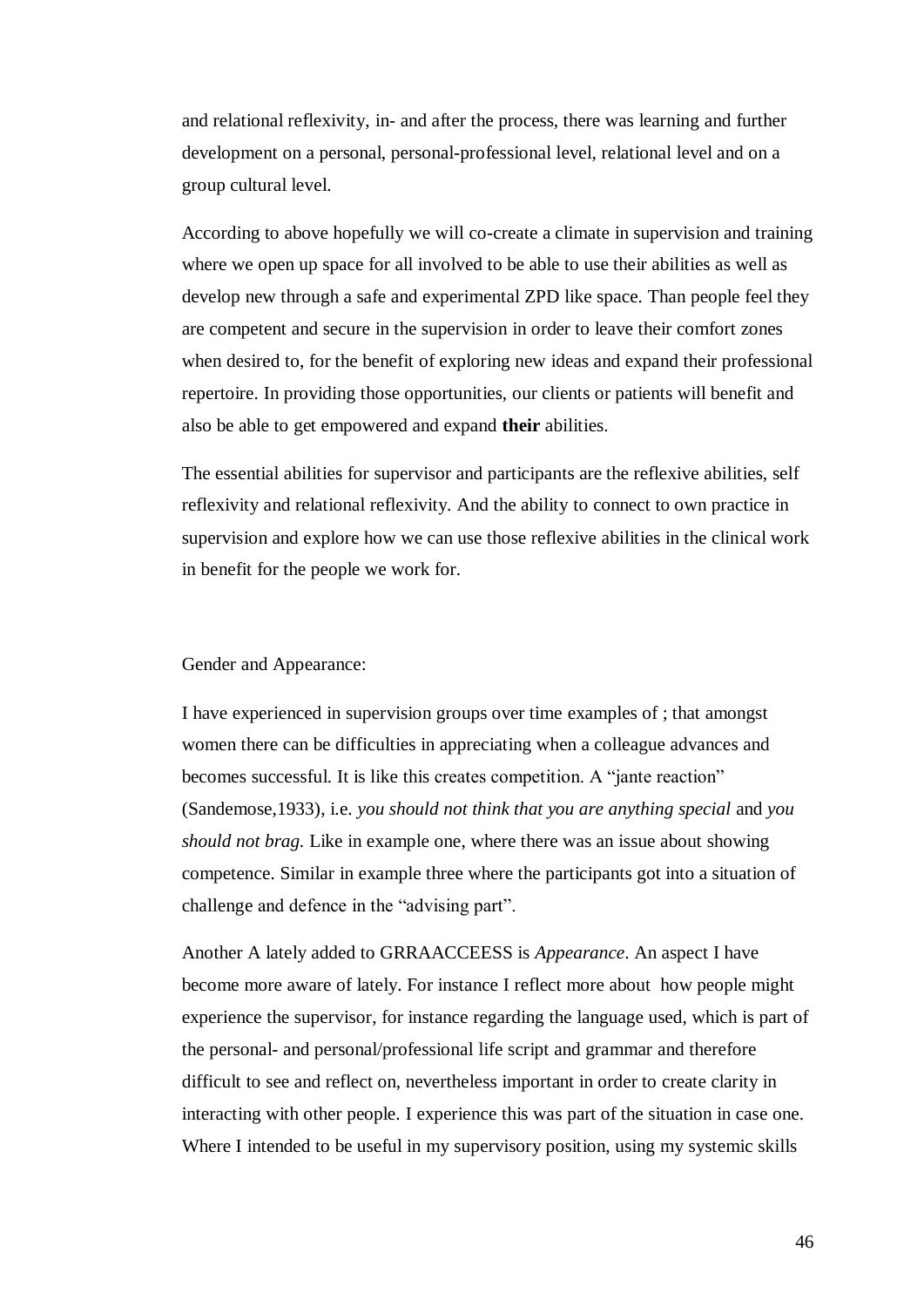and knowledge without reflecting about how it might appear and be experienced of the supervisees.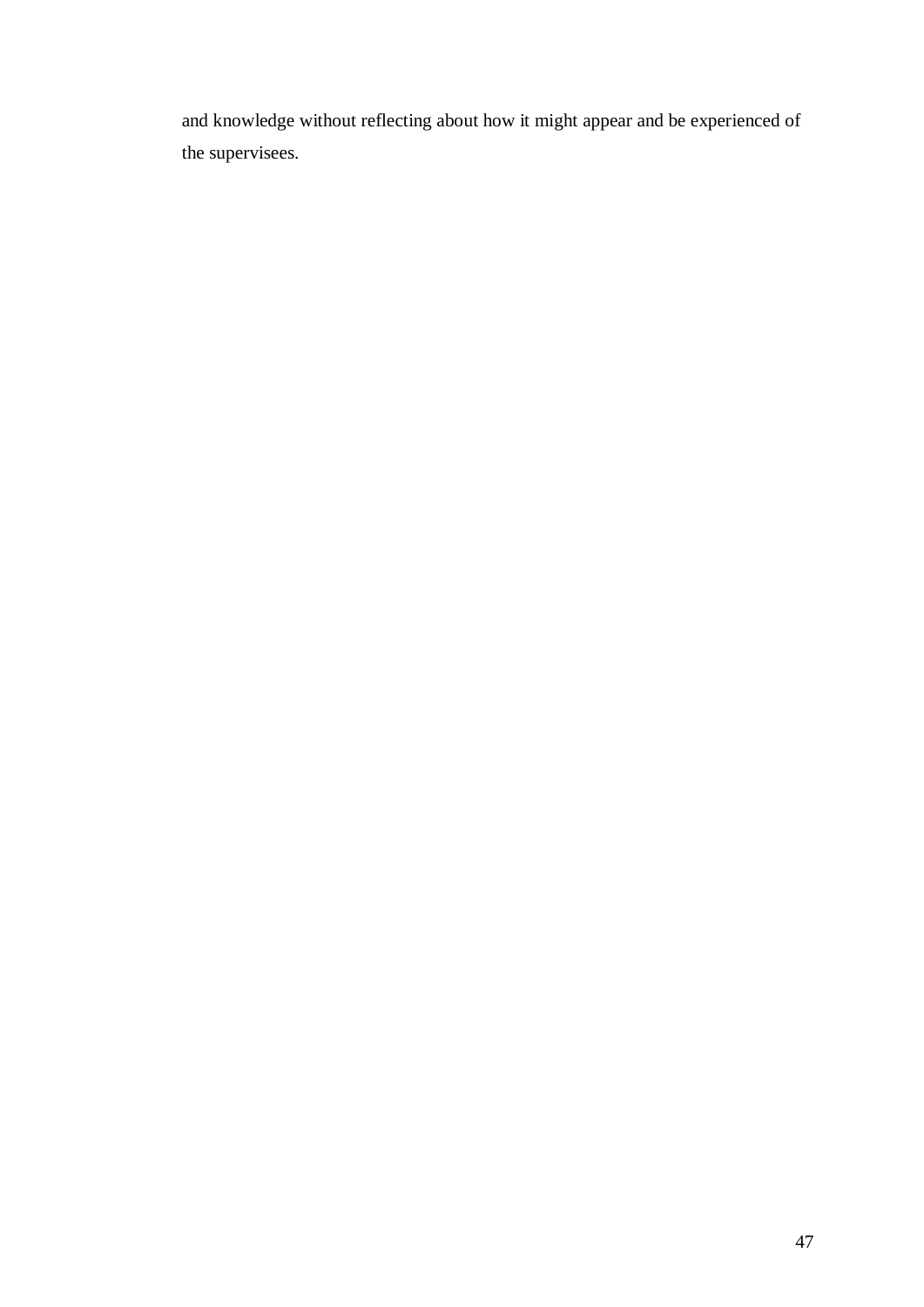### <span id="page-47-0"></span>**6. Discussion**

My first aim was; *Explore and describe dilemmas connected to complexity and contradictions in the supervisory context from the supervisory position and explore ways to analyze and approach those dilemmas.*

The overall understanding and meaning I give the two concepts now is that they are closely connected. I regard them as parts on different levels of the same phenomena. If the contradictions are not approached in a constructive way, they easily become part of a complexity. By a constructive way I mean for instance the different strategies I have used in exploring, analyzing and guiding the way forward in the cases I use as examples.

The second aim was; *Reflect on use and possibilities in future practice.* I have changed they way I approach the dilemma. If I experience for instance a situation or a case as complex with many contradictions, I will now first of all regard the experience as information to me and then *an invitation to act*. I have found useful and helpful methods for guiding me in the processes of understanding and finding new ways for all involved in the supervision process to interact in new ways forward.

The underlying circumstances of the experiences of complexity and contradictions are co-created thought-constructions. It is not something concrete **that is,** it is a *meaning* I have given some experienced phenomena. The supervisor is part of creating those circumstances and processes as well as can be part of finding ways to prevent and respond to them. For instance in the contracting and mini contracting phases when you ask about peoples wishes, hopes and expectations around the supervision, there is a risk to open up and widen too much. As if anything is possible, instead of the supervisor and supervisees to both be clear about the preferences, resources and limitations and give almost like a "product declaration". It is actually a matter of defining the relations and positions. A frame for doing that is provided by Burnhams' ideas about extending the concept of Kolbs' classification of learning styles and regard it as a) a first order "tool"; "classification" of supervisee learning styles (personal coherence) and b) as a "second order" process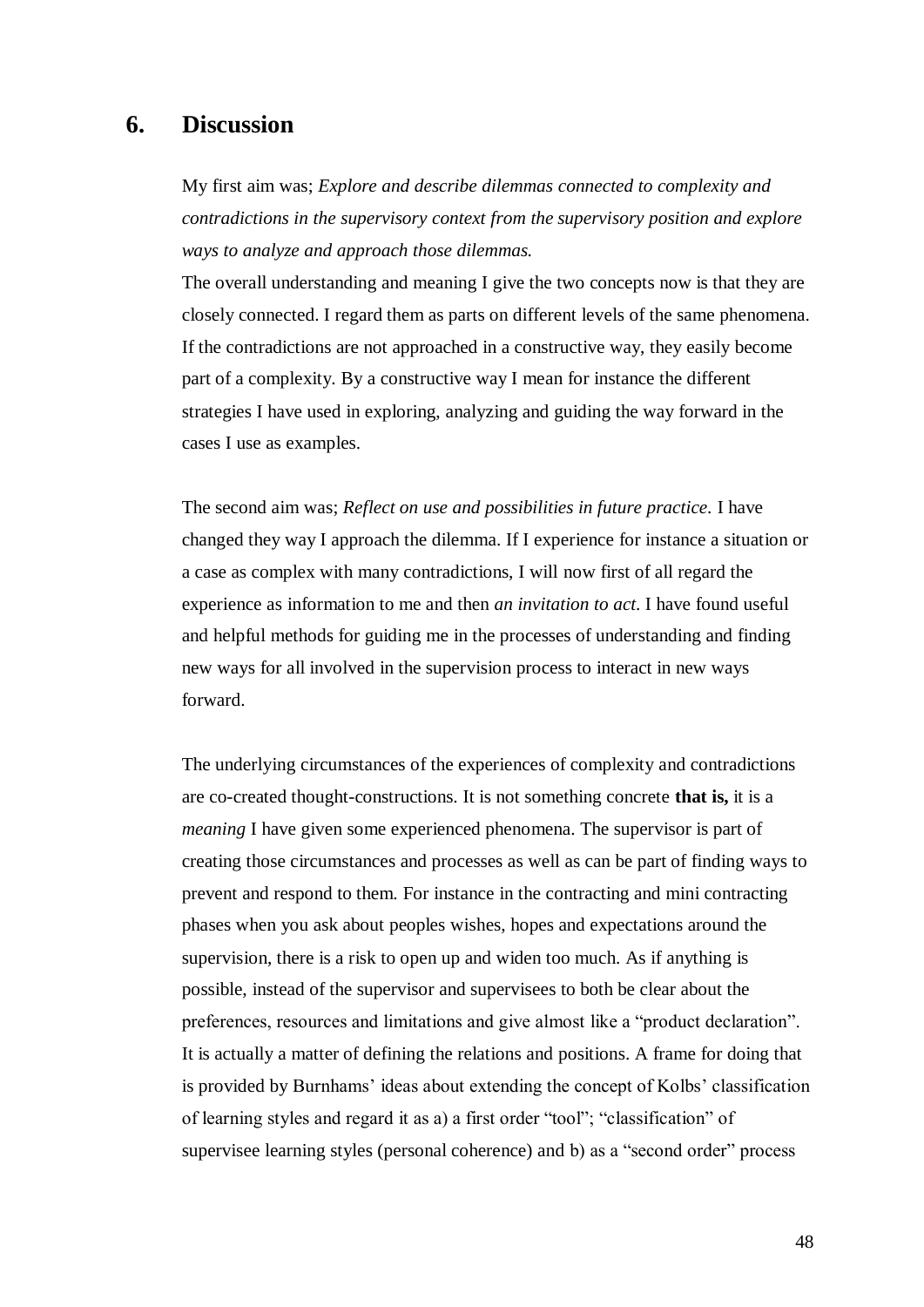in which, supervisee and supervisor compare their narratives of supervision and learning, and their preferred practices of supervision.

Besides the strategies described, I believe now is the time to develop the supervision context further by exploring new forms.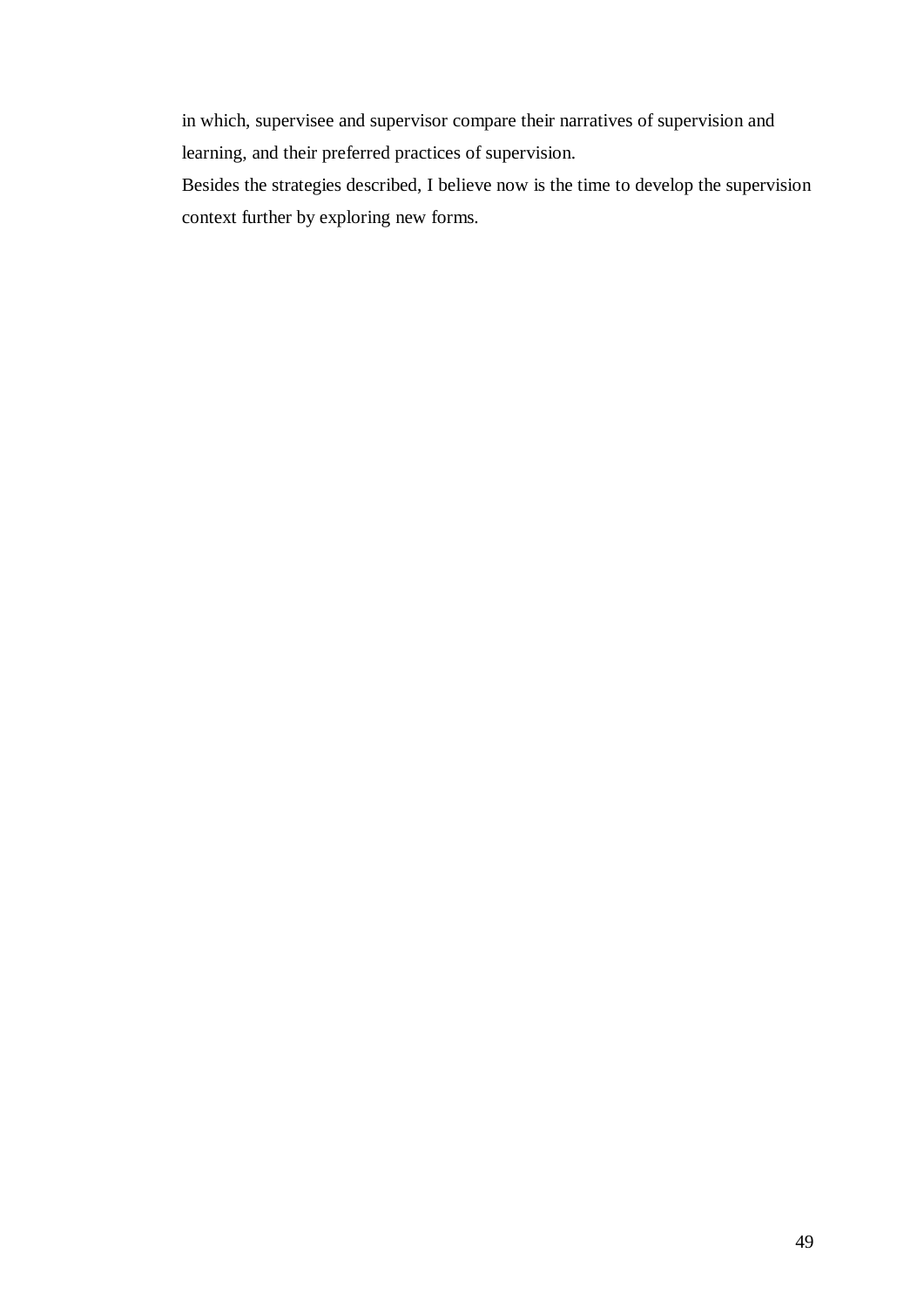### <span id="page-49-0"></span>**7. Future practice**

In addition to the ideas about AMT, strategies to use in practice, I will point out some possibilities for variation in forms in order to match what a supervision or training group asks for and the supervisor can provide. It could be a matter of providing a tight or a loose structure due to chaos and order. In doing this we are better prepared in meeting the complexity in professionals' wishes in different domains and thus avoiding confusion. An exploration of wishes and better pairing can also prevent creating contradictory expectations.

I give three examples in different directions depending on what a group wishes for under a specific period, which can vary in regards to what the circumstances are in their professional contexts.

- **A structured supervision** form with in advance planned co-created  $\bullet$ themes for each occasion. In the supervising activity you connect the theme to supervisees' experiences and practice and develop new ideas about how to perform in their daily work with regards to those themes.
- **Integrated supervision and training** concept about different- or a  $\bullet$ specific method. Based on methods and ideas about: adult learning methods in a process with different elements of input about theory and method, practising and supervising, reflecting and connecting to supervisees' clinical practice.
- A third form could for instance, be if a group wants to add more  $\bullet$ creativity and use more of an experimental approach, one could form an **experienced based supervision**. Like having sessions in different places, with creative elements, for instance visiting a museum or watching a play. Afterwards participants discuss and reflect together within the group about what you experienced and how you connect it to your daily clinical work to make use of the ideas.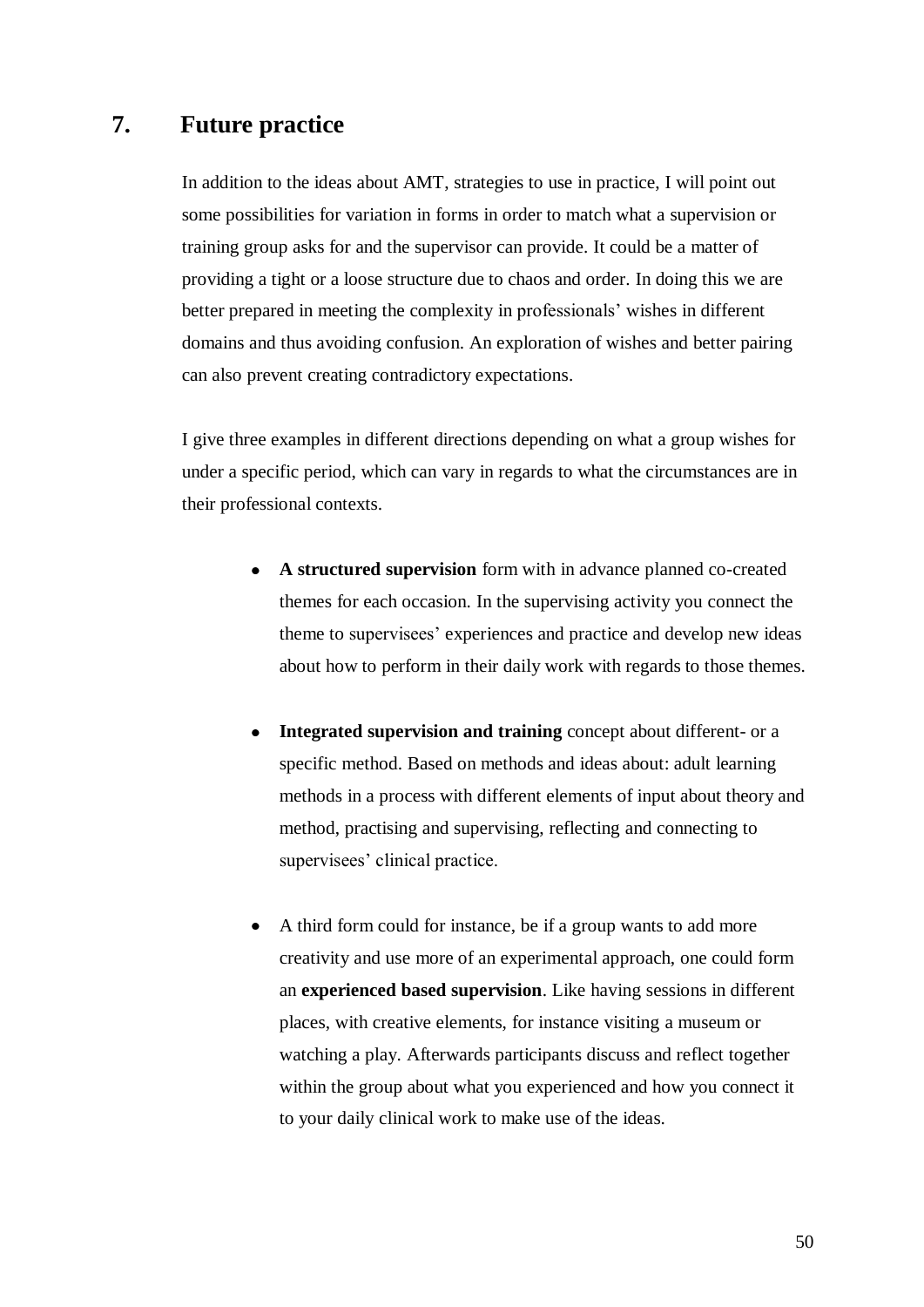## <span id="page-50-0"></span>**8. Concluding remarks**

In the process of exploring *complexity* and *contradictions*; expanding the stories by presenting and analyzing examples, connecting to theory, reflecting and discussing, I have come to new understanding and meaning of the different positions in supervision and training. I experience these dilemmas can be creatively challenged by participants in new forms of experimental supervision-training activities. Where co-created learning experiences take place in joint action where we move between and in the different Domains. Defining relations and creating clarity around positions helps all involved in interacting. As guidance and orientation tools in the process we use the concepts and ideas of CMM, Chaos and Order theory, learning theories, relational reflexivity and other useful ideas in Approach, Method and Technique. Both positions, supervisor and supervisees will benefit from this and it provides better opportunities in navigating in the complex "heterarchical" structures we create.

For all involved in the exiting activities of supervision and training we need to develop the *competence of being competent.*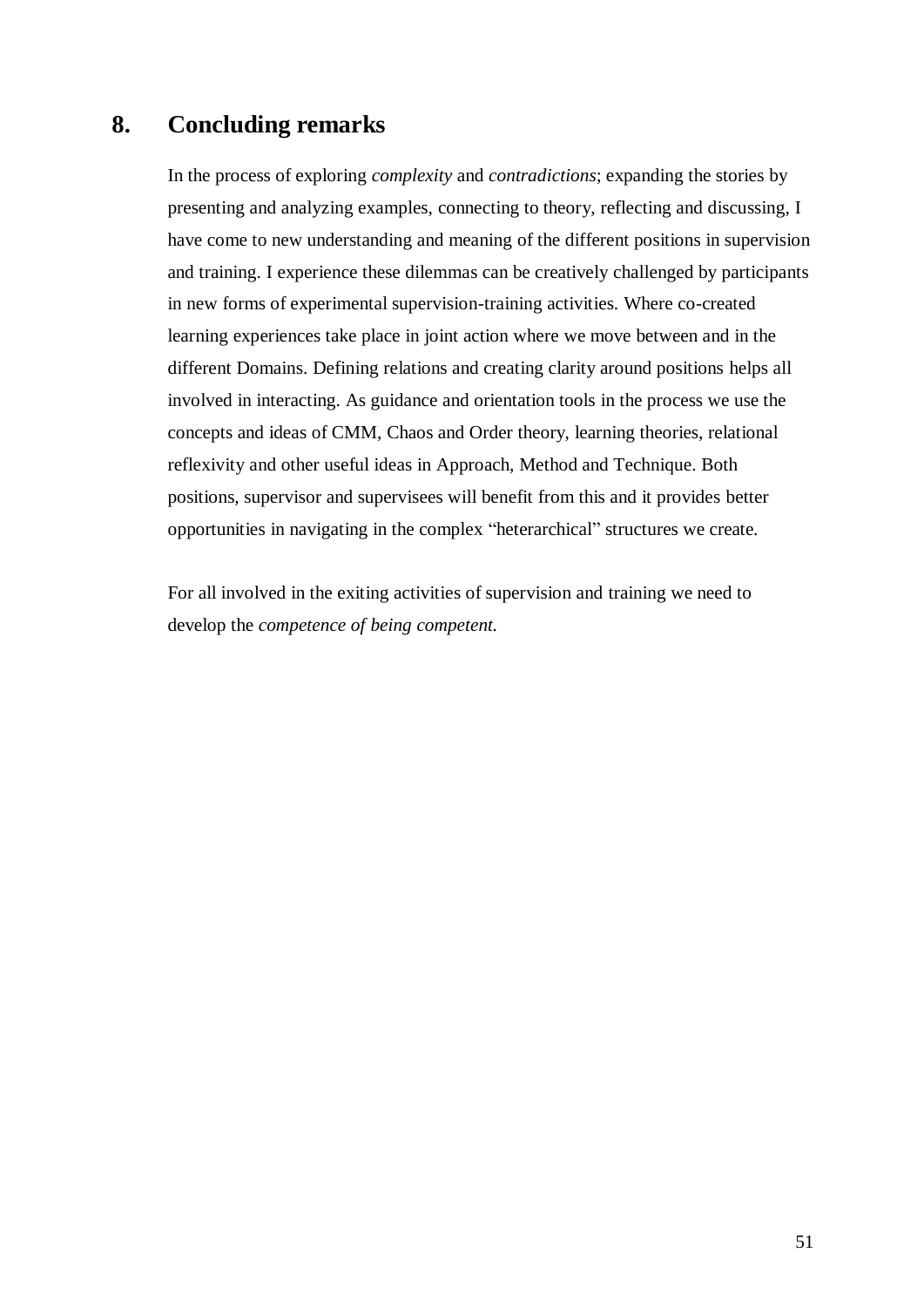### **References**

Bateson,G. (1972). Steps to an ecology of mind. London: Palladin

Bernler, J, Johnsson, L. (1988).Göteborg: Kompendietryckeriet

Burnham, J. (1993). Systemic supervision: The evolution of reflexivity in the context of the supervisory relationship. Human systems, vol 4.

Burnham, J. (2005). RELATIONAL REFLEXIVITY: A TOOL FOR SOCIALLY CONSTRUCTING THERAPEUTIC RELATIONSHIPS, CHAPTER 1 in The Space Between: CARMEL FLASKAS, BARRY MASON AND AMARYLL PERLESZ. London: Karnac Books.

Burnham, J. (2008). Course seminar in Gothenburg.

Burnham, J. (2009). Creating reflexive relationships between Practices of Systemic Supervision & Theories of Learning and Education.

Cecchin, G. (1987). Hypothesizing, circularity and neutrality revisited; An invitation to curiosity. Family Process, vol 26 nr 4.

Cronen, V. (1994). Coordinated management of Meaning: Practical Theory for the Complexities and Contradictions of everyday Life (paper no Two for the Dispuk Institute seminar on teaching, Therapy organizational theory and development, Denmark June 15-17).

Dewey, J. (1980). Individ, skola och samhälle. Pedagogiska texter: Stockholm. Natur och Kultur.

Huble, Duncan and Miller 1999, "The heart and soul of change", American Psychological Association, Washington DC

Hammond, S.A. (1996). The thin book of appreciative inquiry.

Holzman, L. (2002). Lev Vygotsky and the new per formative psychology: Implications for business and organizations. East Side Institute for Short Term Psychoterapy.

Holt, J. (1989). Learning All the Time. Education Now Publishing Cooperative.

Jensen, P. (2007). The Narratives Which Connect. Diakonhjemmet University Collage

Kolb, D.A. (1984). Experimental Learning. Prentice Hall Zemke R & S.

Lang, P., Little, M. and Cronen, V. (1990). The systemic professional, Domains of action and the question of neutrality. Human Systems, vol 1.

Lang, P. (1998). Seminar in Gothenburg.

Lang, P. (1999). Seminar in Gothenburg.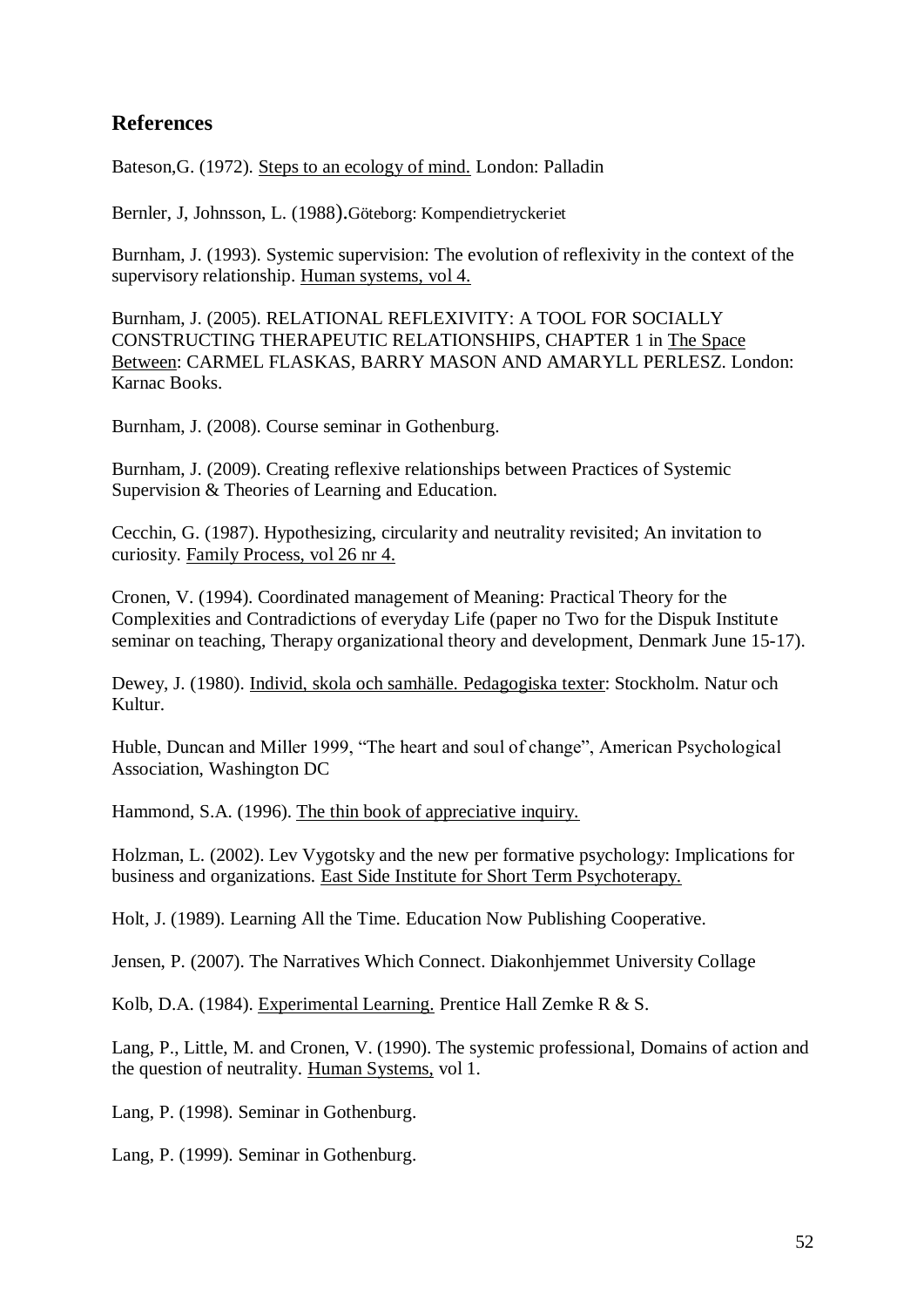Lang, P. (2006). Workshop in Gothenburg.

Lang, P. (2008). Course seminar in Gothenburg.

McAdam, E. (2003). Workshop in Gothenburg.

McCarthy I.C. and O'Reilly B. (1988). Mis-taken love: Conversations on the problem of incest in an Irish context. Family Process 27:181-199.

Mendez, L.M., Coddou, F. and Maturana, H.R. (1988). The bringing forth of pathology. The Irish Journal of Psychology, 9,1, 144-172.

Miller,S. (2010). Seminar in Gothenburg.

Pearce, W.B. (1994). Interpersonal Communication. Carbondale, IL.: Southern Illinois University Press.

Penman, R. (1994). The participating researcher: Theoretical Implications in Practice. Paper presented at International Communication Association and Australian & New Zealand Communication Association Annual Conference, Sydney, Australia, July 11-15

Sandemose, A (1933): En flykting krysser sitt spor. Oslo. Tiden Norsk Forlag.

Scaife, J. (2001). Supervision in the Menthal Health Professions. East Sussex: Routledge.

Shotter, J. (2004). On the edge of Social Constructionism: 'Withness'-Thinking versus 'Aboutness'- thinking. London: KCC Foundation

Schön, D A. (1987) Educating the Reflective Practitioner. Stockholm: Mareld.

Söderkvist, M. (2002) Möjligheter. Stockholm: Mareld.

Thomassen, M (2007): Vetenskap, kunskap och praxis: Introduktion i vetenskapsfilosofi. Malmö: Gleerups Utbildning AB

Tomm, K. (1989). Systemisk intervjteknik. En utveckling av det terapeutiska samtalet. Stockholm: Mareld.

Watzlawic, P., Weakland, J. and Fish, R. (1974) Change-Principles of Problem Formation and Problem Resolution. New York:.Norton & Company

White, M. (1991). Nya vägar inom den Systemiska terapin. Stockholm: Mareld.

White, M. (2007). Maps of narrative practice. New York: Norton & Company